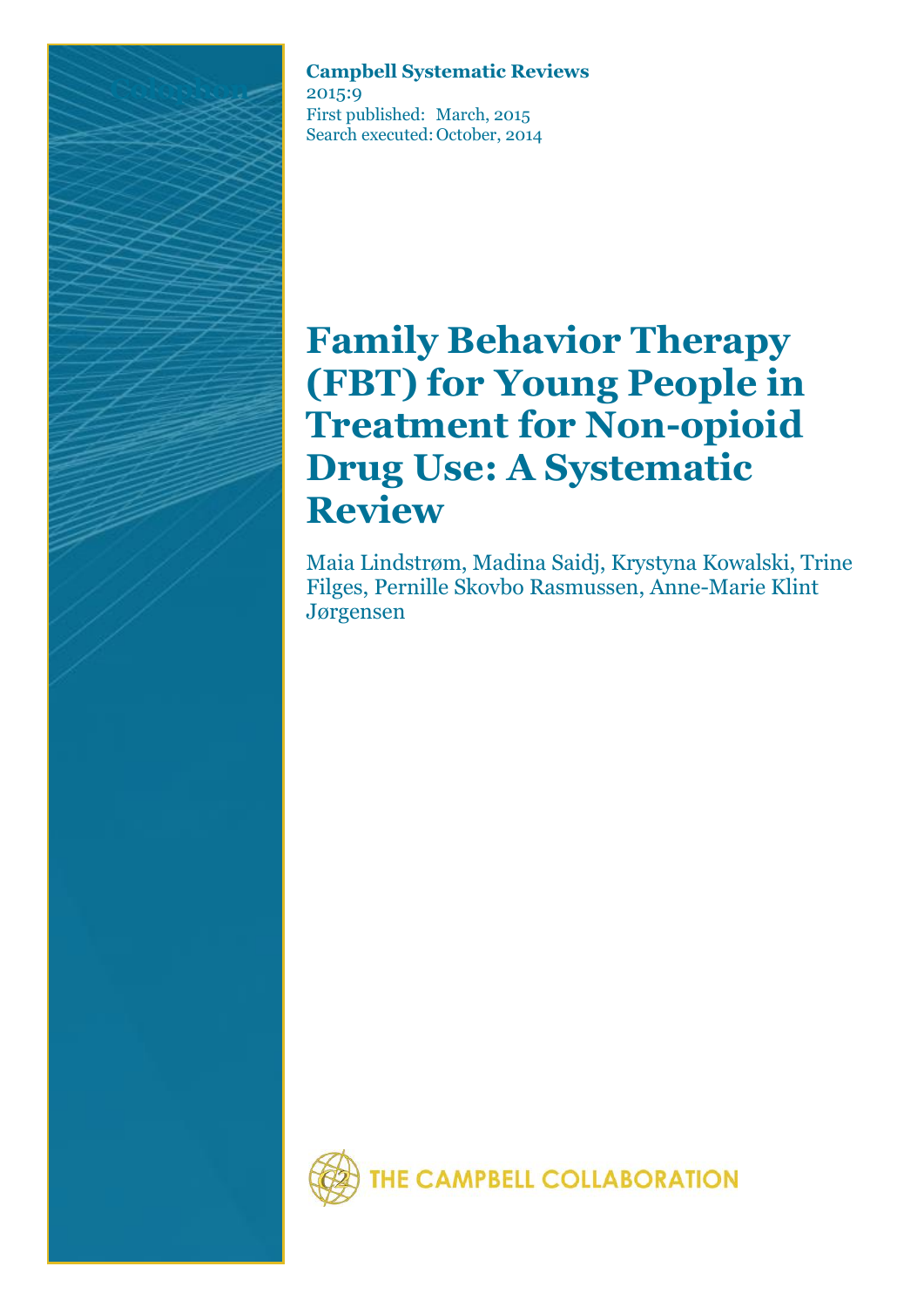| Title                                     | Family Behavior Therapy (FBT) for young prople in treatment for non-opioid<br>drug use                                                                                                                                                                                                                                                                                                                                                                                                                                                                                                                                                                                                                                                                                                                                               |  |
|-------------------------------------------|--------------------------------------------------------------------------------------------------------------------------------------------------------------------------------------------------------------------------------------------------------------------------------------------------------------------------------------------------------------------------------------------------------------------------------------------------------------------------------------------------------------------------------------------------------------------------------------------------------------------------------------------------------------------------------------------------------------------------------------------------------------------------------------------------------------------------------------|--|
| <b>Authors</b>                            | Lindstrøm, Maia<br>Saidj, Madina<br>Kowalski, Krystyna<br>Filges, Trine<br>Rasmussen, Pernille Skovbo<br>Jørgensen, Anne-Marie Klint                                                                                                                                                                                                                                                                                                                                                                                                                                                                                                                                                                                                                                                                                                 |  |
| <b>DOI</b>                                | 10.4073/csr.2015.9                                                                                                                                                                                                                                                                                                                                                                                                                                                                                                                                                                                                                                                                                                                                                                                                                   |  |
| No. of pages                              | 77                                                                                                                                                                                                                                                                                                                                                                                                                                                                                                                                                                                                                                                                                                                                                                                                                                   |  |
| <b>Last updated</b>                       | January, 2015                                                                                                                                                                                                                                                                                                                                                                                                                                                                                                                                                                                                                                                                                                                                                                                                                        |  |
| <b>Citation</b>                           | Lindstrøm M, Saidj M, Kowalski K, Filges T, Rasmussen P. S., Jørgensen<br>A.K. Family Behavior Therapy (FBT) for young people in treatment for non-<br>opioid drug use. Campbell Systematic Reviews 2015:9<br>10.4073/csr.2011.09                                                                                                                                                                                                                                                                                                                                                                                                                                                                                                                                                                                                    |  |
| <b>ISSN</b>                               | 1891-1803                                                                                                                                                                                                                                                                                                                                                                                                                                                                                                                                                                                                                                                                                                                                                                                                                            |  |
| Copyright                                 | © Lindstrøm et al.<br>This is an open-access article distributed under the terms of the Creative<br>Commons Attribution License, which permits unrestricted use, distribution,<br>and reproduction in any medium, provided the original author and source<br>are credited.                                                                                                                                                                                                                                                                                                                                                                                                                                                                                                                                                           |  |
| <b>Contributions</b>                      | Maia Lindstrøm, Pernille Skovbo Rasmussen and Krystyna Kowalski<br>designed the review question and wrote the background of the protocol.<br>Krystyna Kowalski and Maia Lindstrøm wrote the methods sections with<br>assistance from Trine Filges and Mette Deding. Searches were run by Anne-<br>Marie Klint Jørgensen with assistance from Pia Vang Hansen. Studies were<br>assessed for eligibility and data was extracted by Maia Lindstrøm, Madina<br>Saidj, Pia Vang Hansen, and Stine Lian Olsen. Analysis was performed by<br>Maia Lindstrøm, Madina Saidj and Trine Filges. The final review was written<br>by Maia Lindstrøm, Madina Saidj and Trine Filges. Krystyna Kowalski and<br>Pernille Skovbo Rasmussen commented and provided insightful editing on<br>the protocol versions and the final version of the review. |  |
| <b>Support/Funding</b>                    | SFI Campbell, The Danish National Centre for Social Research, Denmark                                                                                                                                                                                                                                                                                                                                                                                                                                                                                                                                                                                                                                                                                                                                                                |  |
| <b>Potential Conflicts</b><br>of Interest | The authors have no vested interest in the outcomes of this review, nor any<br>incentive to represent findings in a biased manner.                                                                                                                                                                                                                                                                                                                                                                                                                                                                                                                                                                                                                                                                                                   |  |
| Corresponding<br>author                   | <b>Trine Filges</b><br><b>SFI</b> Campbell<br>SFI - The Danish National Centre for Social Research<br>Herluf Trolles gade 11<br>1052 Copenhagen K<br>Denmark<br>Telephone: +45 33 48 09 26<br>E-mail: tif@sfi.dk                                                                                                                                                                                                                                                                                                                                                                                                                                                                                                                                                                                                                     |  |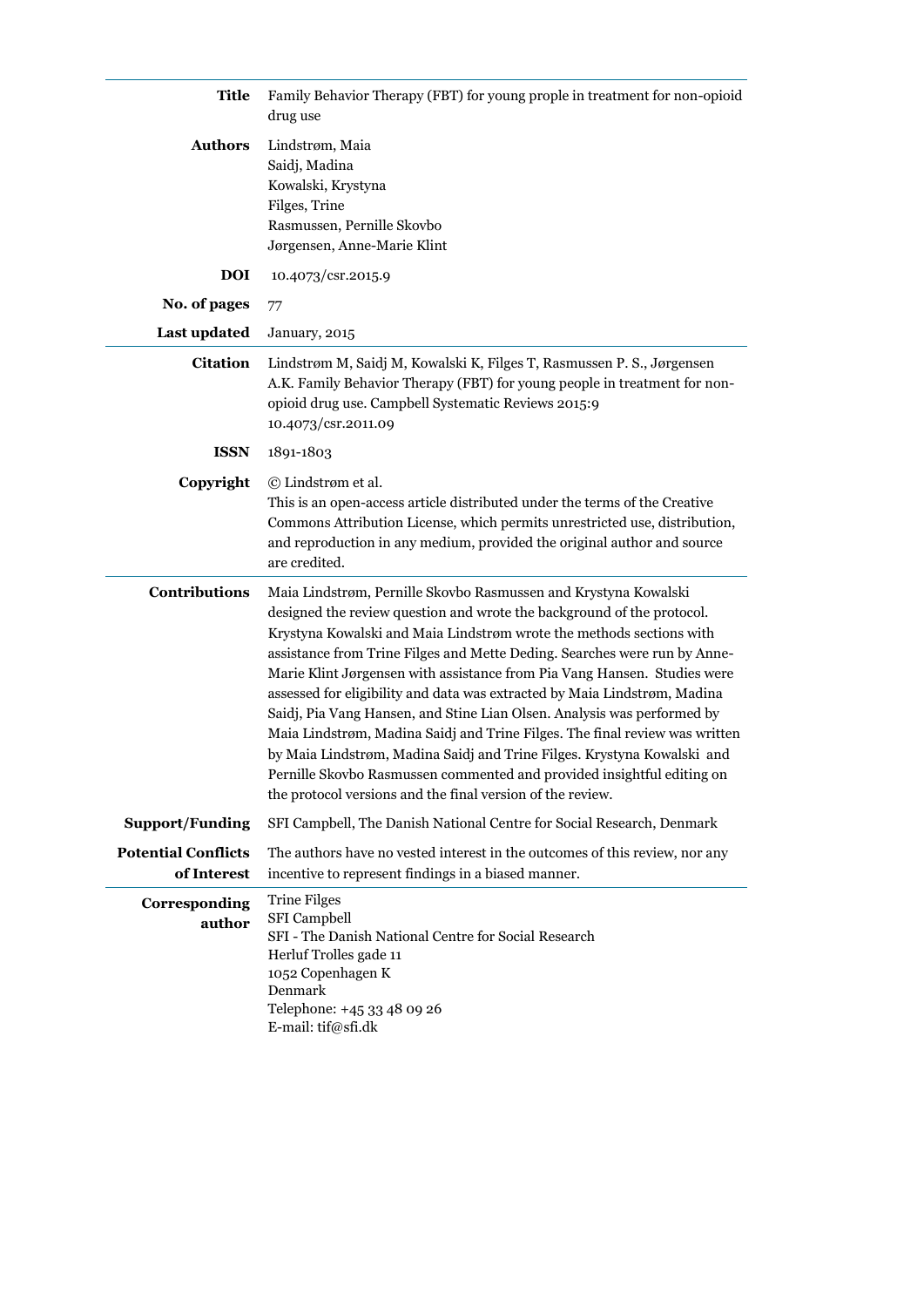## **Campbell Systematic Reviews**

| <b>Editors-in-Chief</b>             | Julia Littell, Bryn Mawr College, USA<br>Howard White, 3ie, UK                                                                                                                                                                                                                                                                                                                                                                              |  |
|-------------------------------------|---------------------------------------------------------------------------------------------------------------------------------------------------------------------------------------------------------------------------------------------------------------------------------------------------------------------------------------------------------------------------------------------------------------------------------------------|--|
| <b>Editors</b>                      |                                                                                                                                                                                                                                                                                                                                                                                                                                             |  |
| Crime and Justice                   | David B. Wilson, George Mason University, USA<br>Charlotte Gill, George Mason University, USA                                                                                                                                                                                                                                                                                                                                               |  |
| Education                           | Sandra Wilson, Vanderbilt University, USA                                                                                                                                                                                                                                                                                                                                                                                                   |  |
| Social Welfare                      | Nick Huband, UK<br>Geraldine Macdonald, Queen's University, UK & Cochrane Developmental,<br>Psychosocial and Learning Problems Group                                                                                                                                                                                                                                                                                                        |  |
| <b>International</b><br>Development | Birte Snilstveit, 3ie, UK<br>Hugh Waddington, 3ie, UK                                                                                                                                                                                                                                                                                                                                                                                       |  |
| <b>Managing Editor</b>              | Karianne Thune Hammerstrøm, The Campbell Collaboration                                                                                                                                                                                                                                                                                                                                                                                      |  |
| <b>Editorial Board</b>              |                                                                                                                                                                                                                                                                                                                                                                                                                                             |  |
| Crime and Justice                   | David B. Wilson, George Mason University, USA<br>Martin Killias, University of Zurich, Switzerland                                                                                                                                                                                                                                                                                                                                          |  |
| Education                           | Paul Connolly, Queen's University, UK<br>Gary W. Ritter, University of Arkansas, USA                                                                                                                                                                                                                                                                                                                                                        |  |
| Social Welfare                      | Jane Barlow, Warwick University, UK<br>Brandy Maynard, St Louis University, MO, USA                                                                                                                                                                                                                                                                                                                                                         |  |
| International<br>Development        | Peter Tugwell, University of Ottawa, Canada<br>Hugh Waddington, 3ie, UK                                                                                                                                                                                                                                                                                                                                                                     |  |
| <b>Methods</b>                      | Ariel Aloe, University of Iowa, USA<br>Ian Shemilt, University of Cambridge, UK                                                                                                                                                                                                                                                                                                                                                             |  |
|                                     | The Campbell Collaboration (C2) was founded on the principle that<br>systematic reviews on the effects of interventions will inform and help<br>improve policy and services. C2 offers editorial and methodological support<br>to review authors throughout the process of producing a systematic review. A<br>number of C2's editors, librarians, methodologists and external peer-<br>reviewers contribute.<br>The Campbell Collaboration |  |
|                                     | P.O. Box 7004 St. Olavs plass<br>0130 Oslo, Norway                                                                                                                                                                                                                                                                                                                                                                                          |  |

[www.campbellcollaboration.org](http://www.campbellcollaboration.org/)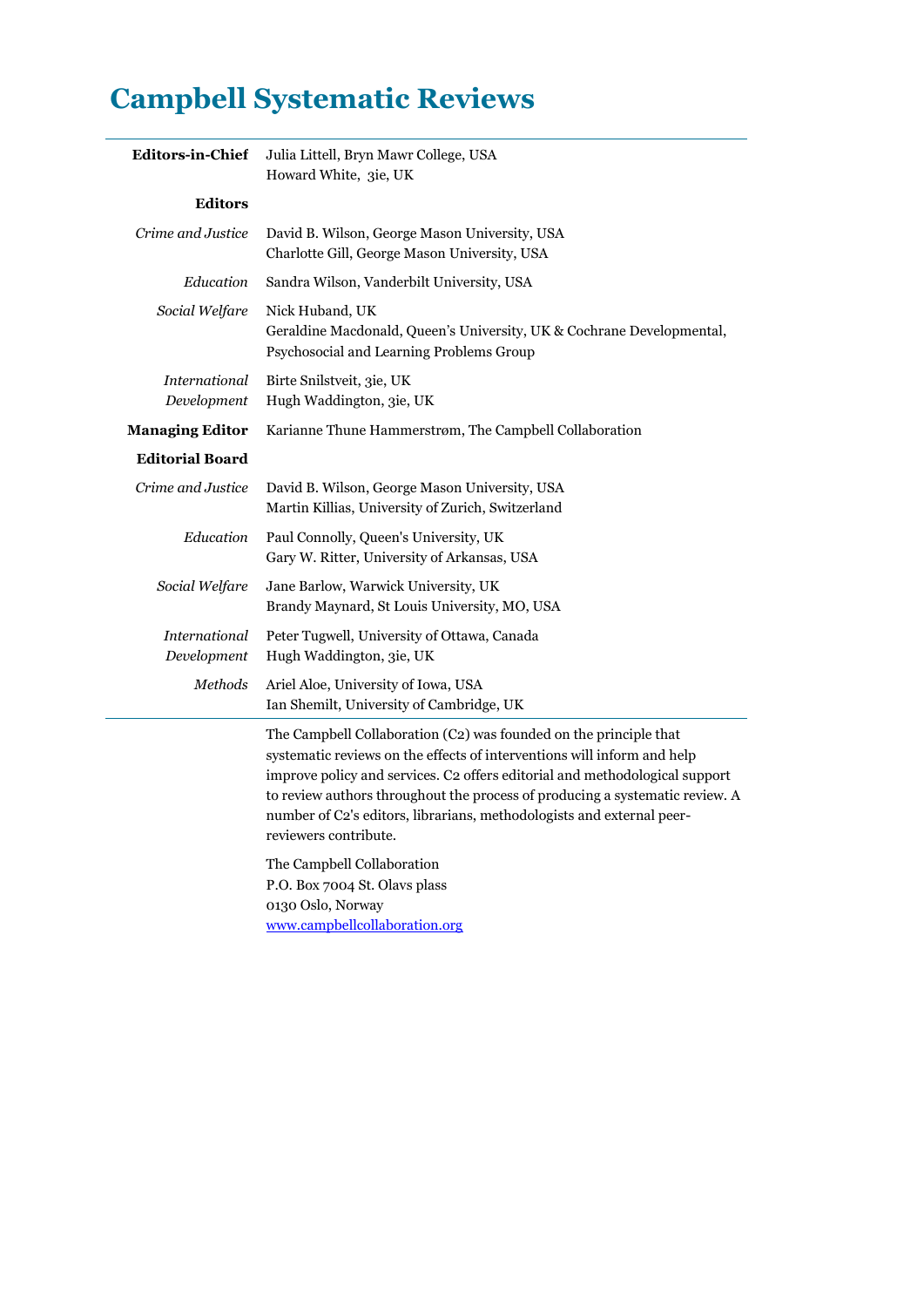# **Table of contents**

| <b>TABLE OF CONTENTS</b> | 4                                                  |    |
|--------------------------|----------------------------------------------------|----|
|                          | <b>KEY MESSAGES</b>                                | 6  |
|                          | <b>EXECUTIVE SUMMARY/ABSTRACT</b>                  | 8  |
|                          | Background                                         | 8  |
| Objectives               |                                                    | 8  |
| <b>Search Strategy</b>   |                                                    | 8  |
|                          | <b>Selection Criteria</b>                          | 9  |
|                          | Data collection and Analysis                       | 9  |
| Results                  |                                                    | 9  |
|                          | Authors' Conclusions                               | 10 |
| 1                        | <b>BACKGROUND</b>                                  | 11 |
| 1.1                      | Description of the condition                       | 11 |
| 1.2                      | Description of the intervention                    | 13 |
| 1.3                      | How the intervention might work                    | 18 |
| 1.4                      | Why it is important to do this review              | 20 |
| $\mathbf 2$              | <b>OBJECTIVE OF THE REVIEW</b>                     | 22 |
| 3                        | <b>METHODS</b>                                     | 23 |
| 3.1                      | Title registration and review protocol             | 23 |
| 3.2                      | Criteria for considering studies for this review   | 23 |
| 3.3                      | Search methods for identification of studies       | 25 |
| 3.4                      | Data collection and analysis                       | 27 |
| 3.5                      | Data synthesis                                     | 31 |
| 4                        | <b>RESULTS</b>                                     | 33 |
| 4.1                      | Results of the search                              | 33 |
| 4.2                      | Description of the studies                         | 33 |
| 4.3                      | Risk of bias in included studies                   | 38 |
| 4.4                      | Effects of the interventions                       | 41 |
| 5                        | <b>DISCUSSION</b>                                  | 46 |
| 5.1                      | Summary of the main results                        | 46 |
| 5.2                      | Overall completeness and applicability of evidence | 47 |
| 5.3                      | Quality of the evidence                            | 48 |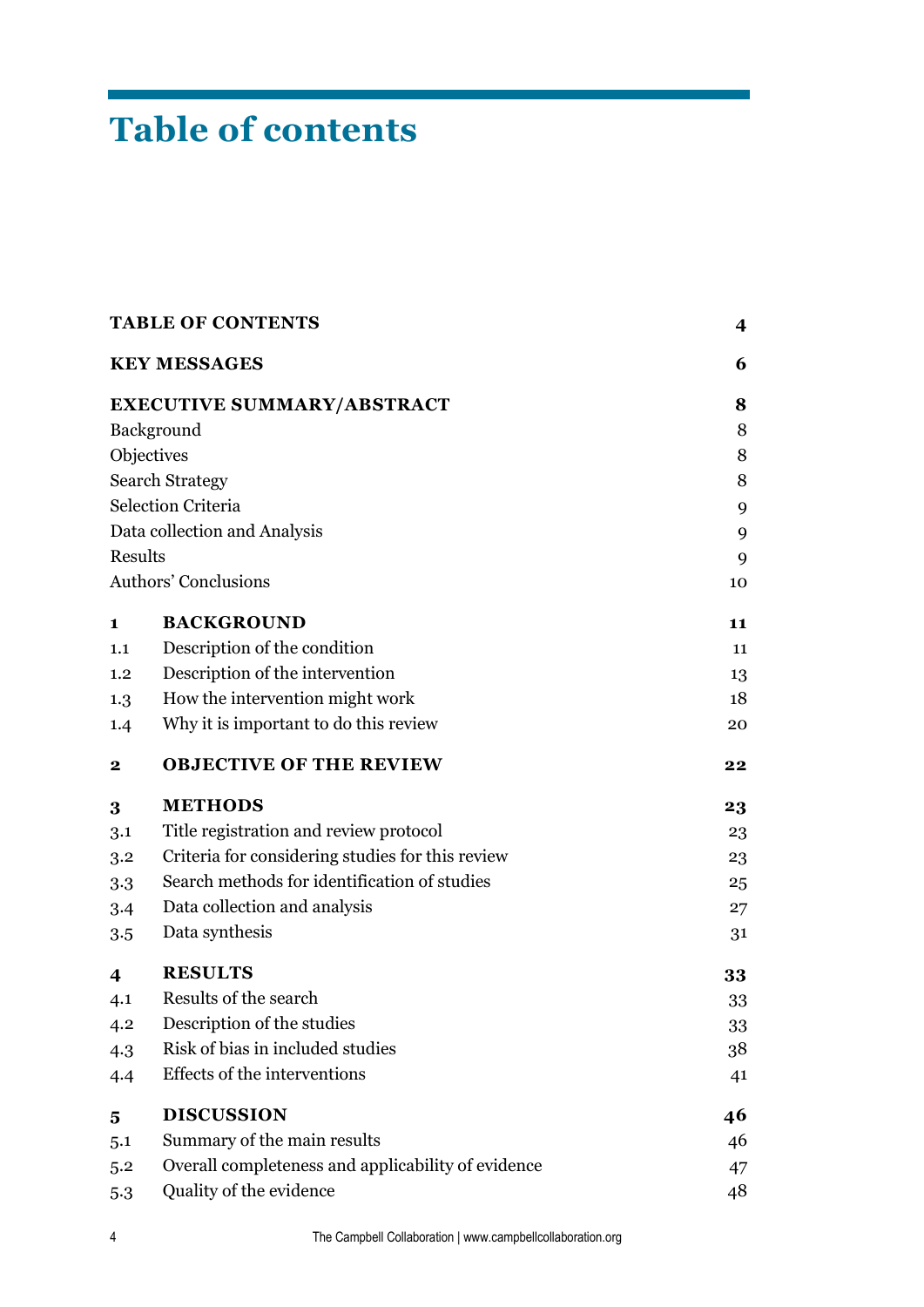| 5.4  | Potential biases in the review process                     |                |
|------|------------------------------------------------------------|----------------|
| 5.5  | Agreements and disagreements with other studies or reviews | 48             |
| 6    | <b>AUTHORS' CONCLUSION</b>                                 | 50             |
| 6.1  | Implications for practice                                  | 50             |
| 6.2  | Implications for research                                  | 50             |
| 7    | <b>ACKNOWLEDGEMENTS</b>                                    | 51             |
| 8    | <b>REFERENCES</b>                                          | 5 <sup>2</sup> |
| 8.1  | Included studies                                           | 52             |
| 8.2  | <b>Excluded studies</b>                                    | 52             |
| 8.3  | <b>Additional references</b>                               | 53             |
| 9    | <b>CHARACTERISTICS OF STUDIES</b>                          | 59             |
| 9.1  | Characteristics of included studies                        | 59             |
| 9.2  | Characteristics of excluded studies                        | 61             |
| 9.3  | Risk of Bias for individual included studies               | 62             |
| 10   | <b>APPENDICES</b>                                          | 65             |
| 10.1 | Search Histories from the bobliographic databases          | 65             |
| 10.2 | <b>Risk of Bias Tool</b>                                   | 69             |
| 11   | <b>FIGURES</b>                                             | 76             |
| 11.1 | <b>Flowchart FBT</b>                                       | 76             |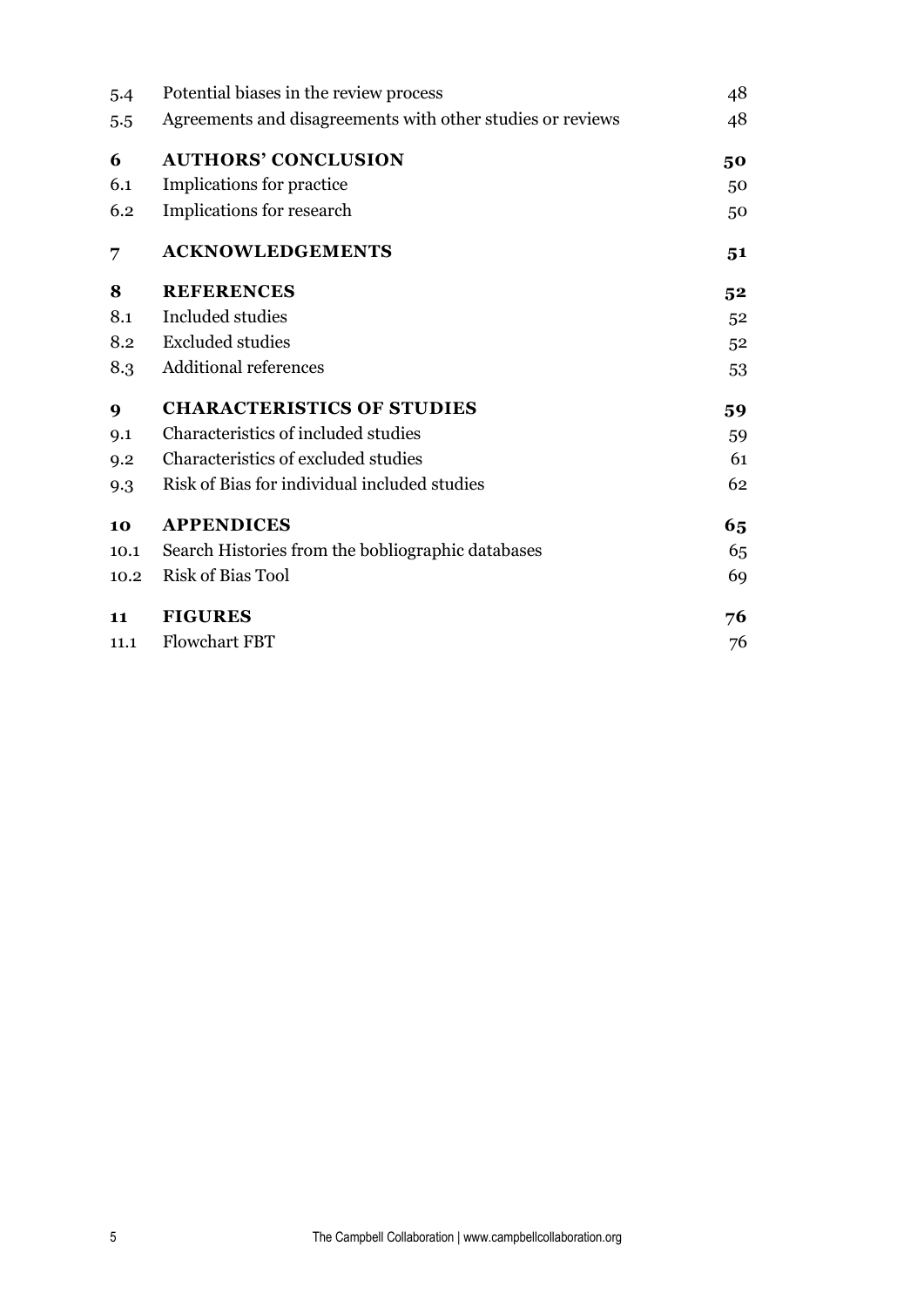## **Key messages**

This publication is a systematic Campbell review of the effect of the family therapy approach Family Behavior Therapy (FBT) for treatment for non-opioid drug use (e.g., cannabis, amphetamine, ecstasy or cocaine) among young people aged 11-21 years.

Youth drug use is a severe problem worldwide. Recent reports describe concerning trends in the use of drugs by young people and a lack of available treatment. FBT is a manual-based family therapy approach that seeks to reduce drug use among youth by identifying stimuli and triggers for drug taking, and teaching self-control and other skills to correct the problem behaviors related to drug use. This approach is based on the therapeutic premise that the family carries a profound influence on child and youth development and that interventions need to be flexible and tailored to the unique characteristics of the families. It is also argued that there is a need for interventions to be problem-focused, targeting first those patterns of behavior that most directly influence the youth's drug use.

After a rigorous search for all relevant studies conducted to date, we identified two randomized controlled trials with, respectively, 56 and 26 participants. We used meta-analysis to synthesize the empirical evidence on the effects of FBT on reduction of drug use frequency, family functioning, and risk behavior. The findings are as follows:

- On drug usage: There is no evidence that FBT has an effect on reduction of drug use frequency compared to Individual Cognitive Problem-Solving (ICPS) and supportive counseling (SC).
- On family functioning: FBT may improve family functioning as reported by parents compared to Individual Cognitive Problem-Solving (ICPS) and supportive counseling (SC). There is no evidence that FBT has an effect on family functioning as reported by youth compared to Individual Cognitive Problem-Solving (ICPS) and supportive counseling (SC).
- On risk behavior: There is no evidence that FBT has an effect on risk behavior compared to Individual Cognitive Problem-Solving (ICPS) and supportive counseling (SC).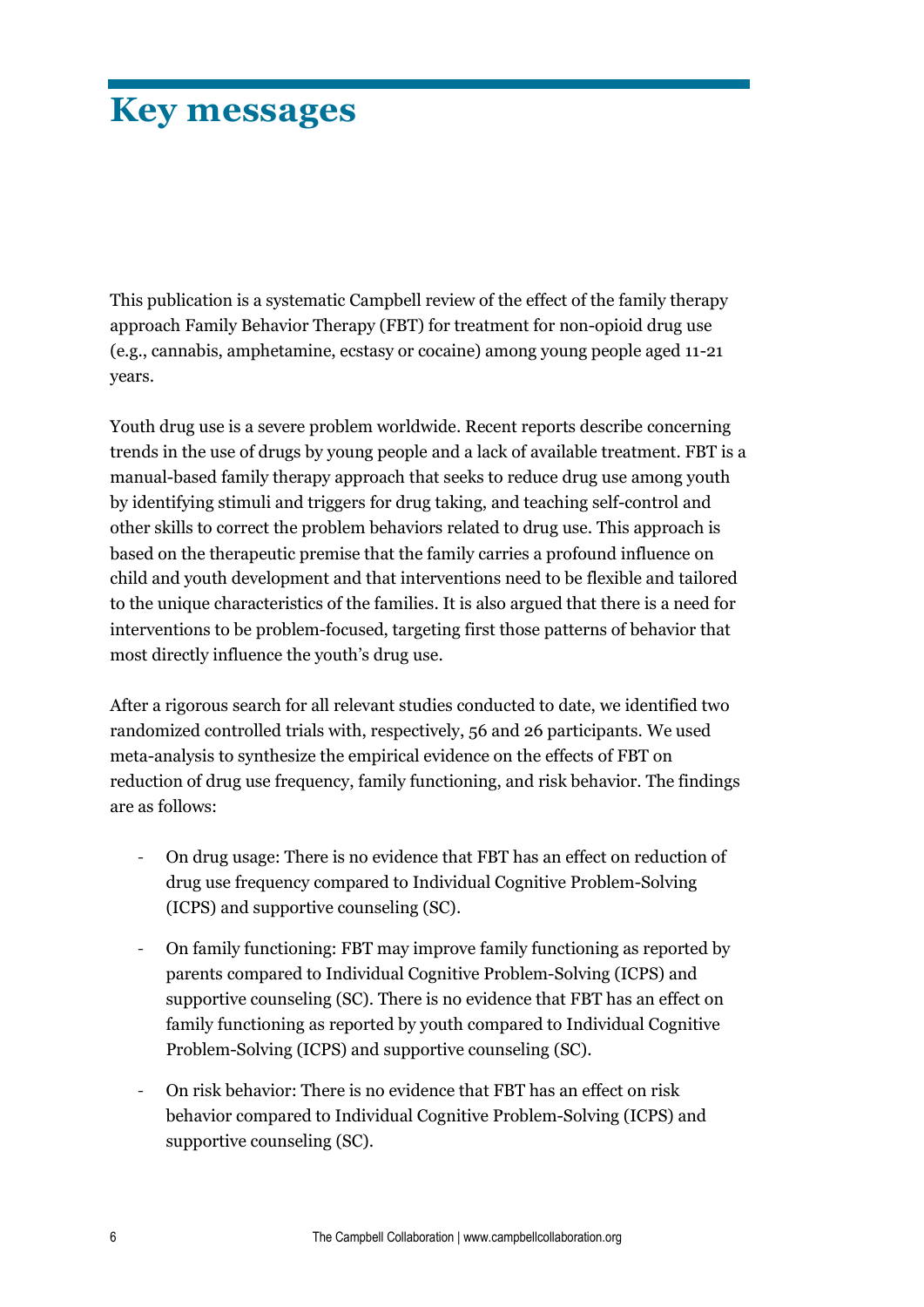The evidence found was limited, as only two studies with very few participants were included in the data-analysis. The quality of the evidence is also limited. We were therefore unable to draw any firm conclusion regarding the effectiveness of the treatment.

Overall, Family Behavior Therapy for the purpose of treating young people's drug use has not been evaluated with sufficient rigor to unequivocally determine its effectiveness.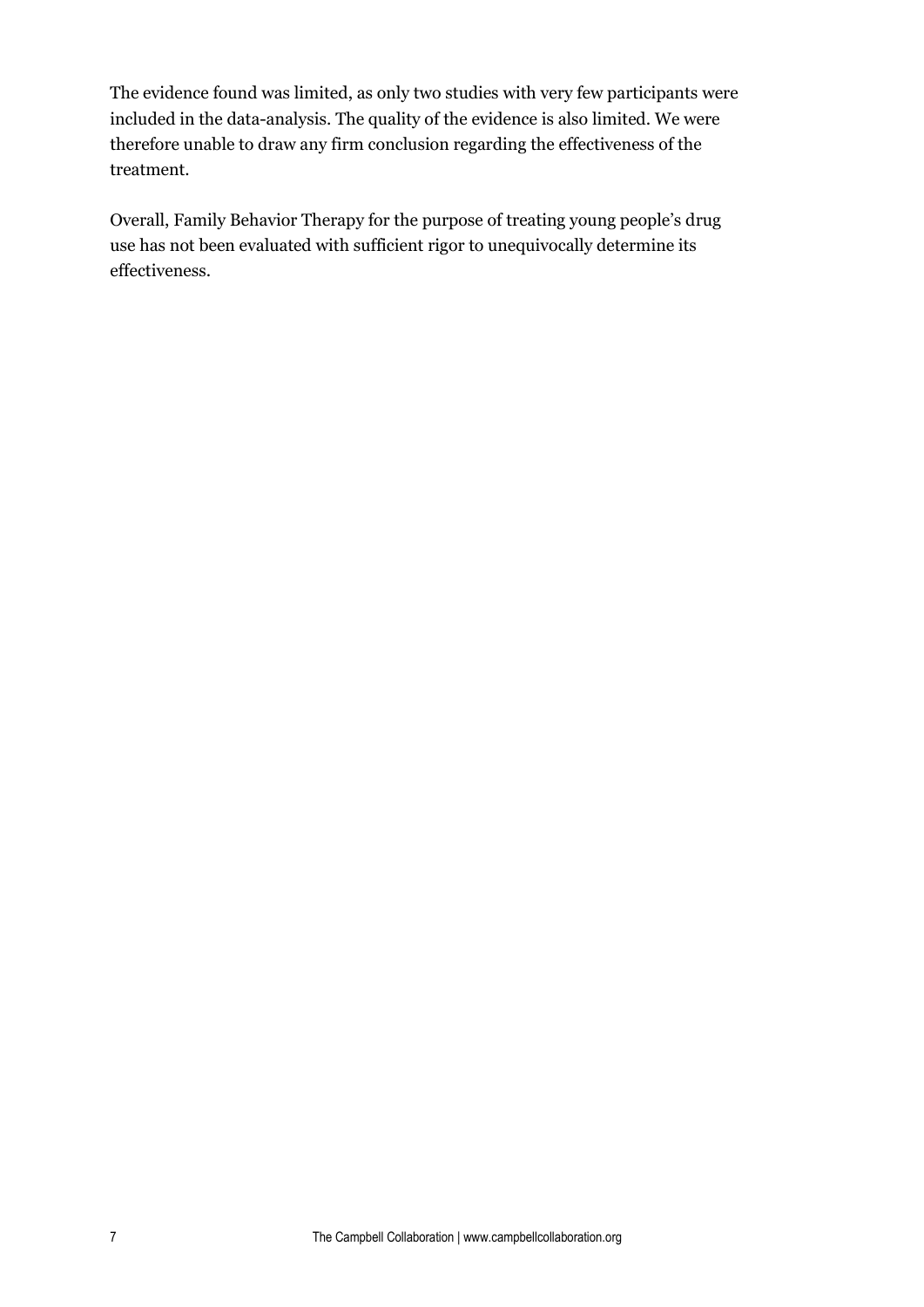## **Executive summary/Abstract**

#### **BACKGROUND**

Youth drug use is a severe problem worldwide, and the use of cannabis, amphetamine ecstasy and cocaine, referred to as non-opioid drugs, are strongly associated with a range of health and social problems.

This review focuses on Family Behavior Therapy (FBT) as a treatment for young people who misuse non-opioid drugs. FBT is a manual-based family therapy approach. The program is behavior and skill-oriented. It is concerned with identifying psychological and situational stimuli and triggers presumed to be directly related to the youth's drug use, and skills training to improve self-control. FBT is designed to accommodate diverse populations of youth with a variety of behavioral, cultural and individual preferences. FBT incorporates behavioral theory (reduction of undesired behavior by manipulating external reinforcement), structural family theory (in which the structure of the family influence the youth's behavior) and strategic family theory (where treatment methods are problemfocused and pragmatic).

#### **OBJECTIVES**

The main objective of this review is to evaluate the current evidence on the effects of FBT on reduction of drug use frequency for young people in outpatient treatment for non-opioid drug use and, if possible, to examine moderators of drug use reduction effects, specifically analyzing whether FBT works better for particular types of participants.

#### **SEARCH STRATEGY**

A relatively narrow search strategy to identify qualifying studies was performed. A wide range of electronic bibliographic databases were searched along with government and policy databanks, grey literature databases, citations in other reviews and in the included primary studies, hand searches of relevant journals, and Internet searches using Google. We also corresponded with researchers in the FBT field. Neither language nor date restrictions were applied to the searches.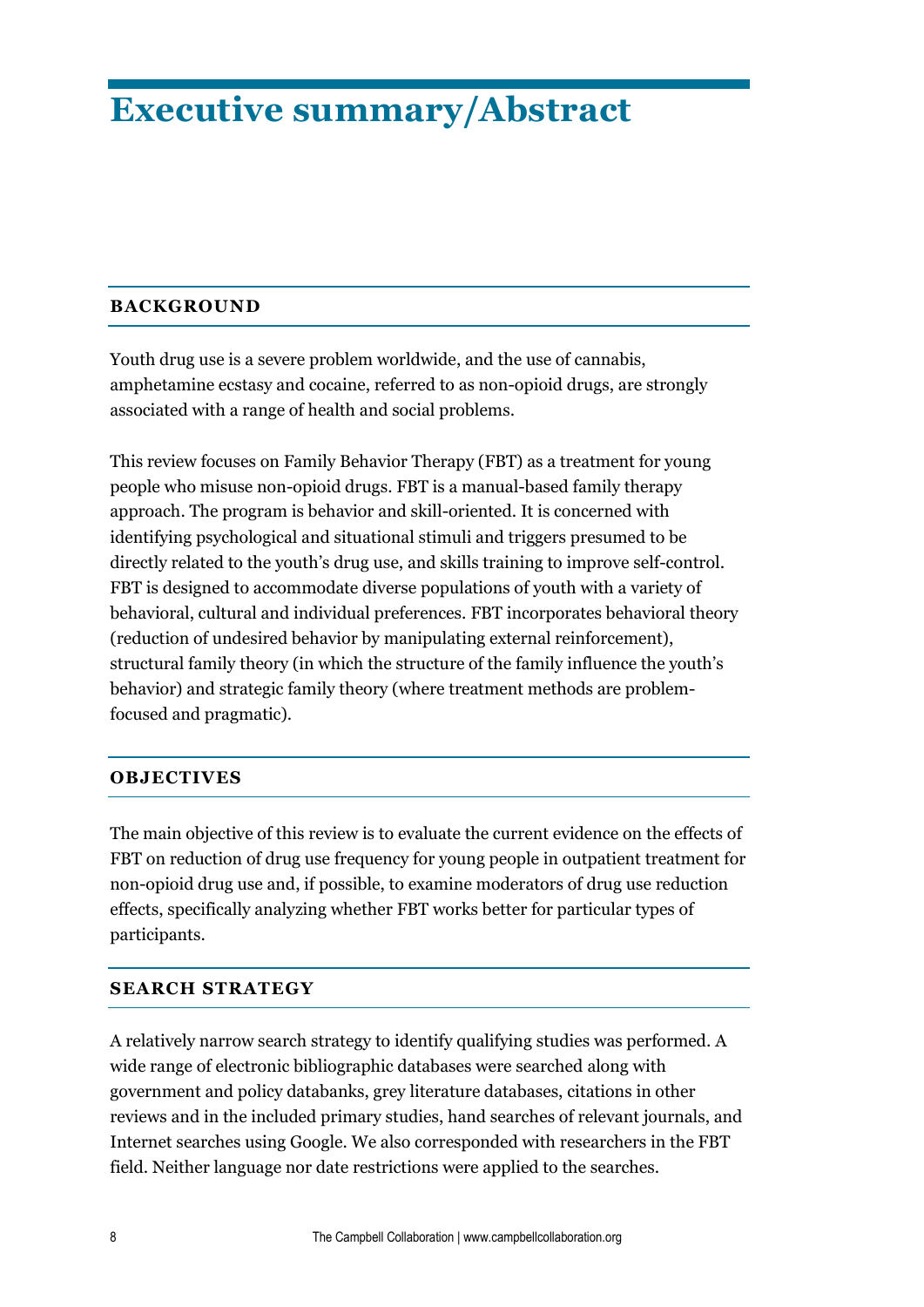#### **SELECTION CRITERIA**

Studies eligible for inclusion in the review are required to meet several eligibility criteria. Studies must:

- have involved a manual-based FBT treatment for young people aged 11-21 years enrolled in outpatient treatment for non-opioid drug use;
- have used experimental, quasi-experimental or non-randomized controlled designs;
- have reported at least one eligible outcome variable measuring abstinence, reduction of drug use, family functioning, education or vocational involvement, retention, risk behavior or any other adverse effects;
- not have focused exclusively on treating mental disorders; and
- have had FBT as the primary intervention.

#### **DATA COLLECTION AND ANALYSIS**

The literature search yielded a total of 10,779 records which were screened for eligibility based on title and abstract. 99 potentially relevant records were retrieved and screened in full text, of which 7 studies were potentially relevant. Of these, two studies were data-extracted by the authors and included in the review. Meta-analysis was performed to examine the effects of FBT on drug use reduction, family functioning and risk behavior.

#### **RESULTS**

For the primary outcome of reduction in drug use frequency, measured at end of treatment, the standardized mean difference was 0.49 (95% CI -0.51, 1.50). At 12 month post-intake, Azrin et al. (2001) found no statistically significant difference between FBT and the comparison treatment, SMD=-0.03 (95% CI -0.58, 0.52). For family functioning, measured at end of treatment, the standardized mean difference was 0.58 (95% CI 0.02, 1.13) reported by parents and 0.29 (95% CI -0.72, 1.30) reported by youth. At 12 month post-intake, Azrin et al. (2001) found no statistically significant difference between FBT and the comparison treatment for parent satisfaction or youth satisfaction with family functioning, SMD= -0.30 (95% CI - 0.86, 0.26) and SMD= 0.47 (95% CI -0.09, 1.04). For risk behavior, measured at end of treatment, the standardized mean difference was 0.29 (95% CI -0.16, 0.74). At 12 month post-intake, Azrin et al. (2001) finds a statistically significant difference that favors the comparison treatment, SMD= -0.56 (95% CI -1.13, 0.00).

Meta-analysis was not possible for the education outcomes as the measures are incomparable. None of the studies reported statistically significant effect sizes for school outcomes. Due to lack of data for the number randomized in both studies it is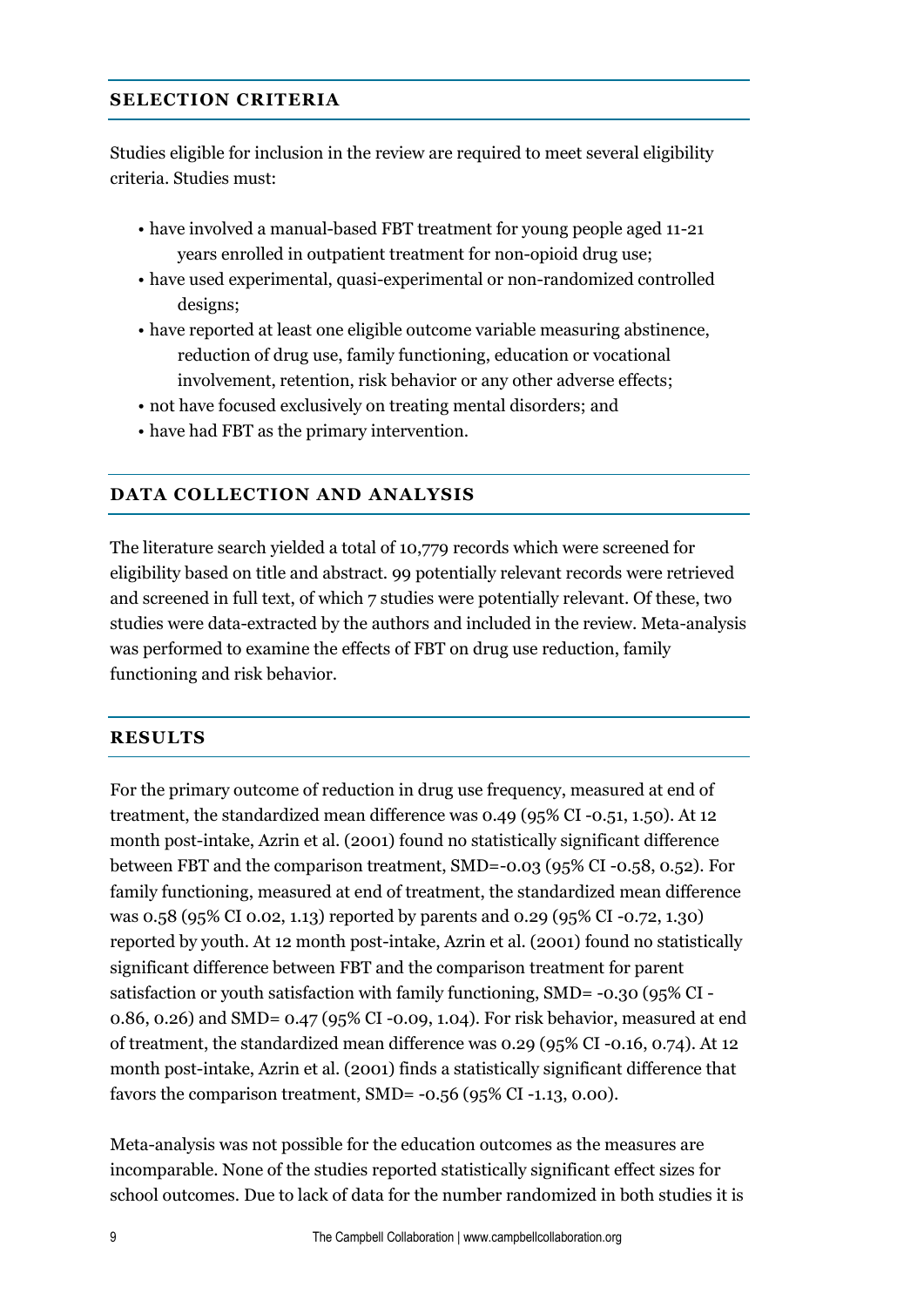not possible to report effects for retention. No other adverse effects are reported in the studies.

## **AUTHORS' CONCLUSIONS**

The main conclusion of the review is that there is a lack of firm evidence on the effect of FBT. There is a need for more research, and particularly a need for more methodologically rigorous studies in the field of treatment for young drug users.

The aim of this systematic review is to explore what is known about the effectiveness of FBT for the purpose of reducing youth drug use, in order to contribute to an evidence-based approach in the treatment of young non-opioid drug users. The evidence found does not provide a basis for drawing conclusions about actual outcomes and impacts. Consequently, no substantive conclusion about the effectiveness can be made, resulting in neither support nor rejection of the present FBT treatment approach.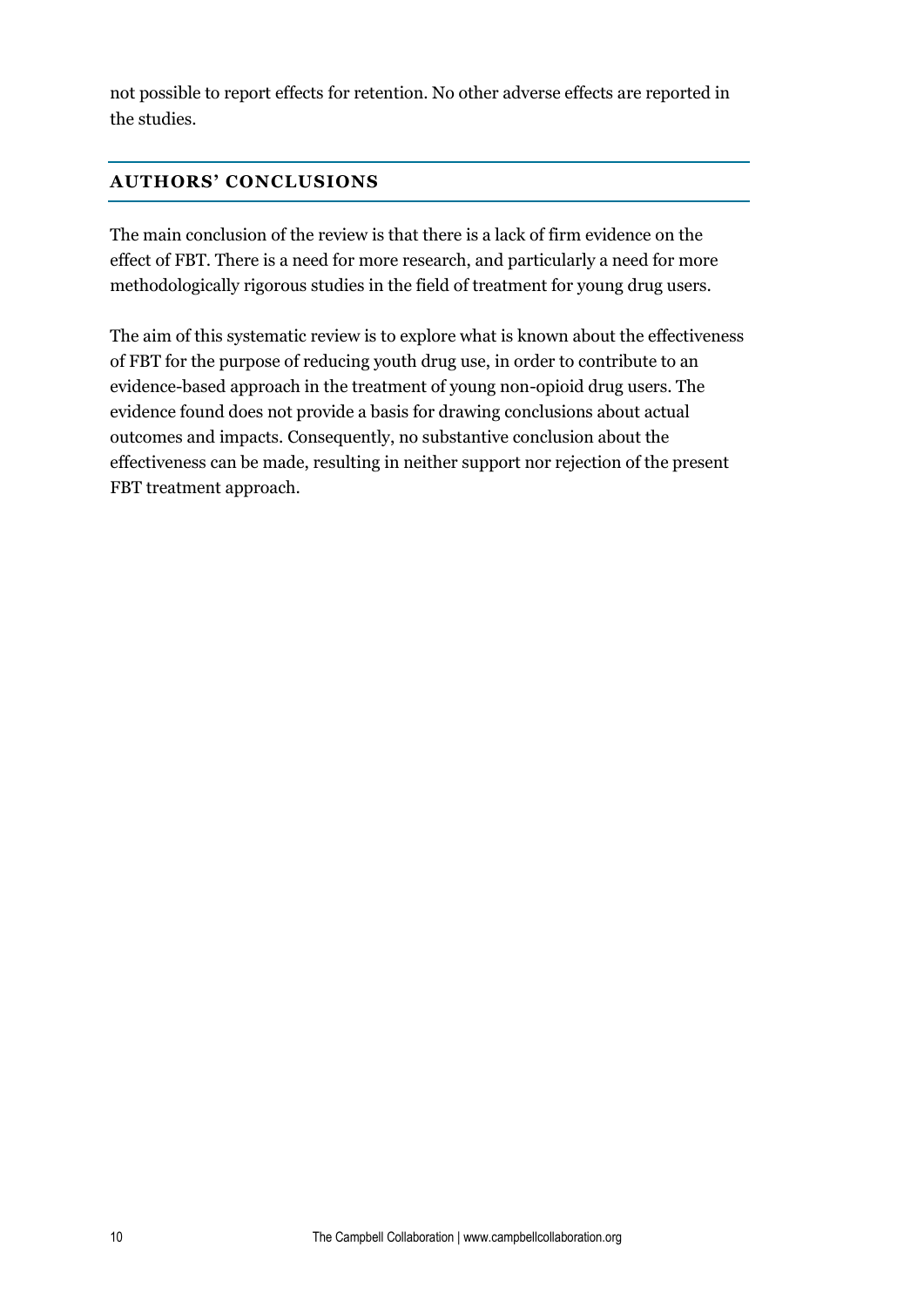## **1 Background**

#### **1.1 DESCRIPTION OF THE CONDITION**

Youth drug use<sup>1</sup> that persists beyond curious experimentation is a severe problem worldwide (United Nations Office of Drugs and Crime (UNODC), 2010). Use of nonopioid drugs such as cannabis, amphetamine and cocaine is strongly associated with a range of health and social problems, including delinquency, poor scholastic attainment, fatal automobile accidents, suicide and other individual and public calamities (Deas & Thomas, 2001; Essau, 2006; Rowe & Liddle, 2006; Office of National Drug Control Policy (ONDCP), 2000; Shelton, Taylor, Bonner & van den Bree, 2009). More than 20 million of the 12 to 25 year-olds in the US, and more than 11 million of the 12 to 34 year-olds in Europe have used illicit<sup>2</sup> drugs during the month prior to survey interviews in 2009 (Substance Abuse and Mental Health Services Administration (SAMSHA), 2010; European Monitoring Centre for Drugs and Drug Addiction (EMCDDA), 2010). Seven percent of Australian 12 to 17 yearolds have used some kind of drug during the month prior to survey interviews in 2008 (White & Smith, 2009). In Canada 26 percent of 15 to 24 year-olds had used illicit drugs during the past year (Health Canada, 2010).

Not all young drug users progress to severe dependence. However, some do and may therefore require treatment (Liddle et al., 2004; Crowley, Macdonald, Whitmore & Mikulich, 1998). For example, 8.4 percent of 18 to 25 year-olds in the US are classified as needing treatment for illicit drug use, but less than one tenth of these young people actually receive treatment (National Survey on Drug Use and Health (NSDUH), 2007). Likewise among young people aged 12 to 17, 4.5 percent were estimated to be in need of treatment for a drug use problem, but only one tenth in this group actually received any (SAMSHA, 2010). Research calls attention to the significant gap between young people classified in need of treatment and young people actually receiving treatment (SAMSHA, 2010; NSDUH, 2007).

There is a growing public concern regarding the effectiveness and high costs of available treatments for young people, and regarding the high rates of treatment dropout and post treatment relapse to drug use (Austin, Macgowan & Wagner,

 $\overline{a}$ 

<sup>1</sup> The terms use, abuse and dependence will be used interchangeably throughout the review and refer to an addiction stage of non-medical drug usage.

<sup>2</sup> Cannabis, amphetamine, cocaine and other non-opioid and opioid drugs are illegal in most, but not all countries. For instance, use of cannabis in small amounts is tolerated in the Netherlands.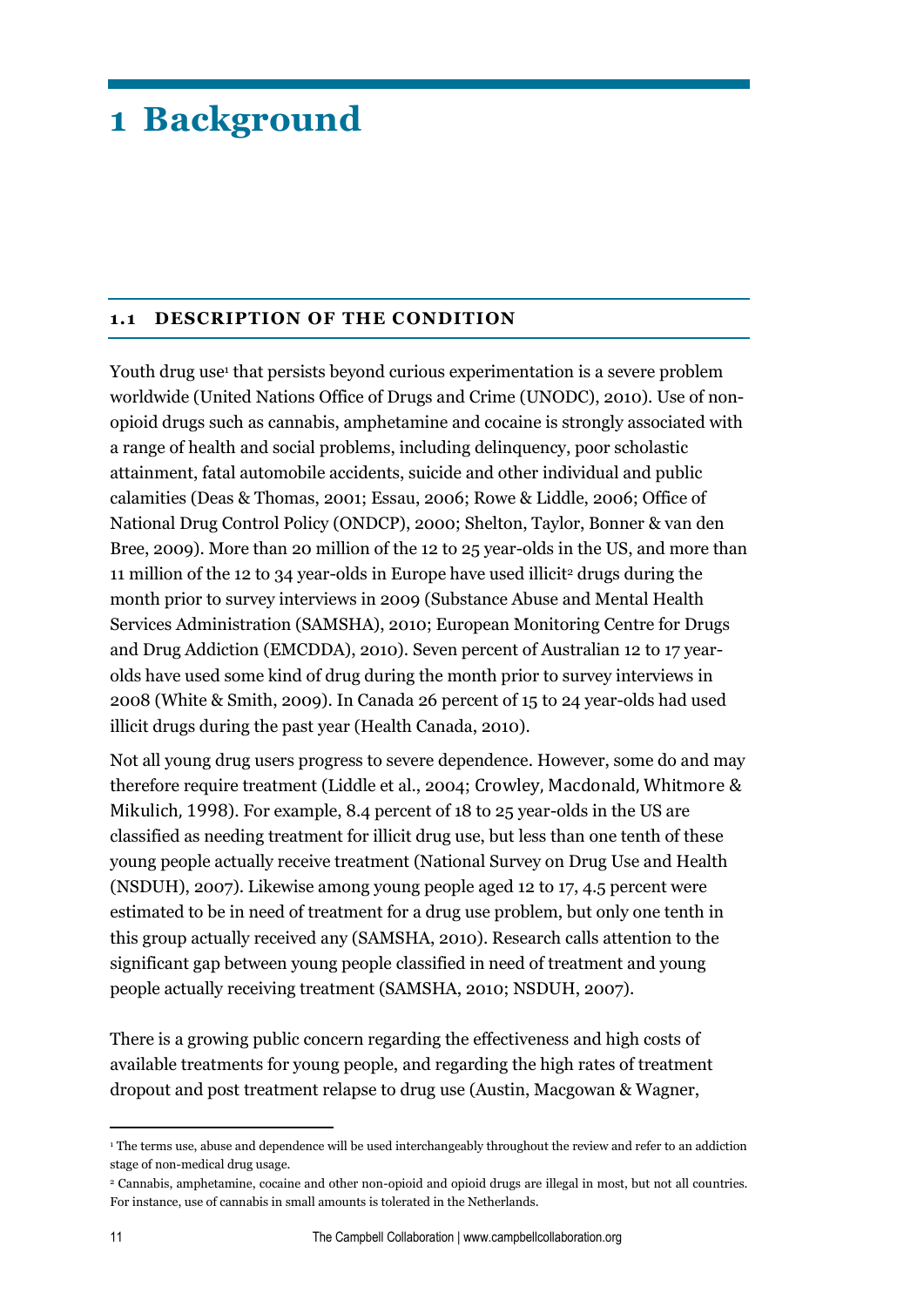2005; Najavits & Weiss, 1994; Stanton & Shadish, 1997). Accordingly, treatment to help young drug users should be as engaging as possible in order to minimize dropouts and relapse (Simmons et al., 2008; National Institute on Drug Abuse (NIDA), 2009). The services provided should be empirically supported in order to increase the likelihood that (a) treatment will be successful, and (b) public spending is used to support the interventions with the most effect.

Researchers point to the fact that many research projects have empirically validated different kinds of treatment approaches for young drug users as effective (e.g. Rowe & Liddle, 2006; Waldron, Turner & Ozechowski, 2006; Williams, Chang & Addiction Centre Adolescent Research Group, 2000; Austin et al., 2005). The current dilemma in the field of youth substance abuse treatment is that it is not clear what works best, as the research suggest that most interventions lead to reduced drug use. While there are some promising individual-based cognitive, cognitive-behavioral and motivational therapies (Waldron & Turner, 2008; Kaminer, 2008; Deas & Thomas, 2001; Galanter & Kleber, 2008), family-based approaches may also show some promise. Family therapy covers a range of different interventions and is based on different manuals and varying theoretical sources such as behavioral and cognitive behavioral theory, structural and strategic family theory, and family systems theory (Williams et al., 2000; Austin et al., 2005). Some reviews have suggested that these family-based therapies are superior to individual-based programs in reducing youth drug use (Williams et al., 2000: Lipsey, Tanner-Smith & Wilson, 2010; Waldron, 1997).

Young people with persistent drug use have unique needs due to their particular cognitive and psychosocial development. Young people are specifically sensitive to social influence, with family and peer groups being highly influential. Youth drug treatments facilitating positive parental and peer involvement, and integrating other systems in which the young person participates (such as schools, social services, justice authorities) are key to youth drug reduction (NIDA, 2009). A number of studies and reviews have showed positive results for family therapies in general, but there is a need to synthesize individual study results for specific family therapies to determine whether and to what extent specific family therapy interventions work for young drug users (Williams et al., 2000; Austin et al., 2005; Waldron & Turner, 2008; Kaminer, 2008; Deas & Thomas, 2001).

This review explores the specific family-based intervention Family Behavior Therapy (FBT) (Azrin, Donohue, Besalel, Kogan & Acierno, 1994a; Donohue & Azrin, 2001; Donohue et al., 2009). The review attempts to clarify the effects of the FBT program for relevant groups of young people aged 11-21 years. It focuses on young people enrolled in treatment for drug use regardless of how their problem is labeled. Enrolment in treatment means that the severity of the young person's drug use has caused a significant adult close to the young person (such as a teacher, parent, social services, or school counselor) to require treatment. FBT is delivered as outpatient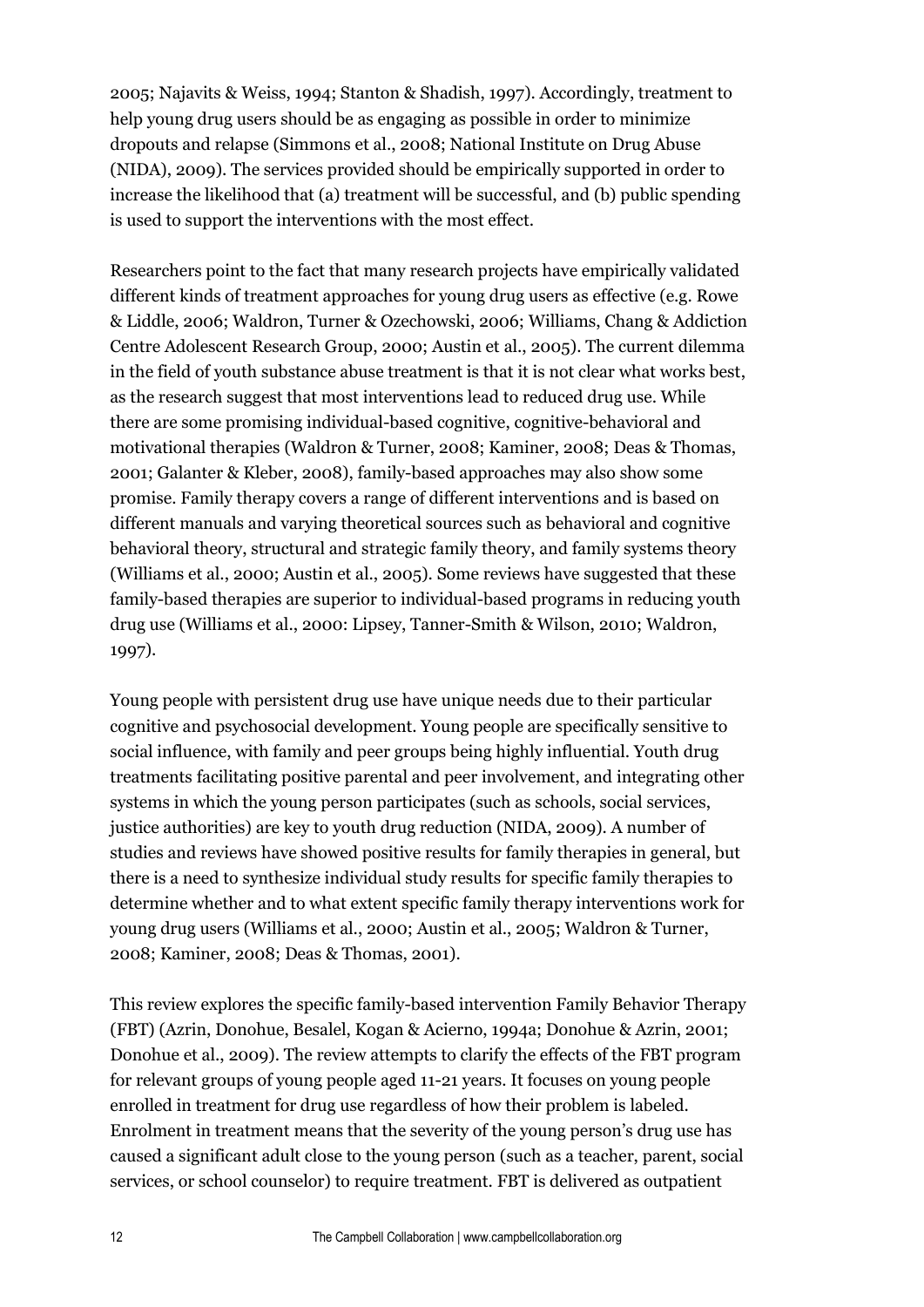treatment<sup>3</sup> to young people age 11-21 years living with their family. The review focuses primarily on non-opioid drug use<sup>4</sup> .

This review is one in a series of reviews on manual-based family therapy interventions for young people in treatment for non-opioid drug use<sup>5</sup> .

#### **1.2 DESCRIPTION OF THE INTERVENTION**

FBT is a manual based family-oriented intervention for young people with drug use problems. FBT is *a behavior focused* family therapy in which young people's drug use is understood in relation to family behavior problems.

FBT is one of many family therapies that meet the general characteristics of manualbased family therapies as it targets young people *and* their families *as a system* throughout treatment, and thereby recognizes the important role of the family system in the development and treatment of young people's drug use problems (Liddle et al., 2001, Muck et al., 2001).

FBT was developed in the late 1980s on request from the US National Institute on Drug Abuse (NIDA) (Donohue et al., 2009). The development of FBT was initially heavily inspired by the alcohol abuse program Community Reinforcement Approach (CRA), which was aimed at restructuring the environment to reinforce non-alcohol associated activities. FBT developed to have more emphasis on contingency contracting, impulse control strategies specific to drug use, and increased emphasis on involvement of family members in treatment. FBT is designed to accommodate diverse populations of youths with a variety of behavioral, cultural and individual preferences. FBT has evolved for use in severe behavioral disturbances known to coexist with substance use and dependence, and the core interventions have been enhanced to address several mental health related problems commonly occurring as comorbid conditions in drug use treatment participants (Austin et al., 2005; Donohue et al., 2009).

And the Title Registration:

**<sup>.</sup>** <sup>3</sup> A Cochrane review has evaluated psychosocial interventions for substance abuse and misuse in young offenders in locked facilities (Townsend et al., 2009).

<sup>4</sup> Two Cochrane reviews have evaluated psychosocial treatments for treatment of opioid dependence (Amato et al., 2011; Minozzi et al. 2010).

<sup>5</sup> Please see the following Protocols in the Campbell Library for further information:

Maia Lindstrøm, Pernille Skovbo Rasmussen, Krystyna Kowalski, Trine Filges, Anne-Marie Jørgensen: Brief Strategic Family Therapy (BSFT) for young people in treatment for illicit non-opioid drug use. Campbell Systematic review 2011:05

Krystyna Kowalski, Pernille Skovbo Rasmussen, Trine Filges, Madina Saidj, Maia Lindstrøm, Anne-Marie Jørgensen: Multidimensional Family Therapy (MDFT) for young people in treatment for illicit non-opioid drug use. Campbell Systematic Review 2011:04

Krystyna Kowalski, Maia Lindstrøm, Pernille Skovbo Rasmussen, Trine Filges, Anne-Marie Jørgensen: Functional Family Therapy (FFT) for young people in treatment for illicit non-opioid drug use.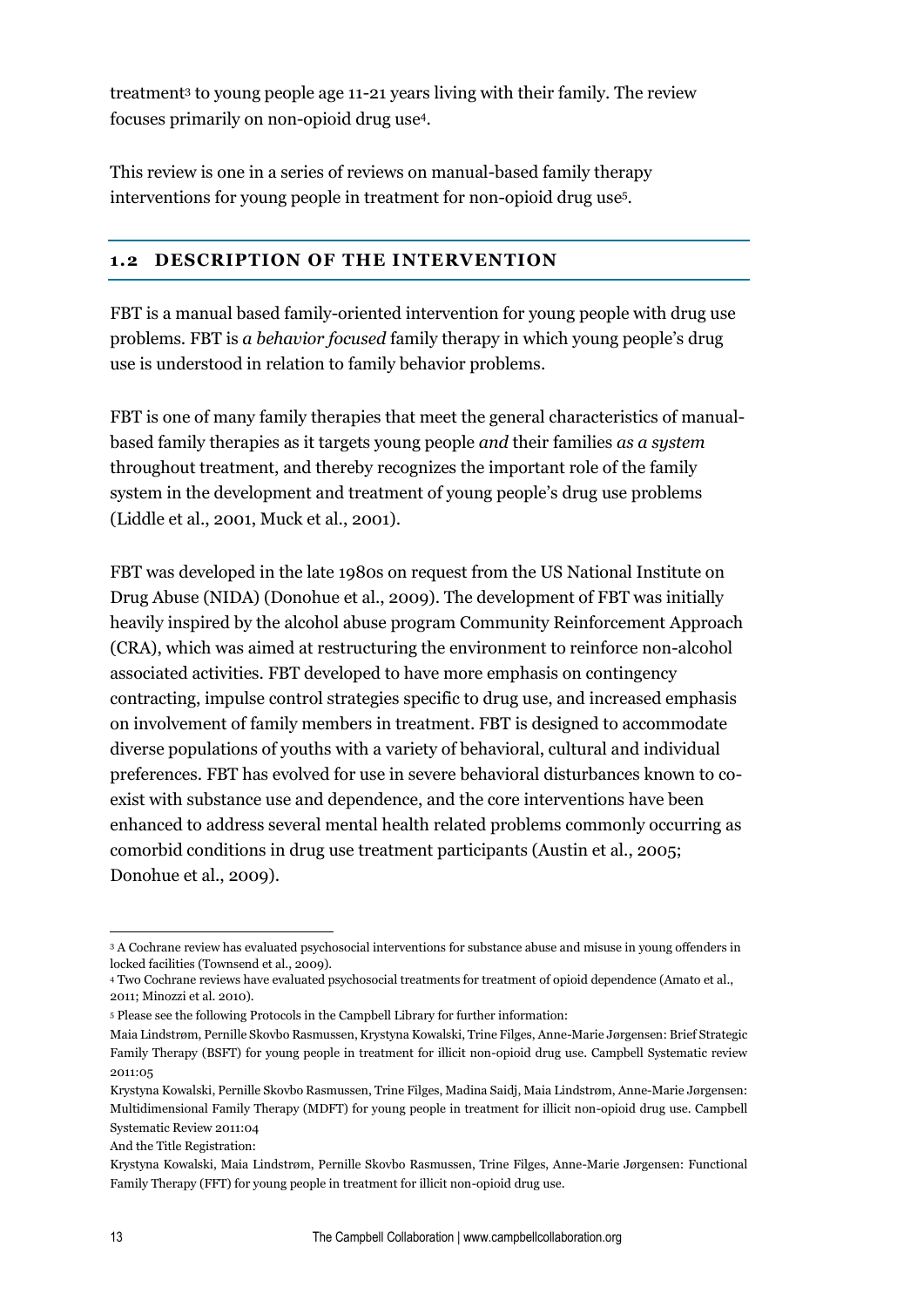#### **1.2.1 Theoretical background**

FBT is a family systems approach that relies on structural and strategic family theory as well as behavioral family theory (Robbins & Szapocznik, 2000; Szapocznik, Hervis & Schwartz, 2003; Azrin et al., 1994a; Donohue & Azrin, 2001).

Along with other family-systems based therapies, FBT builds on the assumption that families can be viewed as systems and as such each individual in the family is important for the family system as a whole (Poulsen, 2006). In family systems theory the family is perceived as a unique system consisting of interdependent and interrelated members. The family members are influenced by each other's actions and are strongly related to each other, and as such they can be viewed as parts of a unique and changeable system. The behavior of each family member must be understood in relation to the family context. Young family member's problematic behavior is associated with maladaptive social interaction patterns in the family, and therefore interventions must be implemented at the family level. The family itself is part of a larger social system, and as young people are influenced by their families, the family is influenced by the larger social (and cultural) systems in which they exist (Poulsen, 2006; Doherty & McDaniel, 2010; O'Farrell & Fals-Steward, 2008; Kaminer & Slesnick, 2005; Austin et al., 2005). Family therapies are concerned with the wider social context in which the individual and the family is embedded.

The structural family theory is based on the idea that subsystems, structures and hierarchies within families influence or determine individual family members' actions (Goldenberg & Goldenberg, 2008; Minuchin, 1985). In structural family theory social interactions are understood structurally, as repetitive patterns of interaction. The family structure can range from a supportive structure to a maladaptive structure. Either way the structure of interactions affects the family members and could play a pivotal part in maintaining positive as well as problem behavior (Poulsen, 2006; Doherty & McDaniel, 2010; O'Farrell & Fals-Steward, 2008; Kaminer & Slesnick, 2005; Austin et al., 2005). The strategic theory-based dimension of FBT focuses on creating changes in behavior and interactions relevant to the identified problems within families, and in individual family members resisting changes (Goldenberg & Goldenberg, 2008).

Behavioral theory focuses on observable behavior (i.e. symptoms, problems). It is characterized by an ongoing assessment of the behavior to be altered and a focus on enhancing or reducing targeted undesired/unwanted behavior(s) by manipulating external contingencies of reinforcement. Therapists teach and coach communication and problem solving skills, and the members of the young drug user's family are trained to monitor and modify their own reinforcement contingencies. FBT is based on a behavioral conceptualization of drug use and drug use problems, where drugs are considered a strong primary reinforcer which is further reinforced by both physiological and situational stimuli (Austin et al., 2005; Donohue & Azrin, 2001).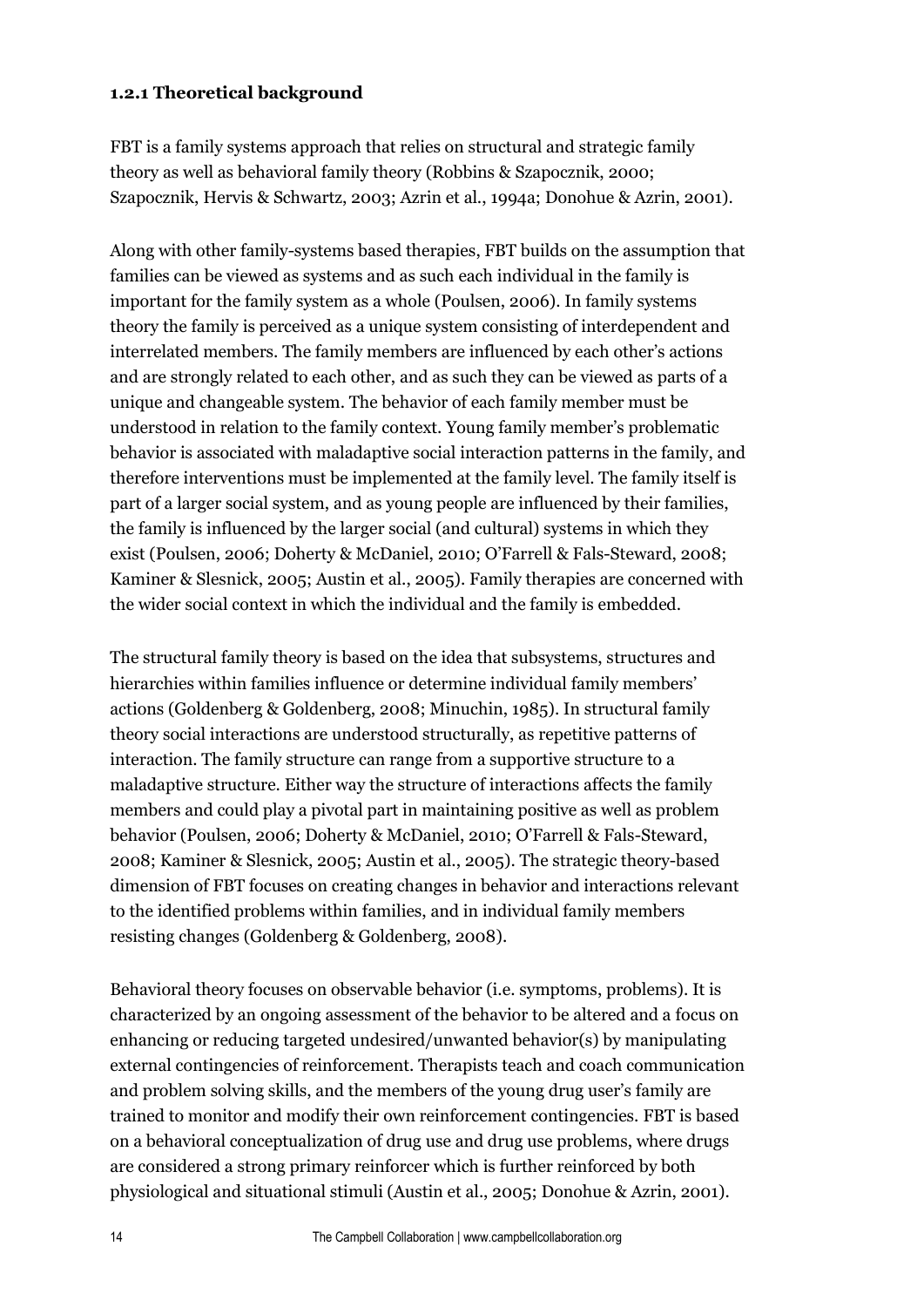FBT emphasizes contingency management, utilization of impulse control strategies specific to drug use scenarios, and explicitly monitors environmental stimuli relevant to drug use (Donohue et al., 2009).

#### **1.2.2 FBT components**

FBT incorporates multilevel components to target young people's drug use, as well as the young person's behavior, problem solving skills, family relationships and communication skills (Donohue & Azrin, 2001). The young person attends therapy sessions with at least one family member, typically one of the parents. In addition, the FBT program encourages involvement and participation of siblings and peers in therapy.

FBT includes the following *core foundation components*:

#### **1. Program orientation**

The therapist will initially provide an overview of FBT to engage participants in treatment. During the sessions the reasons for referral and support methods that are most helpful to the young drug user and his or her family will be discussed. Furthermore the therapist will clearly "differentiate" him or herself from third parties, such as social service authorities and probation agencies (Donohue & Azrin, 2001). It is important for the therapist to take an independent role in order to gain family members' confidence and to navigate on behalf of the family to solve their problem (the young person's drug use).

#### **2. Development of behavioral goals and contingency management**

The young person will be asked to identify relevant triggers and stimuli for drug use. These triggers and stimuli are targeted in treatment and guides the identification of behavioral goals. The aim of the behavioral contracting procedures is to establish an environment that facilitates reinforcement of behaviors associated with drug abstinence (Donohue & Azrin, 2001; Donohue et al., 2009; California Evidence-Based Clearinghouse (CEBC), 2011; Achievement Center, 2011). The goals can be adjusted and new goals can be added during treatment, as needs may change and develop during the work with various FBT components during treatment. Focus can shift between different goals based on participants' changing needs and behavioral development (Donohue et al., 2009).

## **3. Standardized treatment plan**

When goals and contingencies are established, treatment is planned. In this process the young person and his/her parents are asked to determine which skill-based components are the most appropriate to include in treatment (Donohue et al., 2009; CEBC, 2011; Achievement Center, 2011).

#### **4. Assurance of basic necessities**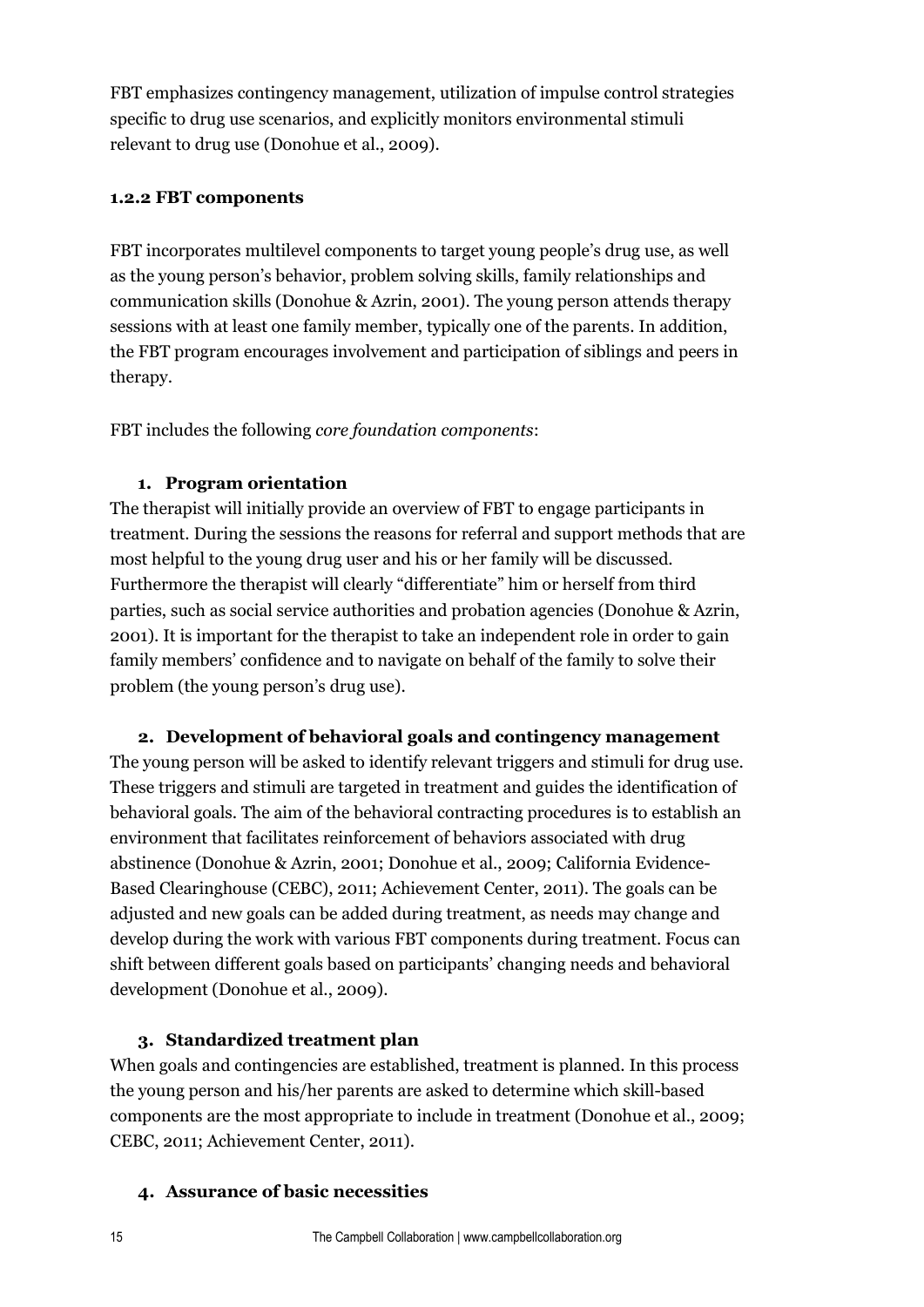Young people using drugs often experience problematic situations and difficulties such as dismissal from school or work, economical problems, and violence, which often disrupt treatment. The FBT component Assurance of basic necessities (Donohue et al., 2009) aims at teaching the young person (and parents) how to monitor conditions that have been found to increase the likelihood of problematic situations and difficulties, and integrate "urgency management" in their treatment plan (Donohue et al., 2009; CEBC, 2011; Achievement Center, 2011).

#### **5. Stimulus control**

The young person and his or her parents are asked to create two comprehensive lists; 1) *A safe list* of behavioral stimuli that *decrease* the young person's likelihood of using drugs and 2) *A risk list* of behavioral stimuli that *increase* the likelihood of drug use. The young person and their parents are asked to monitor the time the young person spends on safe and risk behaviors. The therapist assists treatment participants in finding methods of spending more time with safe stimuli and less time with risk stimuli (Donohue & Azrin, 2001; Donohue et al., 2009; CEBC, 2011; Achievement Center, 2011). The therapist reviews the stimulus control items, and in this process the therapist has the opportunity to add goals to the "behavioral goals and contingency management" treatment component.

Furthermore, within FBT young people and their parents are asked to select from a range of the following *optional therapy components*:

#### *Self control*

The young person is instructed to avoid locations, objects and events that stimulate drug cravings. Recognition of the stimuli is regarded as key in self-control, in order to stop or discipline drug related thoughts and reward goal-oriented, drug incompatible behavior (Donohue et al., 2009; Donohue & Azrin, 2001; CEBC, 2011; Achievement Center, 2011).

#### *Communication skills training*

Communication skills training is aimed at improving family communication through different component options:

- *I've got a great family*. This component is aimed at assisting families in appreciating each other and the family's positive qualities.
- *Positive request*. This component assists the family in developing clear and positive communication, and aims at increasing the positive exchange between family members.
- *Arousal management*. Various illicit drugs have been associated with increased irritability and stress, which could influence family relations negatively. The arousal management component aims at decreasing anger and aggression in the young people by teaching identification of the antecedents of anger and aggression (Donohue et al., 2009; Donohue & Azrin, 2001; CEBC, 2011; Achievement Center, 2011).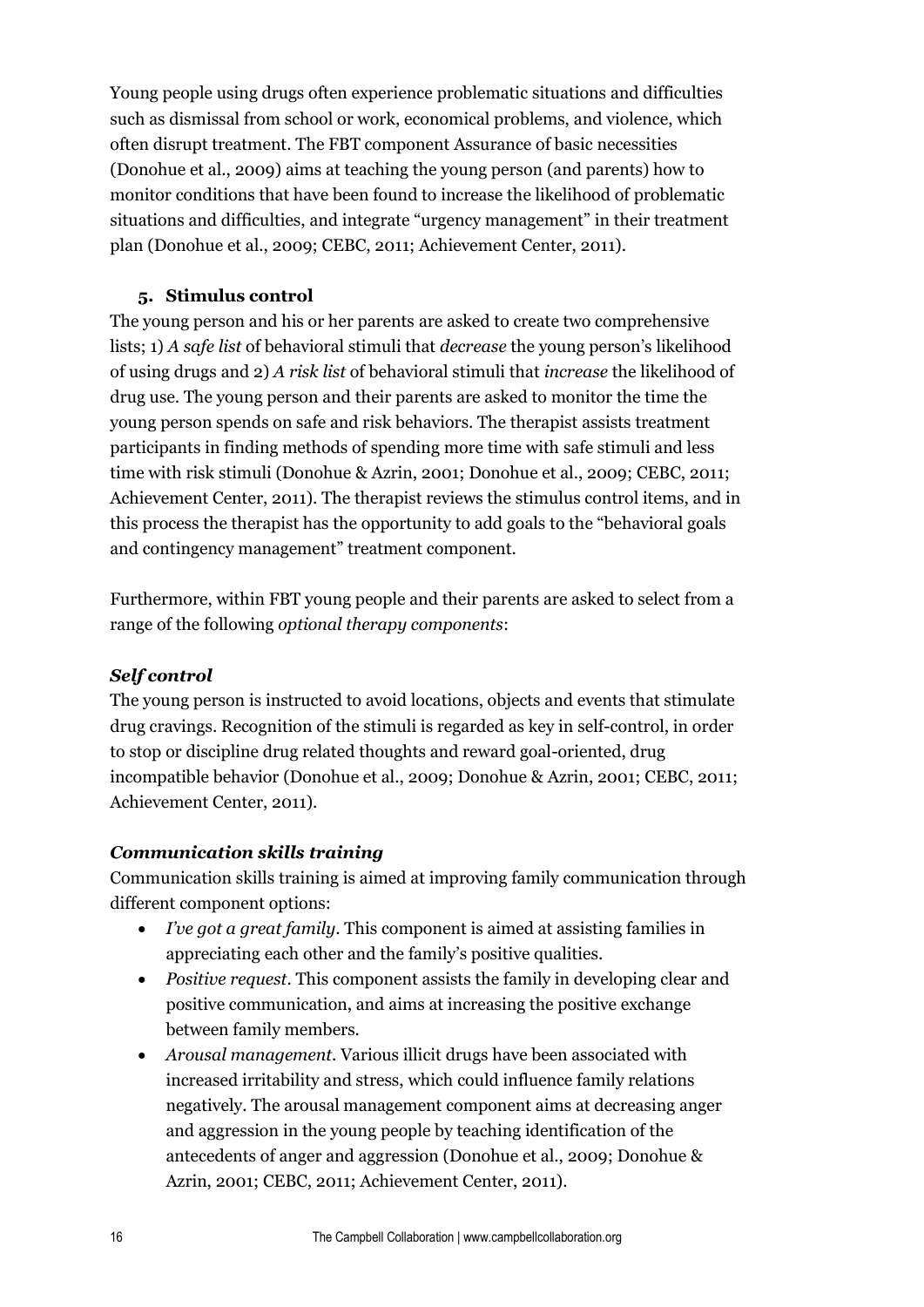## *Training for skills associated with attending school and/or getting a job*

The aim of this optional component is to assist young drug users in achieving consistent school attendance or obtaining a job. Training is focused on disclosing positive qualities and skills relevant for schooling or work, such as interviewing techniques, and meeting potential employers or school officers.

#### *Financial management*

FBT focuses on teaching the young person to identify stimuli, prioritize spending and methods to manage and gain income in order to appropriately allocate resources and avoid financial crisis that may stimulate drug use (National Registry of Evidence-based Programs and Practices (NREPP), 2011; Donohue et al., 2009; Donohue & Azrin, 2001; CEBC, 2011).

All FBT core and optional components aim at skills development and behavior change, and use role play and behavior rehearsals actively in treatment. FBT is designed to accommodate a diverse population of young people with varying cultural backgrounds, behavioral patterns and individual preferences. The range of eligible and optional components provides the opportunity for FBT to be flexible and tailored to the individual needs of the young person and family (CEBC, 2011; Donohue & Azrin, 2001; NREPP, 2011; Austin et al., 2005).

#### **Methods of enhancing motivation for treatment**

Retention being a challenge in drug treatments, FBT incorporates weekly phone calls to participants to enhance session attendance (Donohue et al., 2009). Furthermore, participants are screened prior to enrollment in FBT to determine issues that are contraindicative with participation in FBT treatment, such as the lack of a stable local residence or the lack of a significant other to attend sessions with. Therapists are trained to manage drug user's lack of motivation for treatment and any non-compliance with therapeutic guidelines (such as refusing to do role-playing, forgetting to do assigned home-work, or arguing during therapy). Therapists evaluate participant's behavior efforts and disclose this information to relevant authorities (e.g. the juvenile justice system, or social services). Participants are asked to rank the helpfulness of each intervention component immediately after termination, and the therapist can adjust the program based on these rankings in attempt to resolve discontent early in the therapeutic process. Therapists also rate participant's level of active participation and these rating are sent to the referral agency. In cases of recurring non-compliance, the program supervisor will co-lead the next session with the therapist and provide on-site supervision and facilitate the management of difficult cases (Donohue et al., 2009).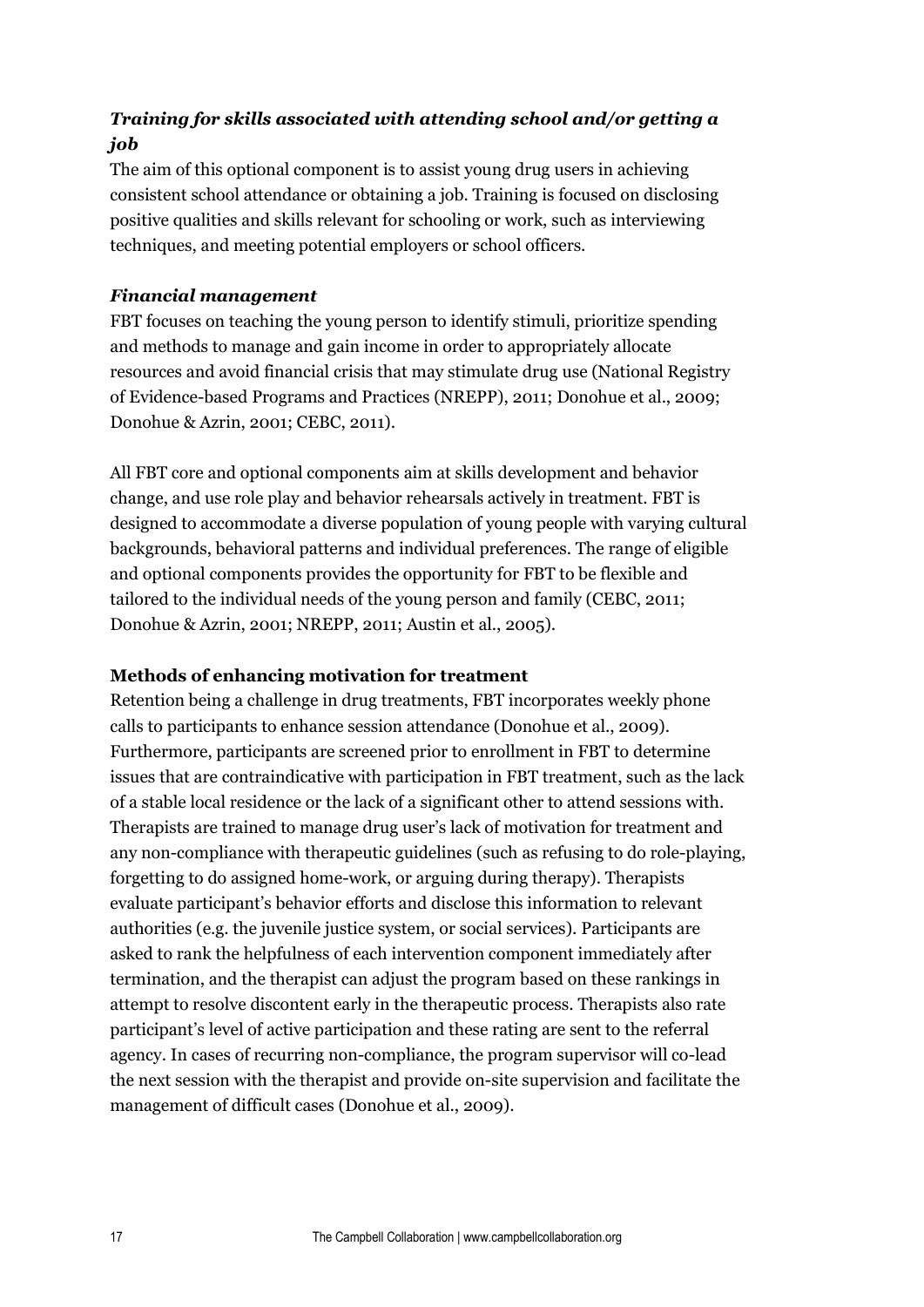#### **1.2.3 Duration and setting**

FBT is a behavior and skill-oriented intervention that can include up to 20 treatment sessions of 1-2 hours. Duration ranges from 6-12 months. Delivery is flexible and the intervention can be delivered in an office-based setting or in the family home (Donohue et al., 2009).

#### **1.3 HOW THE INTERVENTION MIGHT WORK**

FBT has two primary objectives: 1) to reduce the young person's drug use, and 2) to change behaviors associated with drug use in the young person and their family. The intervention aims at engaging young people and their families in therapy, improving family interactions, and skills training to assist in changing behaviors related to young people's drug use. Randomized controlled trials and systematic reviews have shown that FBT can reduce drug use in participants, and contribute to reduction in behavioral problems (Austin et al., 2005; Deas & Thomas, 2001; Azrin et al., 1994a; Azrin et al., 1994b; Azrin et al., 1996; Azrin et al., 2001). The program outcomes may be affected by participant characteristics and program mechanisms. The participant characteristics that have been found to predict program drug use reduction or abstinence are history and severity of drug use, and higher levels of school attendance and functioning pretreatment (Williams et al., 2000). Practitioners require information about highly relevant participant characteristics such as age, gender, minority background, family composition (e.g., single parents) and cooccurring conditions. These participant characteristics are potential predictors of treatment outcome and practitioners need to be able to assess and tailor the program to particular types of young drug users.

#### **1.3.1 Intervention mechanisms**

Treatment variables which have a positive impact on treatment outcomes have been identified across reviews of a range of treatments for youth drug use (Williams et al., 2000; Austin et al., 2005).

Treatment completion is the variable which has the most consistent relationship to drug use reduction (Williams et al., 2000; Austin et al., 2005). Early alliance building has been found to predict the likelihood that the young people complete treatment and reduce drug use (Waldron & Turner, 2008). Consequently, it remains unclear if this is a direct treatment impact, or an indicator for treatment motivation, which is identified as another key variable to positive treatment outcome. Either way, these findings point to the importance of the FBT components 'program orientation' and 'methods for enhancing motivation for treatment' as key mechanisms, influencing treatment compliance and attendance. In FBT, the motivational enhancement mechanisms has two aspects: program orientation are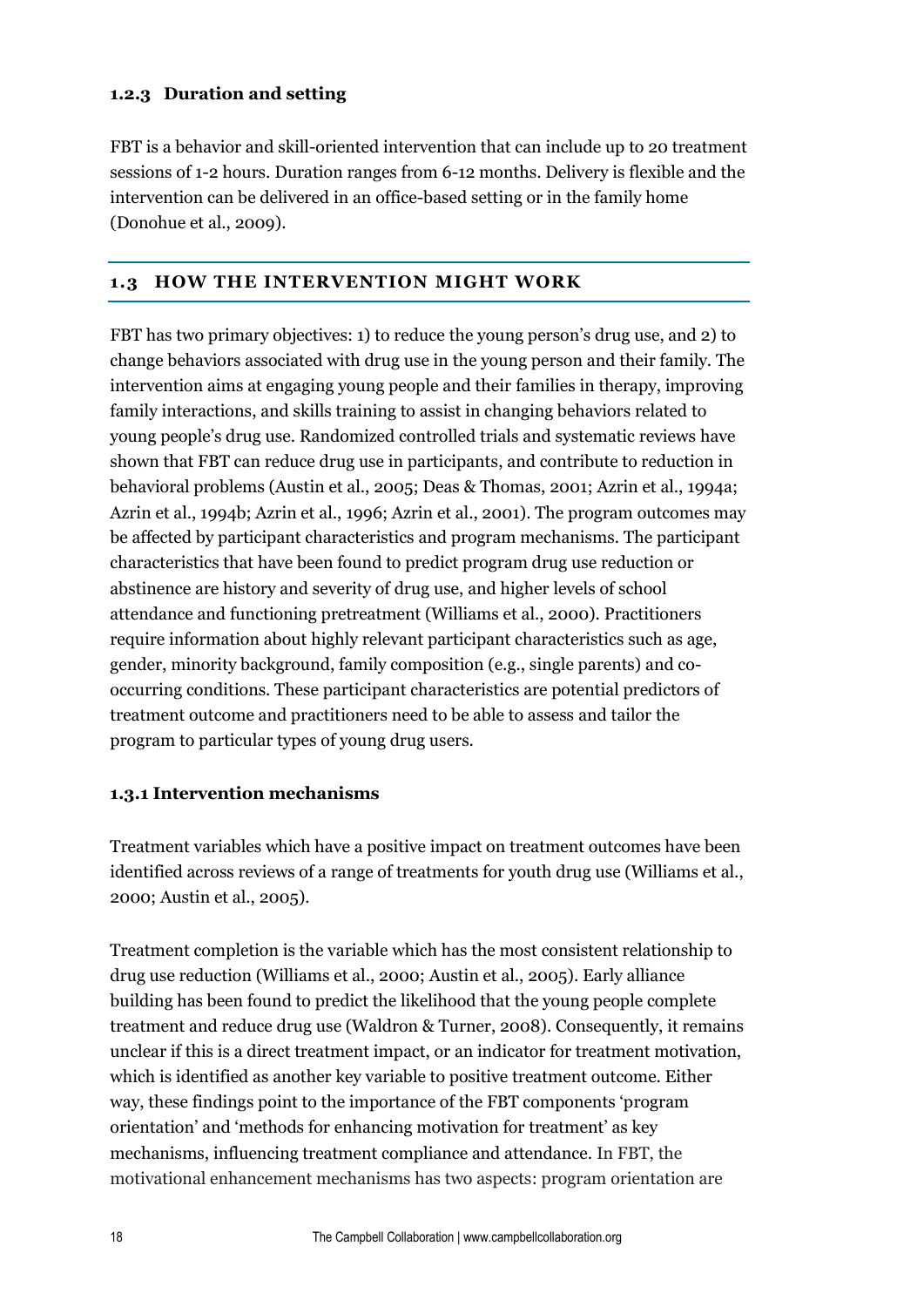the steps a therapist takes to prepare the family for change, and methods for enhancing motivation for treatment are techniques performed by the therapist to ensure participants *active* participation and retention in treatment.

Engagement and retention strategies as well as strategic multi-component treatment planning based on behavioral assessment are other possible mechanisms to behavior change, related to the strategic focus of FBT. Engagement and retention are major challenges in treatment of young people with drug use problems. FBT includes pre-treatment engagement strategies as well as active involvement of young people and their parents in treatment planning. Furthermore, the intervention is based on behavioral assessments and tailored to the participants as well as family behavioral problems, which is assumed to be part of the explanation for FBT's impact on young people's drugs use.

Motivation is seen as being key to positive treatment outcome (Williams et al., 2000), and is also linked to the support and influence of the family system. The ability of the family system to influence the young person to a non-drug-using lifestyle is a possible mechanism of change related to the family systems focus of FBT. Studies have found that FBT positively influences parent satisfaction with youth, family relations, youth psychological functioning (particularly there is a decrease in youth depression among recipients of FBT), and contributes to the reduction in young people's drug use (Azrin et al., 1994a; Austin et al., 2005; Azrin et al., 1994b; Azrin et al., 2001; Deas & Thomas, 2001). Azrin et al., 1994b and Azrin et al., 1996 attribute reductions in drug use to active parental participation in the young person's drug treatment. Family and peer support for non-drug usage is related to improved relapse management (Williams et al., 2000).

Communication skills training and positive reinforcement are possible mechanisms of behavior change, related to the behavioral focus of FBT. Studies have found that FBT participants experience improved family relations (Azrin et al., 1994a; Austin et al., 2005; Azrin et al., 2001; Deas & Thomas, 2001). Improvements in family relations and family behavior may be related to the FBT skills training in family communication, social support and contracting procedures (Azrin et al., 1994a). Some studies have suggested that problem behavior is reduced from pre- to posttreatment measurement, also for young people with conduct disorder diagnosis (Austin et al., 2005; Azrin et al., 1994a; Azrin et al., 2001; Deas & Thomas, 2001, William et al., 2000). These findings suggest that youth behavior is improved and that skills training and positive reinforcement may support the young people in abstaining and dealing with possible relapse to drug use. Azrin et al. (1996) suggest that the use of direct contingencies of reinforcement by the therapist or family on drug usage positively affect drug use in the short and long term.

The behavioral focus, family systems focus, and the strategic focus are all possible explanations of intervention impact. These mechanisms influence family behavior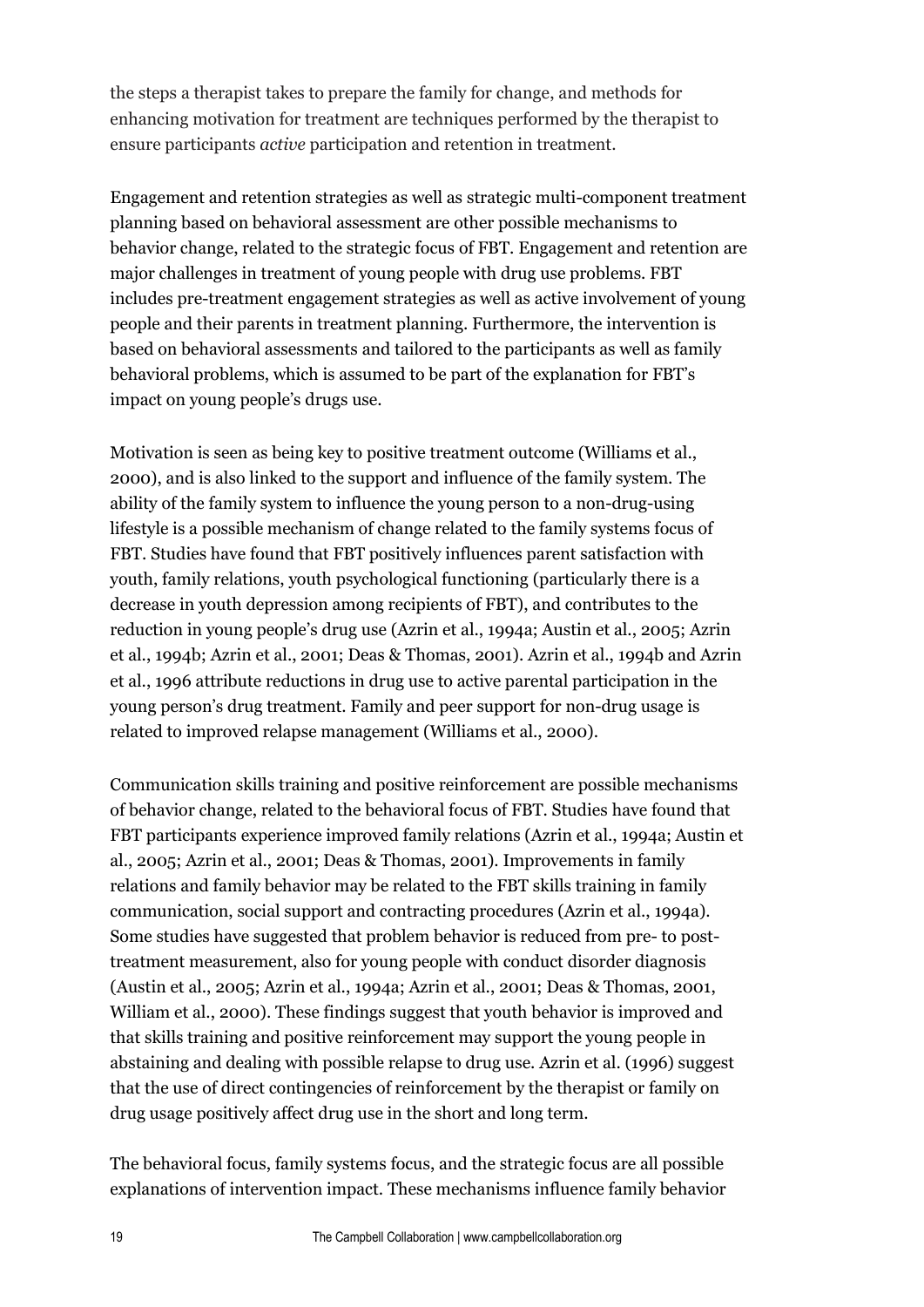and functioning, and ultimately facilitate changes in young people's drug use problems.

#### **1.4 WHY IT IS IMPORTANT TO DO THIS REVIEW**

Persistent drug use among young people is a significant social problem, and treatment of young people's drug use is challenging and costly, not least because treatments for drug use problems in youth are plagued by high dropout rates and post-treatment relapse to drug use. Research suggests that nearly half of the young drug users never complete drug use treatment (Substance Abuse and Mental Health Services Administration (SAMSHA), 2008). There is a need to identify effective treatments for addressing young people's drug use problems, and to reduce treatment dropout and post-treatment relapse. Young drug users who remain untreated are at risk of progression to severe dependence. Furthermore the growing interest among policy makers in increasing funding for empirically supported interventions is a strong motivation to add to the evidence base with a systematic review on a potentially promising treatment for young drug users.

We identified five narrative reviews and four quantitative reviews that examined FBT for drug using youth. The majority of these conclude that more research is needed on the effects of FBT, on its moderators, on identifying of which subgroups of youth may be more likely to respond, and on how treatments can be tailored to individual need. Each of the five narrative reviews considered more than one intervention. Austin et al., 2005, Williams et al., 2000, Deas & Thomas, 2001, and Hogue & Liddle, 2009 all reported generally positive effects for FBT. However, all base their conclusions about FBT solely on the results of a single study; Hogue & Liddle review was based on Azrin et al., 2001, whereas the other three reviews based their conclusions on Azrin, Donohue, Besalel, Kogan & Acierno, 1994a. We also identified four quantitative reviews (Bender, Tripodi, Sarteschi & Vaughn, 2011; Vaughn & Howard, 2004; Bender, Springer & Kim, 2006; Waldron & Turner, 2008). Bender et al., 2011 and Vaughn & Howard, 2004 drew conclusions about FBT based on a single study (Azrin et al., 1994a). Vaughn & Howard, 2004 concluded that for FBT there was *"evidence of clinically meaningful effect (ES > .20) with relatively strong designs and less than 1-year follow-up and no replication".* Bender et al., 2011 used meta-analysis to evaluate family therapy and individual therapy for drugusing youth, and found that FBT yielded large effects (> .80), again based solely on Azrin et al., 1994a. Waldron & Turner (2008) concluded, based on the Azrin et al. (2001) study, that "other family models," which included FBT, *"are probably efficacious, pending replication by independent research teams."* Bender et al., 2006 reviewed the effectiveness of several interventions for dually diagnosed adolescents and concluded there was *"a small treatment effect favoring the FBT group"* for the reduction of substance use, although this too was based on a single study (Azrin et al., 2001).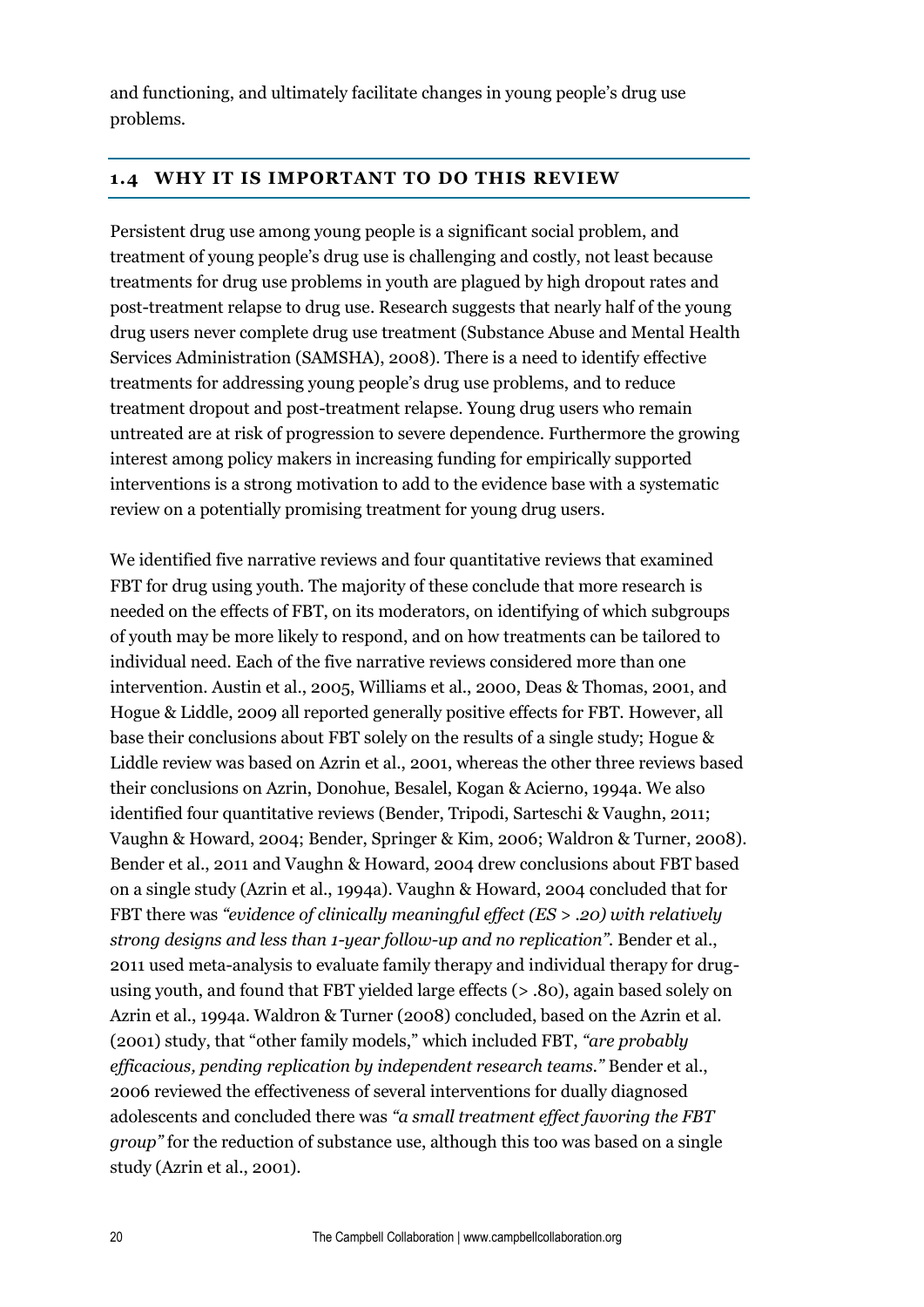There have thus been several studies which have indicated that FBT could be a promising treatment for young people with non-opioid drug use. By aggregating individual studies' results on FBT this review will contribute to the knowledge about treatment of young drug-users and their families. The review will inform practice by exploring the effects of FBT for relevant user groups.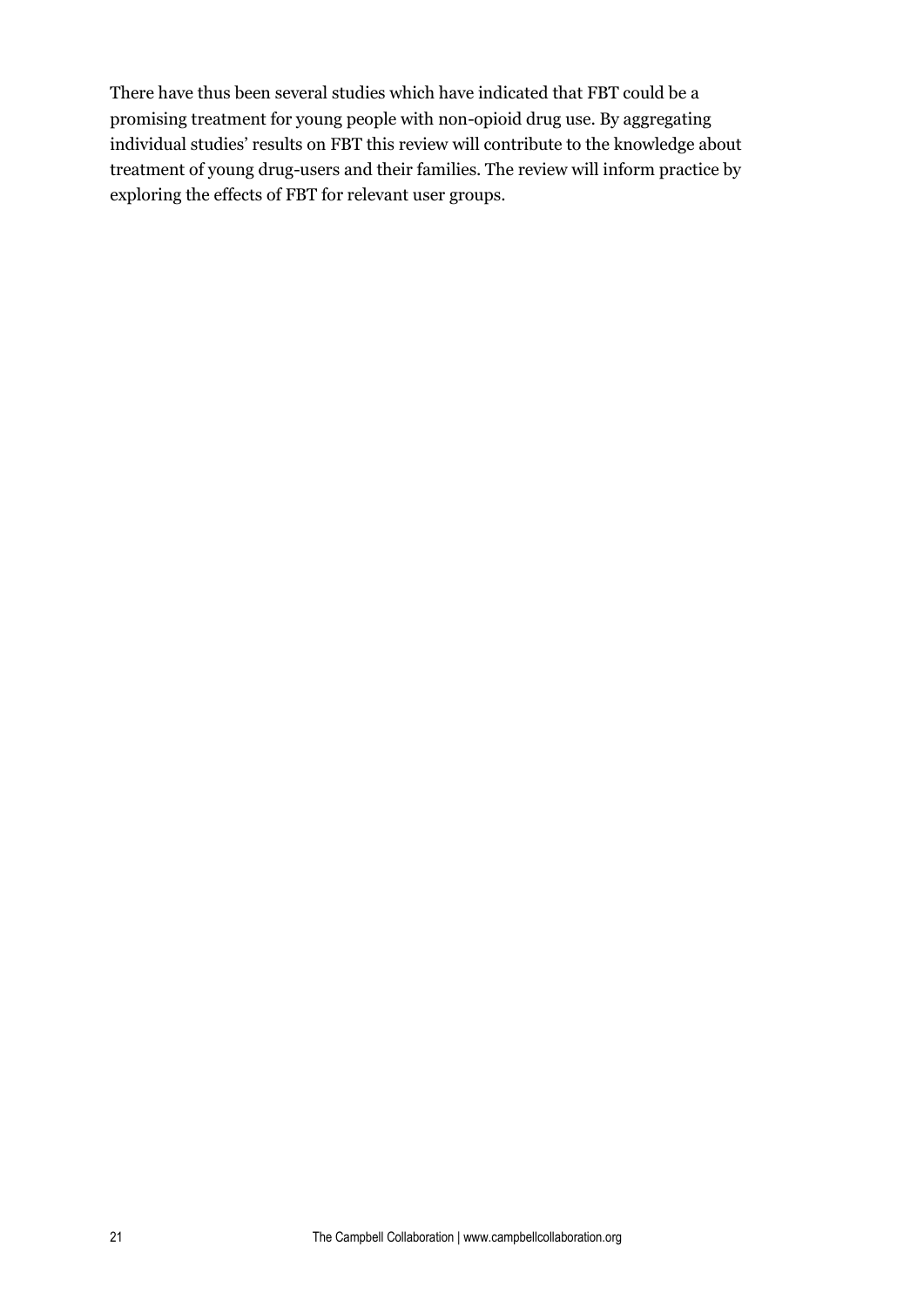## **2 Objective of the review**

The aim of this review is to evaluate the current evidence on the effects of FBT on drug use reduction for young people in treatment for non-opioid drug use. A further objective, if possible, is to examine moderators of drug use reduction effects, specifically analyzing whether FBT works better for particular types of participants.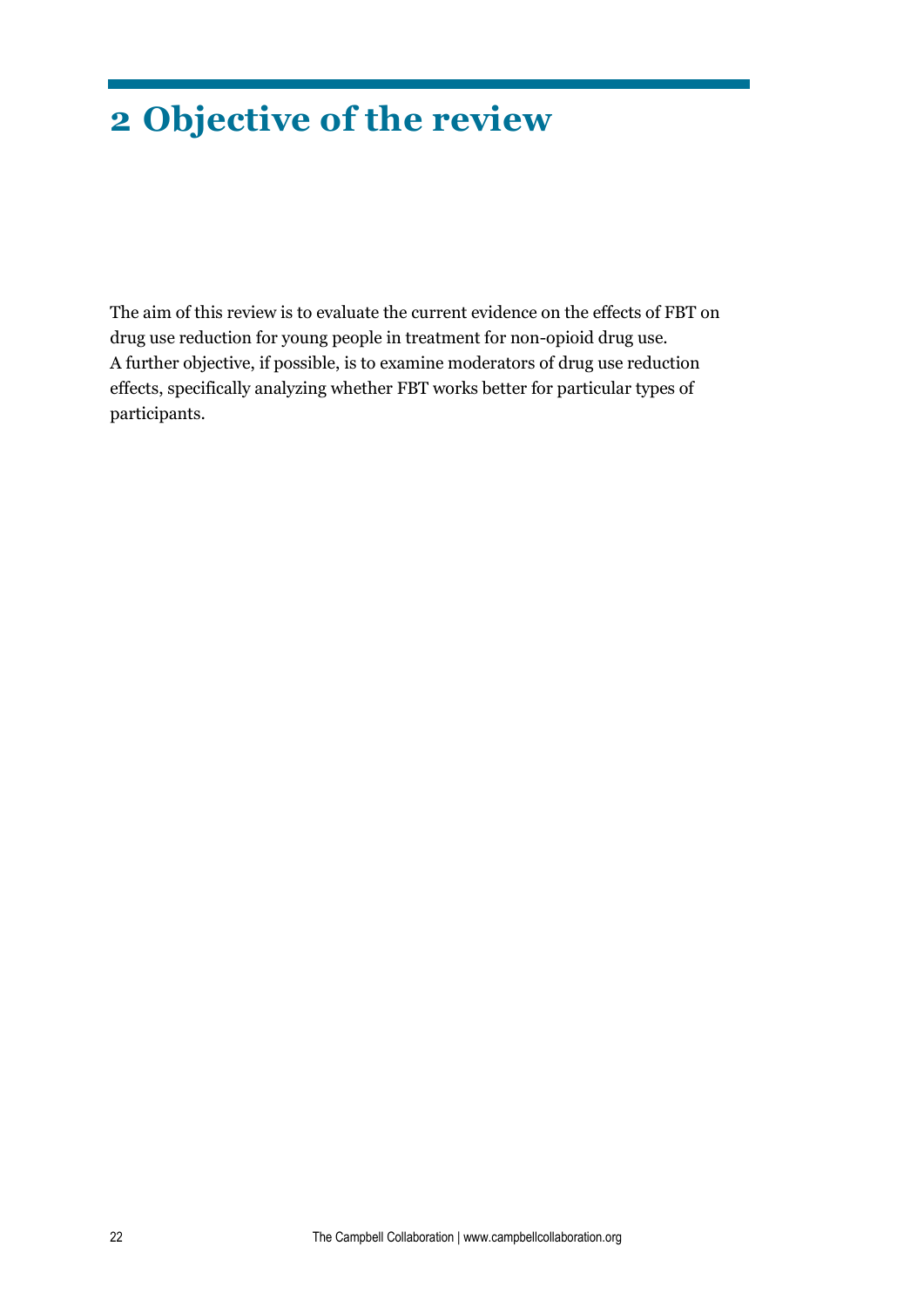## **3.1 TITLE REGISTRATION AND REVIEW PROTOCOL**

The title for this systematic review was registered in The Campbell Collaboration on 20 June, 2011. The review protocol was approved on 18. April, 2012. Title registration and protocol are available at:

[http://www.campbellcollaboration.org/library.php.](http://www.campbellcollaboration.org/library.php)

## **3.2 CRITERIA FOR CONSIDERING STUDIES FOR THIS REVIEW**

#### **3.2.1 Types of studies**

The study designs eligible for inclusion in the review were:

- Controlled trials (all parts of the study are prospective, i.e. recruitment of participants, assessment of baseline, allocation to intervention, selection of outcomes and generation of hypotheses; Higgins & Green, 2008):
	- o RCTs randomized controlled trials
	- o QRCTs quasi-randomized controlled trials (where participants are allocated by means such as alternate allocation, person's birth date, the date of the week or month, case number or alphabetical order)
	- o NRCTs non-randomized controlled trials (where participants are allocated by other actions controlled by the researcher such as location difference or time difference)

We did not find any relevant quasi-randomized or non-randomized studies for inclusion in this review.

#### **3.2.2 Types of participants**

The population included in this review comprised young people age 11-21 years who were enrolled in a manual-based FBT out-patient treatment for non-opioid drug use (e.g., cannabis, amphetamine, ecstasy or cocaine).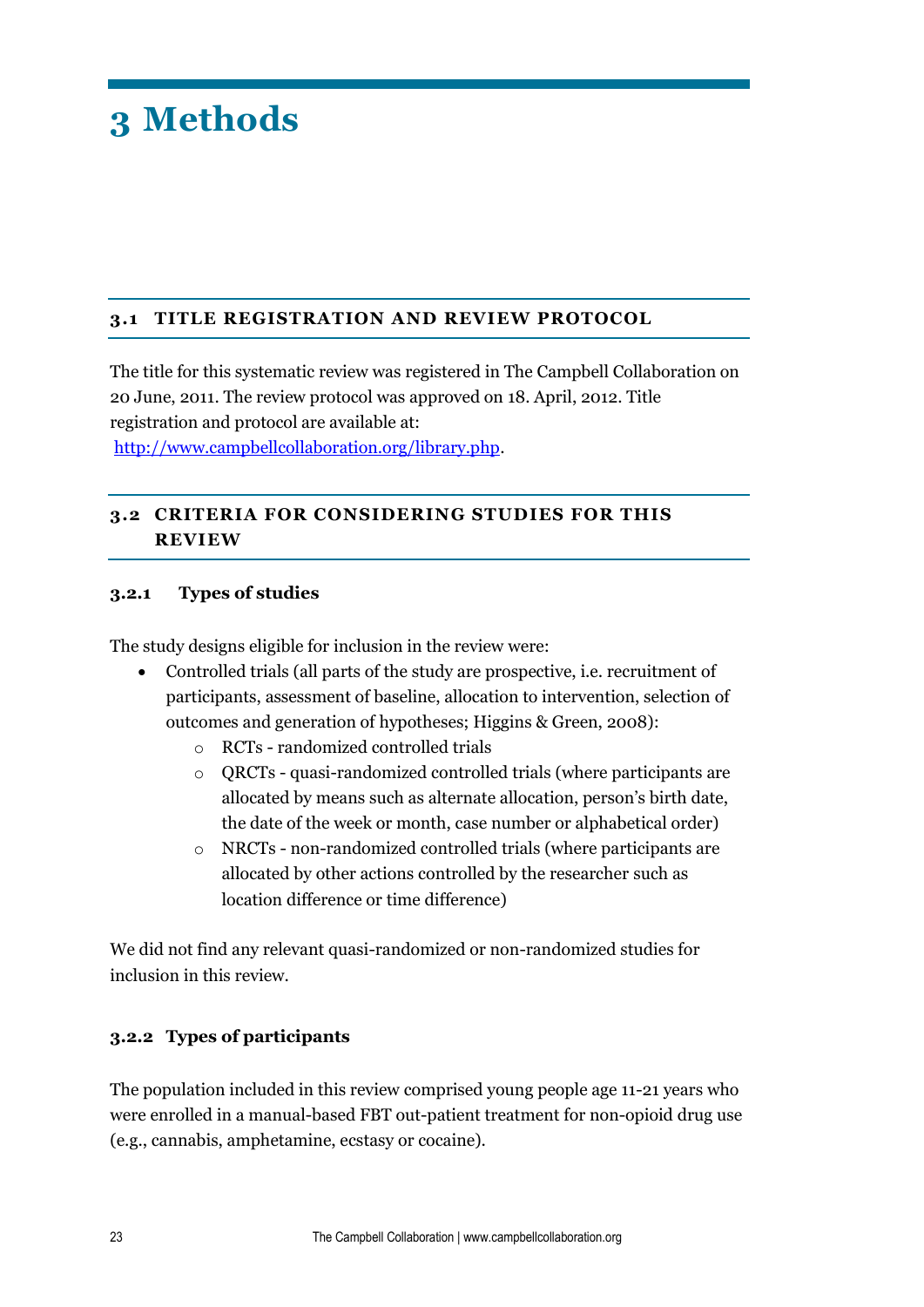Definitions of young people, and the age in which a person is considered a young person and may be entitled special services, such as drug treatment varies internationally (United Nations, 2011). Age group distinctions for young people are unclear, as the boundaries are fluid and culturally specific (Weller, 2006). Furthermore, young people start experimenting with illegal drugs at different ages in different countries (Hibell et al., 2009). Similarly, patterns of independence from parents and of independent living vary internationally for young people. In order to encapsulate these international differences we set the age range from 11 to 21 years (Hibell et al., 2009; United Nations, 2011; SAMHSA, 2010; Danish Youth Council, 2011).

Because family interactions are cardinal in FBT, we included only out-patient interventions in order to evaluate effects of FBT on youth living with their family..

No universal international consensus exists concerning what categories to use when classifying drug users<sup>6</sup>, and different assessment tools and ways of classifying the severity of drug use are applied in different research studies (American Psychiatric Association, 2000; World Health Organisation (WHO), 2011; Nordegren, 2002). We chose to include participants regardless of formal drug use diagnosis: the main criterion for inclusion was that the young person had been enrolled in treatment for drug use (i.e. intervention or comparison condition). Referral to and enrolment in treatment required a level of drug use to the extent that the young person, his/her parent or significant other, or a representative of a statutory authority, had found it necessary to solicit or require treatment. We therefore defined the population as young people referred to treatment, or in treatment, for using non-opioid drugs.

#### **3.2.3 Types of interventions**

The review includes outpatient manual-based FBT interventions of any duration delivered to young people and their families (see 1.2 Description of the intervention). We included FBT outpatient interventions that did not include overnight stays in a hospital or other treatment facility.

We also excluded cases where the young drug user was placed outside the family home (e.g., in-patient treatment and incarceration in a locked facility) where the core condition of the program will be seriously compromised.

**<sup>.</sup>** <sup>6</sup> Different systems classify clients into different categories, e.g., users, misusers and dependents. These specific categorizations are used in the Diagnostic and Statistical Manual of Mental Disorders (DSM) (American Psychiatric Association, 1994, 2000). While the DSM-IV is a widely used classification systems, other relevant classification systems such as the International Statistical Classification of Diseases and Related Health problems (ICD, now ICD-10) developed by the World Health Organisation (WHO) are also in wide use. Differences between the classification systems concern both terminology and categorization criteria. For example the DSM-IV includes the category 'abuse', while the ICD-10 explicitly avoids this term on the grounds of its ambiguity; harmful use and hazardous use are the equivalent terms in WHO usage, but the categories are not identical while the ICD-10 solely operates with physical and mental criteria, the DSM-IV also includes social criteria (WHO, 2011, Nordegren, 2002).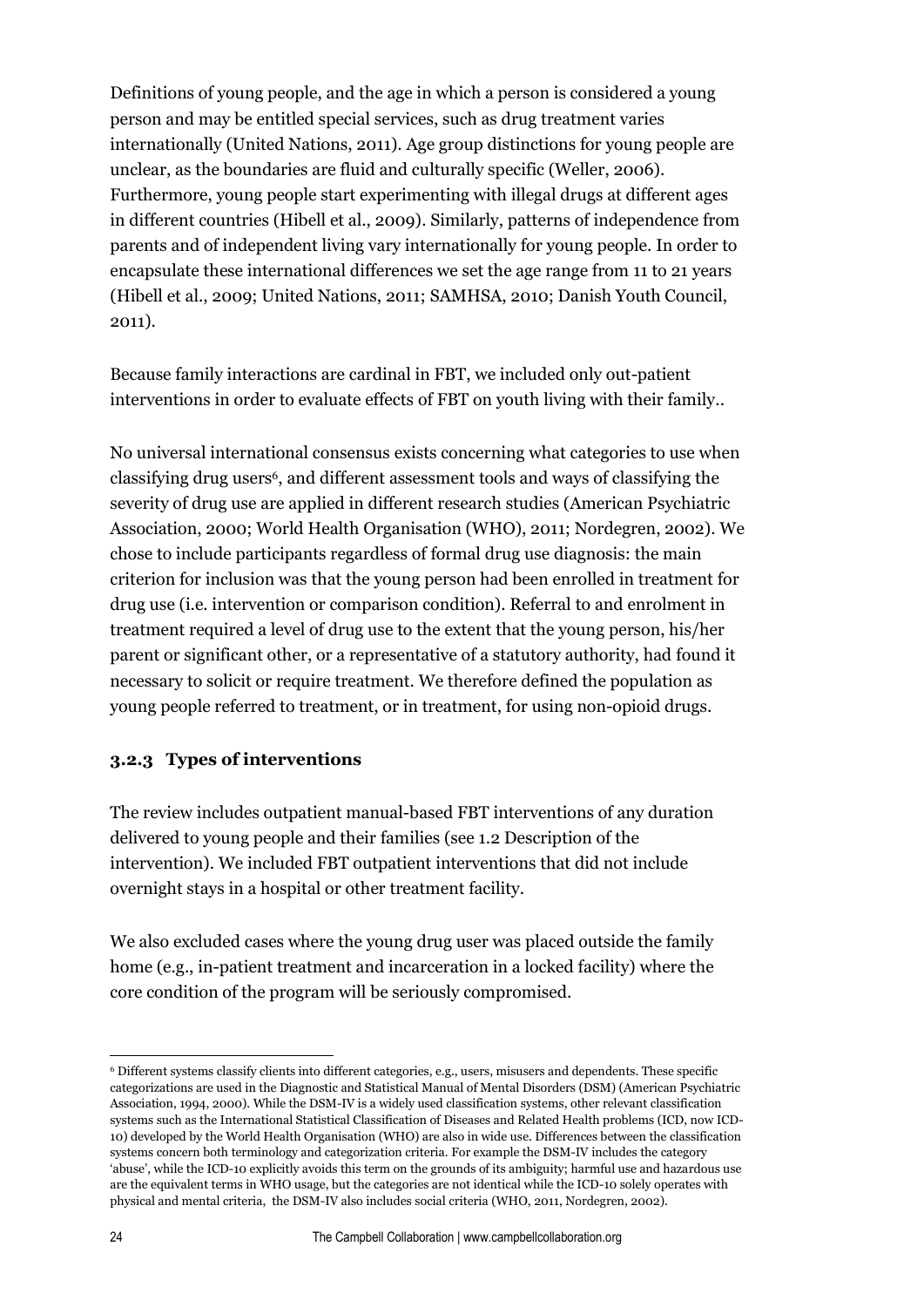Eligible comparison conditions were no intervention, waitlist controls and alternative interventions, as we are interested in both absolute and relative effects. Due to ethical considerations and nature of the problem we anticipated the likelihood of a no treatment control group to be small. We expected and found that the most frequent comparison was alternative interventions (Lipsey et al., 2010).

#### **3.2.4 Types of outcomes**

We included the following outcomes:

#### **Primary outcomes**

- Abstinence or reduction of drug use as measured by:
	- Biochemical test (e.g., urine screen measures for drug use);
	- Self-reported estimates of drug use (e.g., Time-line Follow Back interview; Sobell & Sobell, 1992);
	- Psychometric scales (e.g., Addiction Severity Index; McLellan, Luborsky, Woody & O'Brien, 1980).

#### **Secondary outcomes**

- Family functioning (e.g., measured by the Beavers Interactional Competence Scale; Beavers & Hampson, 2000).
- Education or vocational involvement (e.g., measured by grade point average, attendance, self-reported or reported by authorities, files, registers, or employment record).
- Retention (e.g., measured by days in treatment, completion rates and/0r attrition rates).
- Risk behavior, such as crime rates, prostitution (e.g., measured by selfreports or reports by authorities, administrative files, registers).
- Other adverse effects (e.g., measured by rates of hospitalization, suicide and over-doses).

The primary outcome is abstinence or reduction of drug use as the overall review question is to evaluate current evidence on FBT's effects on young people in treatment for drug use. We sought evidence on how to best reduce or eliminate drug use, as drug use is understood as the young people's primary problem.

## **3.3 SEARCH METHODS FOR IDENTIFICATION OF STUDIES**

The searches were run by one review author (AKJ and a member of the review team PVH).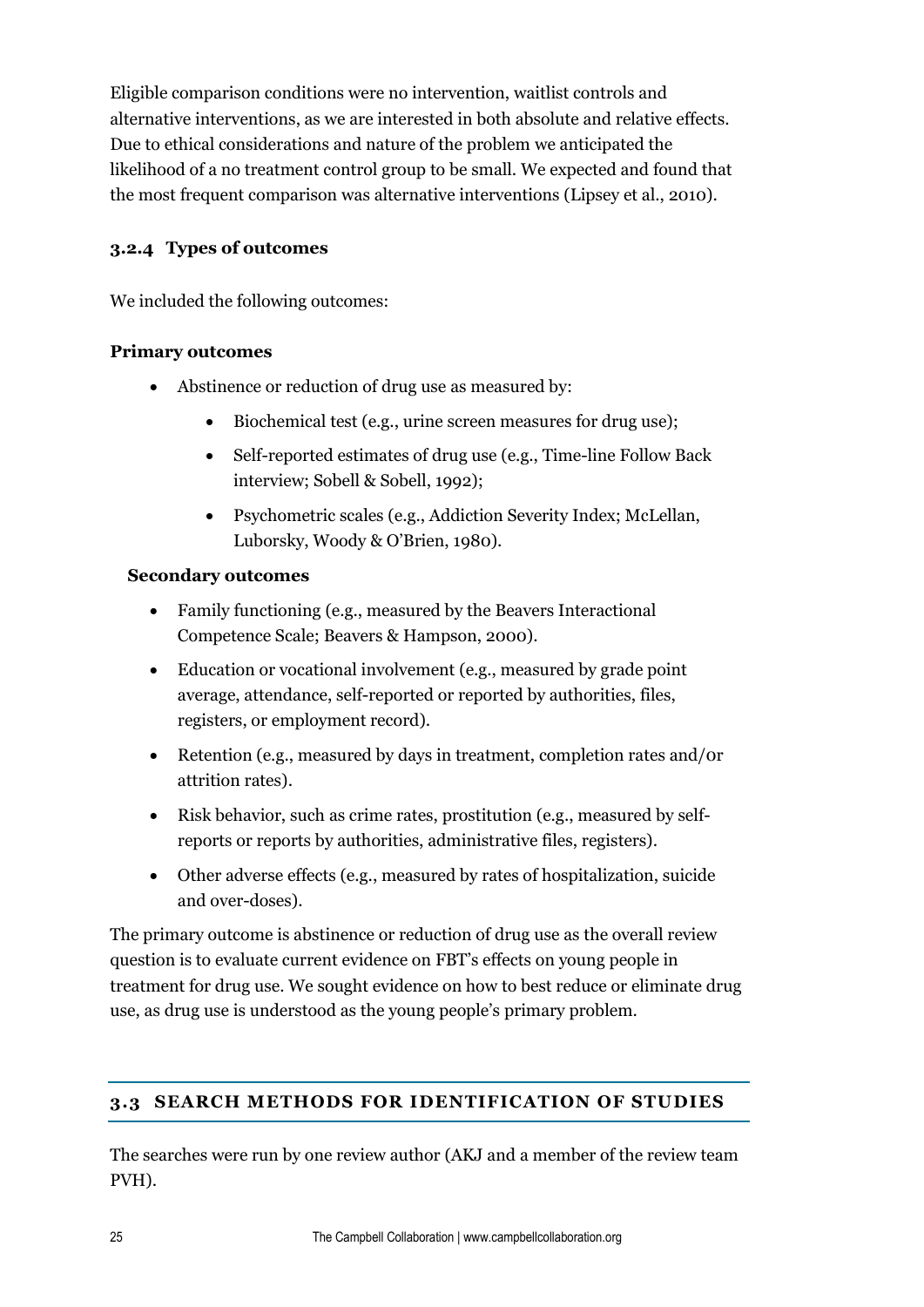#### **3.3.1 Electronic searches**

Relevant studies were identified through electronic searches of bibliographic databases, government and policy databanks. No language or date restrictions were applied.

The following bibliographic databases were searched:

Bibliotek.dk searched until October, 2014 BIBSYS searched until October 12, 2014 CINAHL searched until June 12, 2011 Cochrane Library searched until October, 2014 Criminal Justice Abstracts searched until October, 2014 Embase searched until October, 2014 ERIC searched until October, 2014 LIBRIS searched until October, 2014 Medline searched until October, 2014 PsycINFO searched until October, 2014 Science Citation Abstract searched until October, 2014 Social Care Online searched until October, 2014 Social Science Citation Abstract searched until October, 2014 SocINDEX searched until October, 2014

#### **3.3.2 Search terms**

An example of the search strategy for MEDLINE searched through the Ovid platform is listed below. This strategy was modified for the other databases (see appendix 12.1).

- 1. FBT or BFT.af.
- 2. Famil\* adj1 Behavio\$r\* adj1 therap\*.af.
- 3.  $1 2/$ or

Due to the narrow search strategy, we performed extensive searches of the grey literature and conducted hand searches, as described below.

#### **3.3.3 Searching other resources: Snowball search**

The review authors checked the reference lists of other relevant reviews and the two included primary studies for new leads. We identified 16 leading international experts who have published on the subject, and contacted them individually in attempt to identify unpublished and ongoing studies. We provided the experts with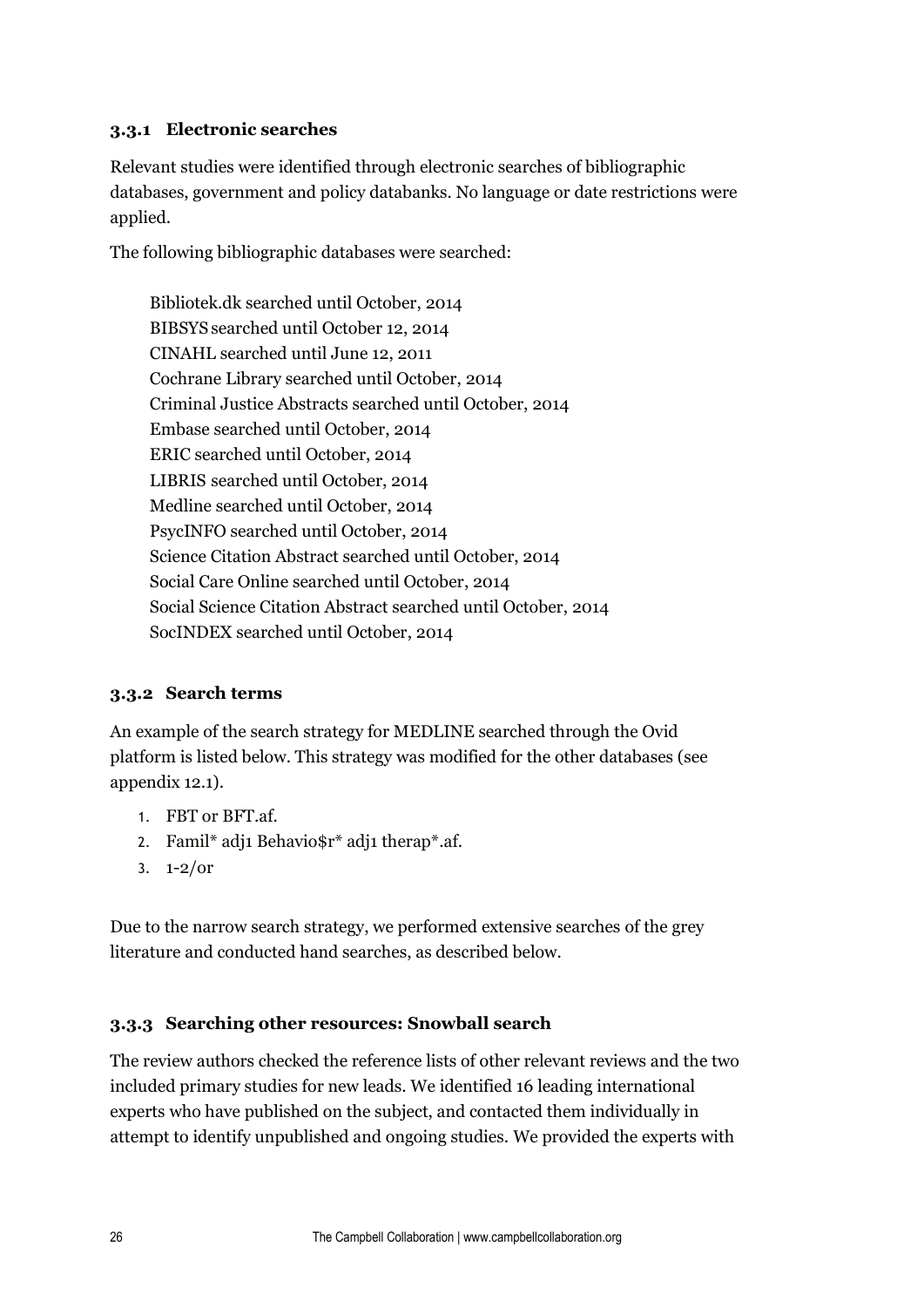the inclusion criteria for the review along with the list of included studies, asking for any other published, unpublished or ongoing studies relevant for the review.

## **3.3.4 Searching other resources: Hand search**

The following international journals were hand searched:

- Addiction
- Journal of Consulting and Clinical Psychology
- Journal of Substance Abuse Treatment
- Journal of Clinical and Adolescent Psychology
- Research on Social Work Practice

Searching were performed on editions from 2011 to the point of review in attempt to capture any relevant studies recently published and therefore not identified in the electronic search.

## **3.3.5 Grey literature**

Additional searches were made using *Google* and *Google Scholar* and we checked the first 150 hits. OpenGrey (http://www.opengrey.eu/) was used to search for European grey literature. Copies of relevant documents were made and we recorded the exact URL and date of access for each relevant document.

In addition we searched these sites:

National Institute on Drug Abuse (NIDA) http://www.nida.nih.gov/nidahome.htm The European Monitoring Centre for Drugs and Drug Addiction (EMCDDA) http://www.emcdda.europa.eu/index.cfm Substance Abuse and Mental Health Services Administration (SAMHSA) http://www.samhsa.gov/

## **3.4 DATA COLLECTION AND ANALYSIS**

## **3.4.1 Selection of studies**

One review author (MS) and one member of the review team (SLO7) independently screened all titles and available abstracts to exclude studies that were clearly irrelevant. Studies considered eligible by at least one of the reviewers was retrieved in full text. The full texts were then screened by one reviewer (MS) and one member of the review team (SLO) to determine study eligibility based on the inclusion criteria. Any disagreements on eligibility were resolved by discussion.

Reasons for exclusion were documented for five studies that initially appeared relevant for the review. However none of these fulfilled our inclusion criteria and all were excluded (see sections 4.2.2, 8.2 and 9.2). The study inclusion screening sheet

 $\overline{a}$ 

<sup>7</sup> Stine Lian Olsen was a member of the review team and assisted the review authors with screening.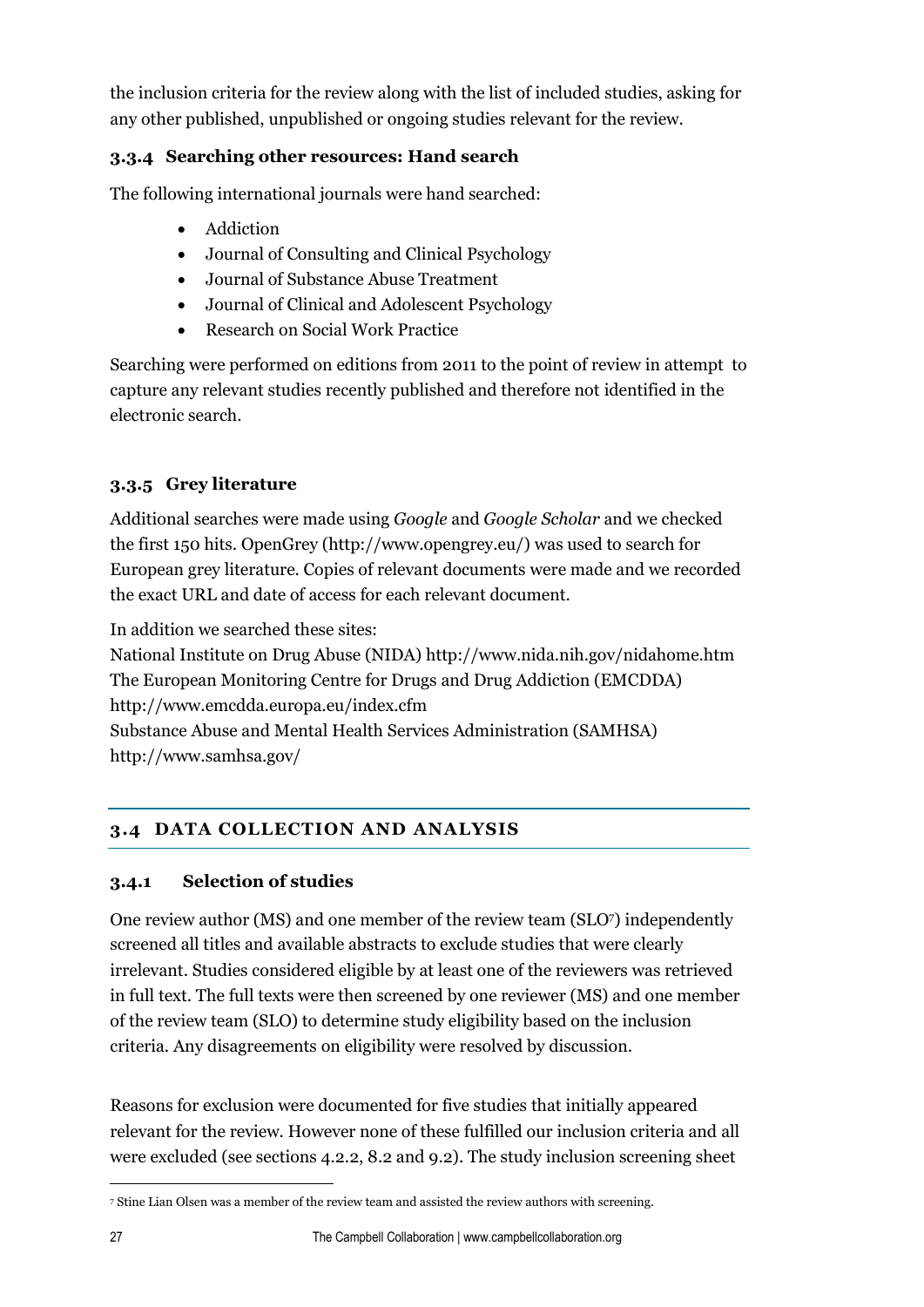was piloted and adjusted as required by the review authors and used throughout screening. The overall search and screening process is illustrated in a flow-diagram (figure 11.1).

#### **3.4.2 Data extraction and management**

Two review authors (ML & MS) independently coded and extracted data from the two included studies. The data extraction sheet was piloted and revised as necessary. Any disagreements were resolved by discussion. Data and information was extracted on; characteristics of participants (e.g., age, gender, and drug use history), intervention characteristics and control conditions, research design, sample size, outcomes and results. Extracted data were stored electronically in Excel.

#### **3.4.3 Assessment of risk of bias in included studies**

We assessed the methodological quality of studies using a risk of bias model developed by Prof. Barnaby Reeves in association with the Cochrane Non-Randomised Studies Methods Group (Reeves, Deeks, Higgins, & Wells, 2011) <sup>8</sup>. This model, an unpublished extension of the existing Cochrane Collaboration's risk of bias tool (Higgins & Green, 2008), covers both risk of bias in RCTs and in NRCTs that have a well-defined control group.

The extended model is organized and follows the same steps as the existing Risk of Bias model according to the Cochrane Hand book, chapter 8 (Higgins & Green, 2008). The extension to the model is explained in the three following points:

1) The existing Cochrane risk of bias tool needs elaboration when assessing nonrandomized studies because, for non-randomized studies, particular attention must be paid to selection bias/risk of confounding. The extended model therefore specifically incorporates a formalized and structured approach for the assessment of selection bias in non-randomized studies<sup>9</sup> by adding an explicit item about confounding (Reeves et al. 2011). It is based on a list of confounders considered important and defined in the protocol for the review. The assessment of confounding is made using a worksheet where for each confounder it is marked whether the confounder was considered by the researchers, the precision with which it was measured, the imbalance between groups and the care with which adjustment was carried out. This assessment will inform the final risk of bias score for confounding.

2) Another feature of non-randomized studies that make them at greater risk of bias compared to RCTs is that RCTs must have a protocol in advance of starting to recruit

 $\overline{a}$ 

<sup>8</sup> This risk of bias model was introduced by Prof. Reeves at a workshop on risk of bias in non-randomized studies at SFI Campbell, February 2011. The model is developed by the Cochrane Non-Randomized Studies Method Group (NRSMG).

<sup>9</sup> The extended model was developed to ensure standardization of guidelines and procedures in the Risk of Bias assessment of NRS.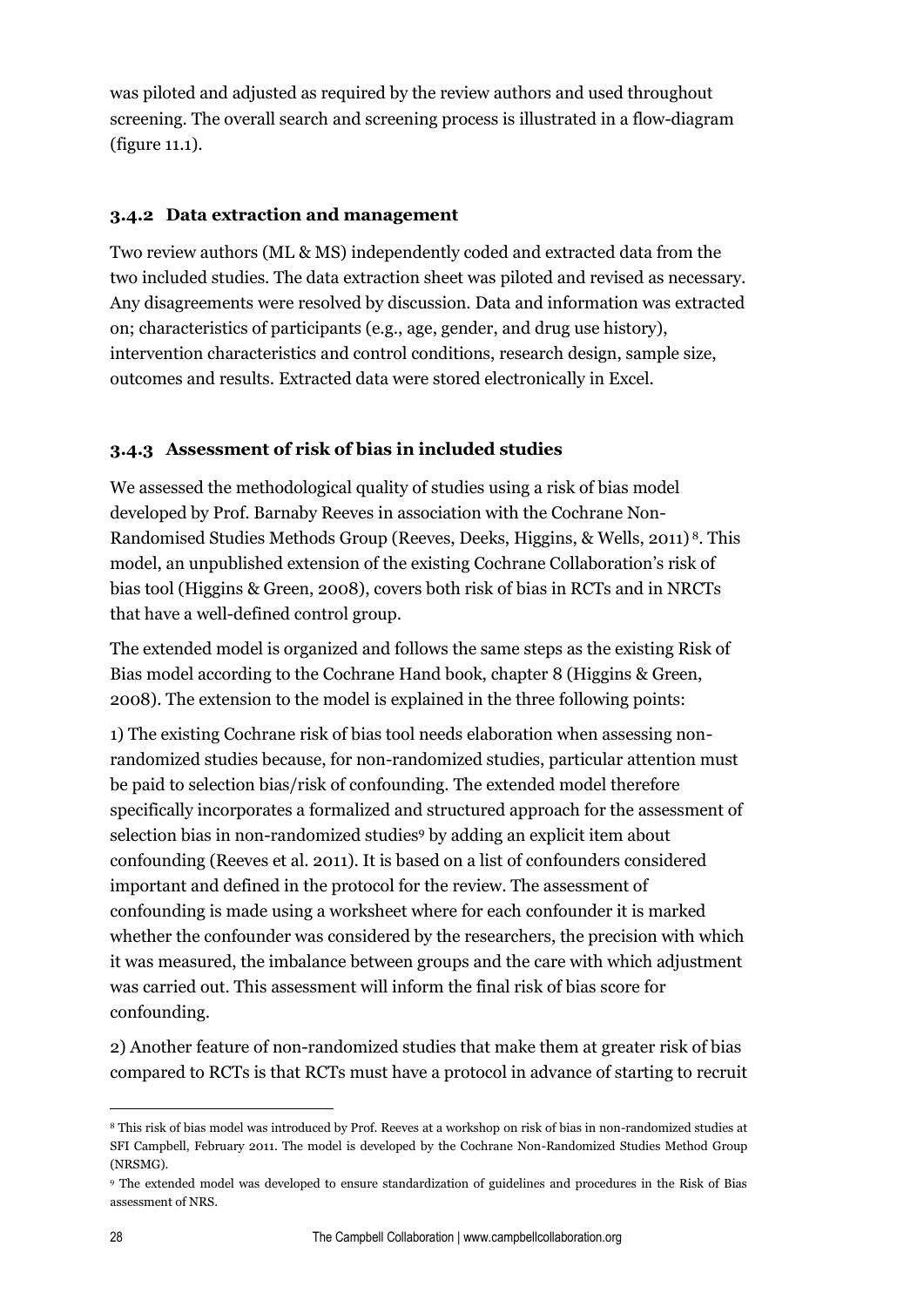whereas non-randomized studies need not. The item concerning selective reporting therefore also requires assessment of the extent to which analyses (and potentially other choices) could have been manipulated to bias the findings reported, e.g., choice of method of model fitting, potential confounders considered/included. In addition the model includes two separate yes/no items asking reviewers whether they think the researchers had a pre-specified protocol and analysis plan.

3) Finally the risk of bias assessment is refined, making it possible to discriminate between studies with varying degrees of risk. This refinement is achieved with the addition of a 5-point scale for certain items (see the following section *Risk of bias judgment* for details).

The refined assessment is pertinent when thinking of data synthesis as it operationalizes the identification of studies (especially in relation to nonrandomized studies) with a very high risk of bias. The refinement increases transparency in assessment judgments and provides justification for not including a study with a very high risk of bias in the meta-analysis.

#### *Risk of bias judgment items and assessment*

The risk of bias model used in this review is based on 9 items (see section 10.2 for Risk of Bias tool).

The 9 items refer to

- **sequence generation** (Judged on a low/high risk/unclear scale NRCT will automatically have high risk of bias )
- **allocation concealment** (Judged on a low/high risk/unclear scale)
- **confounders** (Judged on a 5 point scale/unclear, only relevant for nonrandomized studies, i.e. NRCT)
- **blinding** (Judged on a 5 point scale/unclear)
- **incomplete outcome data** (Judged on a 5 point scale/unclear)
- **selective outcome reporting** (Judged on a 5 point scale/unclear)
- **other potential threats to validity** (Judged on a 5 point scale/unclear )
- **a priori protocol** (Judged on a yes/no/unclear scale)
- **a priory analysis plan** (Judged on a yes/no/unclear scale)

The assessment was based on pre-specified questions (see section 10.2). "Yes" indicates a low risk, "No" indicates a high risk of bias, and "Unclear" indicates an unclear or unknown risk of bias. In the 5 point scale 1 corresponds to No/Low risk of bias (e.g., 1 = a high quality RCT) and 5 corresponds to Yes/High risk of bias (e.g., 5= too risky, too much bias, e.g., a poor quality study). A judgment of 5 points on any of the items assessed translates to a risk of bias so high that the findings would not be considered in the data synthesis (because they are more likely to mislead than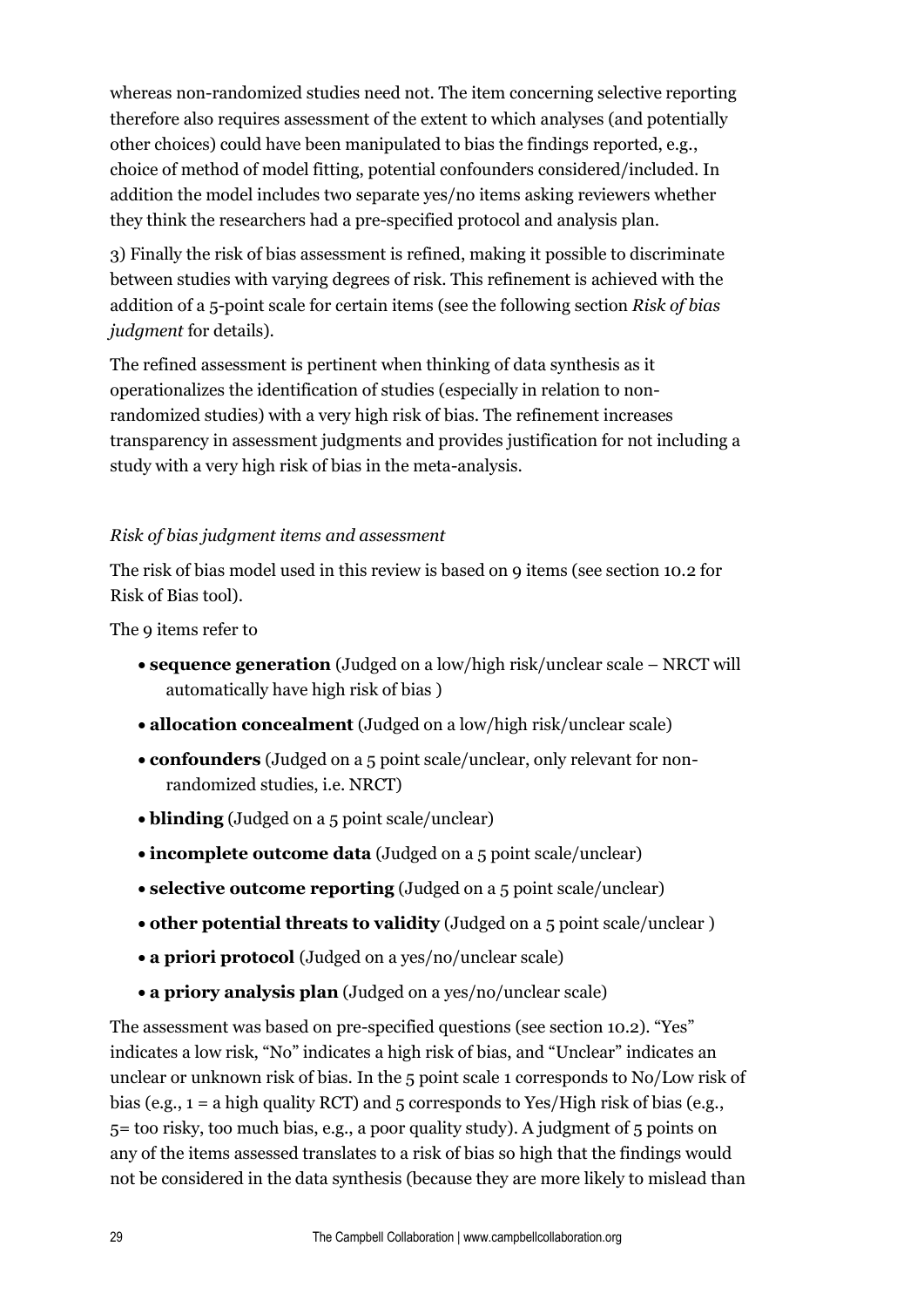inform) (see section 10.2). None of the included studies in the review or parts thereof were judged 5 on the risk of bias scale.

*Confounding* was not relevant in this review since we did not find any NRCTs meeting the inclusion criteria.

#### *Assessment*

Two review authors (ML & MS) independently assessed the risk of bias for each included study as described in the previous sections. Disagreements were resolved by discussion and consulting a third reviewer with content and statistical expertise (TF). We reported the risk of bias assessment in tables (section 9.3) for both included studies.

#### **3.4.4 Measures of treatment effect**

Standardized mean differences (SMD) were used as the effect size metric for drug use, family functioning and risk behavior; the data used for these calculations were means, standard deviations and sample size. RevMan 5.0 and Excel software were used for storing data and statistical analyses.

#### **3.4.5 Unit of analysis issues**

We planned to take into account the unit of analysis of the studies to determine whether individuals were randomized in groups (i.e. cluster randomized trials), whether individuals may have undergone multiple interventions, whether there were multiple treatment groups and whether there were multiple publications for some studies.

#### *Cluster randomized trials*

No cluster randomized trials were included in the review.

*Multiple interventions per individual*  We did not find any studies with multiple interventions per individual.

#### *Multiple intervention groups*

We did not find any studies with multiple intervention groups.

#### *Multiple publications*

We did not find multiple publications for any studies.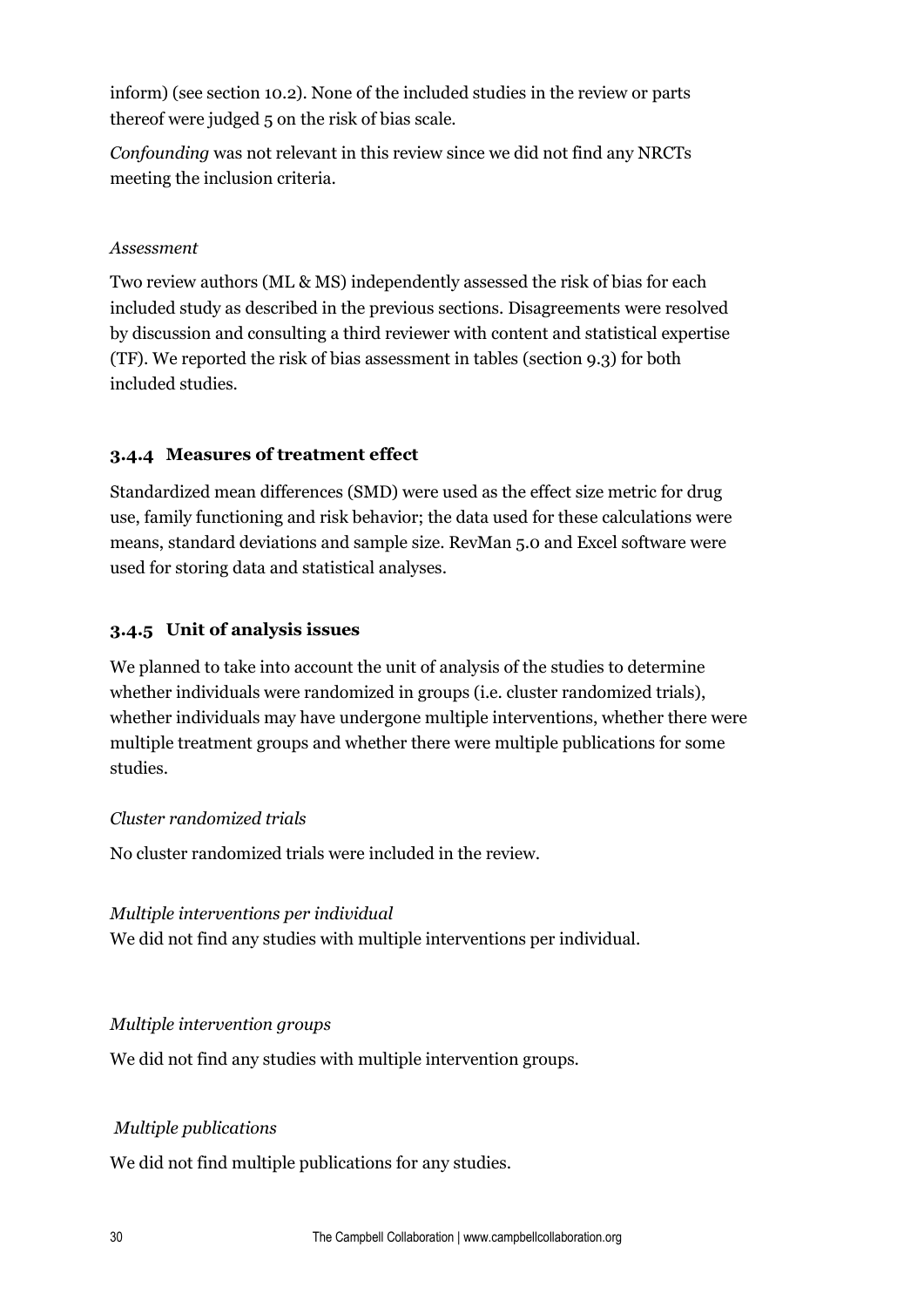#### *Multiple time points and outcomes*

All follow-up durations reported in the primary studies were recorded. It was possible to group time points at end of treatment (6 month post-intake). Only one study reported outcomes at the 12 month post-intake and we performed separate analyses for these time points. Multiple measures of drug use were reported. We analyzed the measure that studies had in common; days of drug use per month. Multiple measures of risk behavior were reported. We analyzed the measure that studies had in common; number of arrests.

#### **3.4.6 Dealing with missing data and incomplete data**

We assessed missing data and recorded attrition rates for the two included studies. We were not able to discern reasons for attrition for either study. We contacted primary authors for both studies requesting data that was missing on the exact number of participants randomized, but received no reply.

#### *Intention to treats analysis*

Neither of the included studies used ITT methods.

#### **3.4.7 Assessment of heterogeneity**

Heterogeneity among primary outcome studies was assessed with Chi-squared (Q) test, and the I-squared, and τ-squared statistics (Higgins, Thompson, Deeks, & Altman, 2003). Any interpretation of the Chi-squared test was made cautiously on account of its low statistical power.

#### **3.4.8 Assessment of publication bias**

Reporting bias refers to both publication bias and selective reporting of outcome data and results. Selective reporting has been dealt with in the risk of bias assessment and any concerns are reported in section 4.3.6.

As we were able to include only two studies in this review, our plans for funnel plots and related methods were not feasible.

## **3.5 DATA SYNTHESIS**

Neither of the two included studies were coded as 5 on the Risk of Bias 5 point scale (described in section 3.4.3), and both studies are included in the data synthesis where possible. We did not find any studies comparing FBT to a no treatment condition, or to untreated wait list controls, and we are therefore unable to reach any conclusion about the absolute effects of FBT. The analysis of the relative effects of FBT (versus other interventions) was conducted on studies that compared FBT to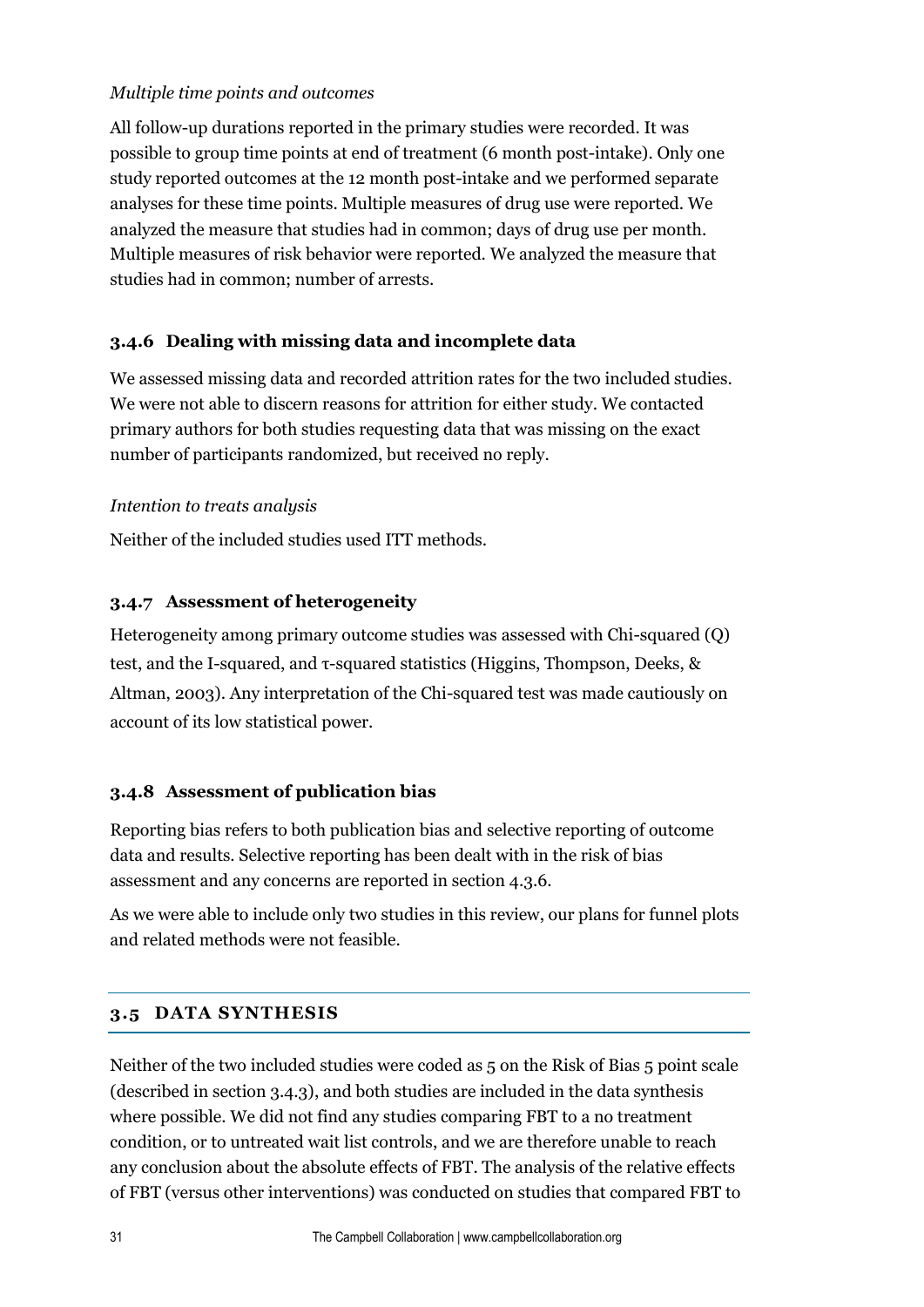Individual Cognitive Problem-Solving and Supportive Counseling. All follow-up durations reported in the primary studies were recorded. The two studies both reported averaged scores over the six months during treatment, which could be pooled. Only one study reported outcomes at 12 months post-intake and we performed separate analyses for these time points.

All analyses were inverse variance weighted using random effects statistical models that incorporate both the sampling variance and between study variance components into the study level weights. Random effects weighted mean effect sizes were calculated using 95% confidence intervals. We provide a graphical display (forest plot) of effect sizes in section 4.4.

## **3.5.1 Moderator analysis/subgroup analysis and investigation of heterogeneity**

We did not identify sufficient studies to allow subgroup analysis to be conducted.

#### **3.5.2 Sensitivity analysis**

We did not identify sufficient studies to allow any sensitivity analyses to be conducted.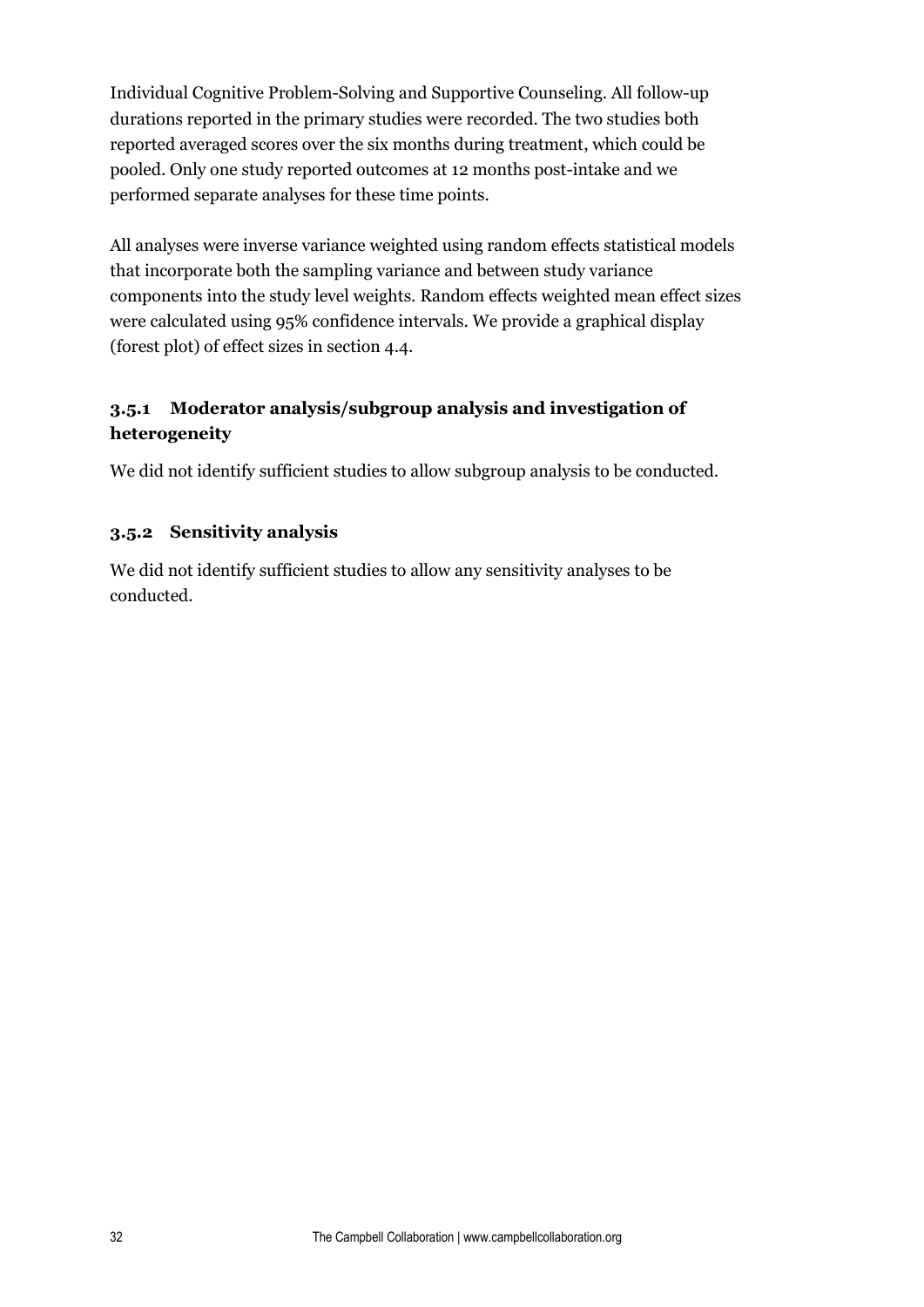#### **4.1 RESULTS OF THE SEARCH**

We ran the searches during May and June 2011 and updated them in October 2014. The joint results of the searches are summarized in the flow chart in Section 11.

We searched fourteen bibliographic databases, and performed an extensive search for grey literature, and hand searched five core journals from 2011 to submission (see section 3.3).

A total of 10,799 potentially relevant records were obtained from the electronic search after excluding duplicates (database search: 5,612 records, grey literature search: 977 records, hand search, snowball etc.: 4,190 records).

The results were screened based on title and abstract and 99 records were retrieved and screened in full text. Of these, 97 did not fulfill the screening questions and were excluded. Five of the 97 excluded studies appeared relevant at first sight, but were excluded after careful screening.

One paper from the database literature search was included, and one paper from snowball search was included. No papers from hand searching and grey literature were included.

A total of 2 studies, reported in 2 separate papers, met the inclusion criteria and were vetted by the reviews authors.

See section 4.2 for further details of the included and excluded studies.

## **4.2 DESCRIPTION OF THE STUDIES**

#### **4.2.1 Included studies**

Two studies met our inclusion criteria:

Azrin, Donohue, Teichner, Crum, Howell & DeCato (2001) is an RCT on the effects of FBT on drug using youth aged 12-17 with a dual diagnosis of substance use and conduct disorder, performed in the US. The study was funded by the National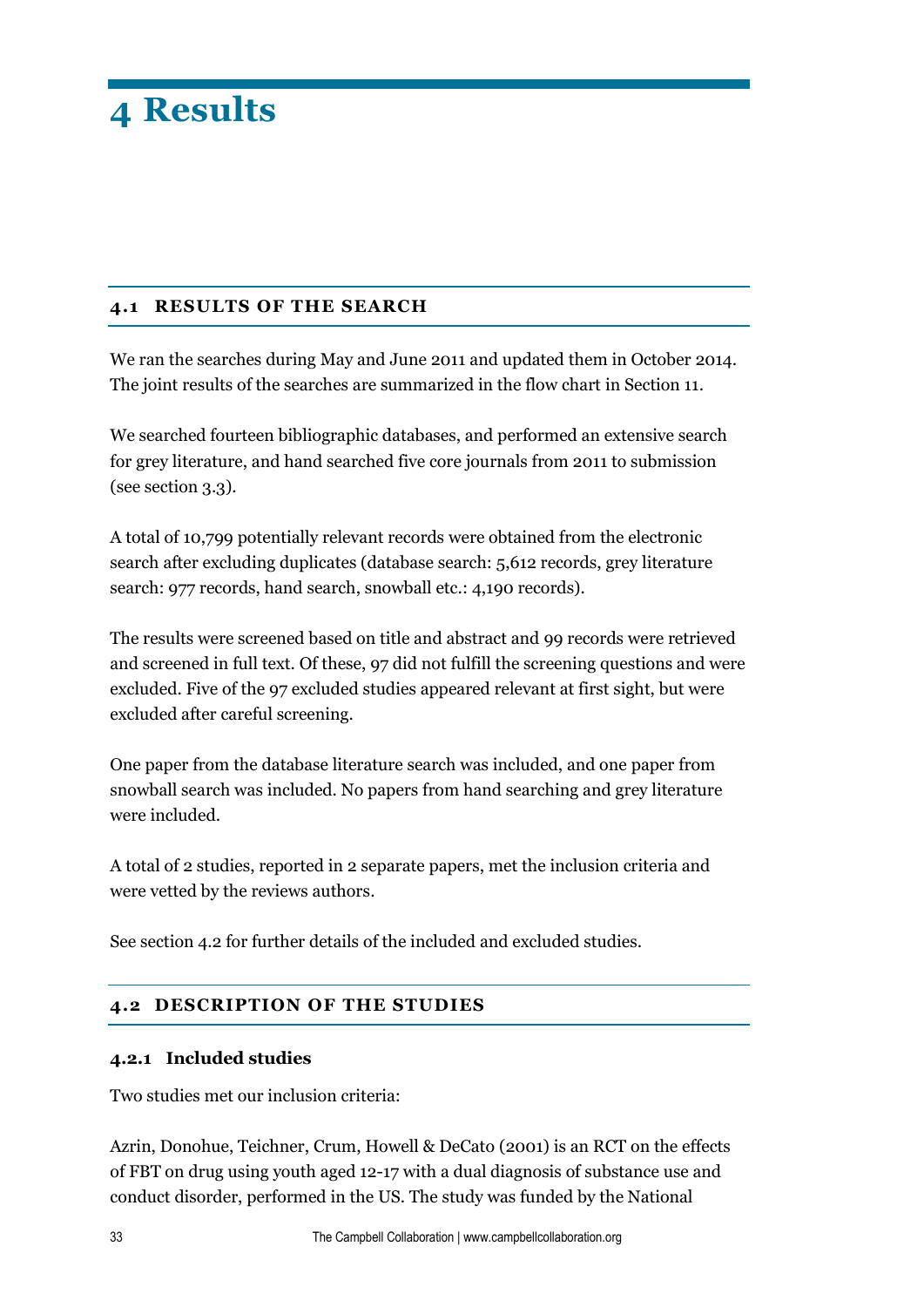Institute of Mental Health, and published in Journal of Child & Adolescent Substance Abuse, volume 11 (1), 2001. In the following we will refer to this study as Azrin 2001.

Azrin, Donohue, Besalel, Kogan & Acierno (1994a) is an RCT on the effects of FBT on drug using youth age 13-18, performed in the US. The study was funded by the National Institute of Drug Abuse, and published in Journal of Child & Adolescent Substance Abuse, volume 3 (3), 1994. We will refer to this study as Azrin 1994.

Nathan Azrin is the developer of the FBT program and Bradley Donohue is the current program director for FBT.

## **Design**

Both included studies are described by the investigators as RCTs. Participants in Azrin 2001 were randomized by matched pairs when possible. Matching was based on age, days of monthly drug use, types of drugs used, and the problem and intensity scales of the Eiberg Child Behavior Inventory (ECBI). Participants in Azrin 1994 were randomized in matched pairs at the family level. Fourteen of the participants in Azrin 1994 had participated in an earlier trial by Azrin, McMahon, Donohue, Besalel, Lapinski, Kogan, Acierno & Galloway (1994b) and it is unclear how these 14 participants were distributed in the current study design.

## **Sample size**

Sample size for both studies is unclear as total number of participants randomized to treatment and control is not reported. In Azrin 2001, 178 participants met inclusion criteria, and 88 participants attended 3 assessment sessions and completed at least 1 treatment session. 56 participants completed 8 or more treatment sessions and are included in the analysis. However, it remains unclear how many participants were randomized. In Azrin 1994 the number of participants randomized is not reported. Azrin 1994 state as an inclusion criterion that participants needed to have completed 4 or more treatment sessions, and be willing to provide drug use data for 6 months following initiation of treatment. 26 participants completed 4 or more treatment sessions and were included in the analysis.

## **Participants**

The age of participants in the two included studies ranged from 12 to 18 years. The majority were male. In Azrin 2001, 25 percent of participants were living in single parent families. The proportion with a minority background in the two included studies ranged from 19 to 21 percent. Cannabis was the main drug used by the participants in both studies.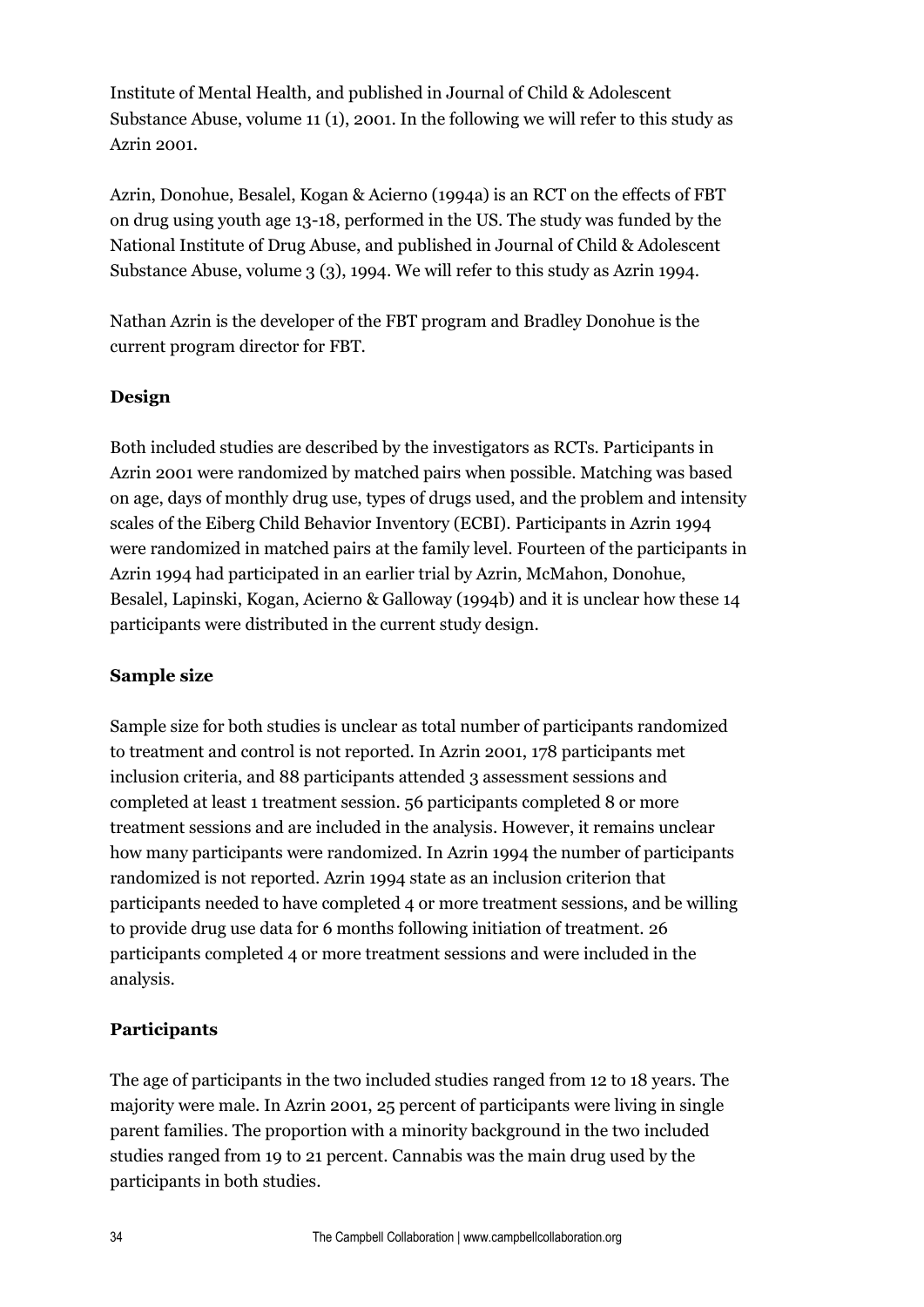|                                              | Azrin 1994    | <b>Azrin 2001</b> |
|----------------------------------------------|---------------|-------------------|
| Age range (Mean), years                      | $13-18(16.0)$ | $12-17(15.4)$     |
| Gender, male                                 | 77%           | 82%               |
| Family composition, single parent households |               | 25%               |
| <b>Ethnicity, Minority</b>                   | 19%           | <b>21%</b>        |
| Main drug used                               | Cannabis      | Cannabis          |

#### **Table 4.2.1 Participant characteristics**

Comorbidity was present in the majority of participants in Azrin 2001, where 76 percent had a dual diagnosis of substance use/dependency and conduct disorder. Azrin 1994 provided no information on comorbidity.. Azrin 2001 excluded youth with a diagnosis of mental retardation or psychotic disorder, whereas Azrin 1994 excluded youth receiving psychological or psychiatric treatment. There may therefore be an imbalance in the population's comorbidity between the two studies. The two studies differed in the way participants were recruited: in Azrin 2001 71% were externally mandated by the court or by another outside agency; in Azrin 1994 participants were recruited from agencies, schools, and newspaper advertisements.

#### **Inclusion criteria in included studies**

Inclusion criteria in Azrin 2001 were:

- participants aged 12-17 years;
- present symptoms consistent with DSM-V diagnosis of conduct disorder plus substance abuse/dependency;
- participants living with parents and within 30 minutes of the assigned clinic;
- no diagnosis of mental retardation or psychotic disorder;
- not receiving psychological intervention;
- at least one parent is willing to provide transportation to treatment and participate in treatment.

Inclusion criteria in Azrin 1994 were:

- participants aged 13-18 years;
- have engaged in illegal drug use other than or in addition to alcohol use during past month;
- not receiving psychological/psychiatric treatment;
- residing within 12 miles of the counseling facility;
- have resided locally for 6 months prior to enrollment, and not have plans for moving outside local area.

#### **Exclusion criteria**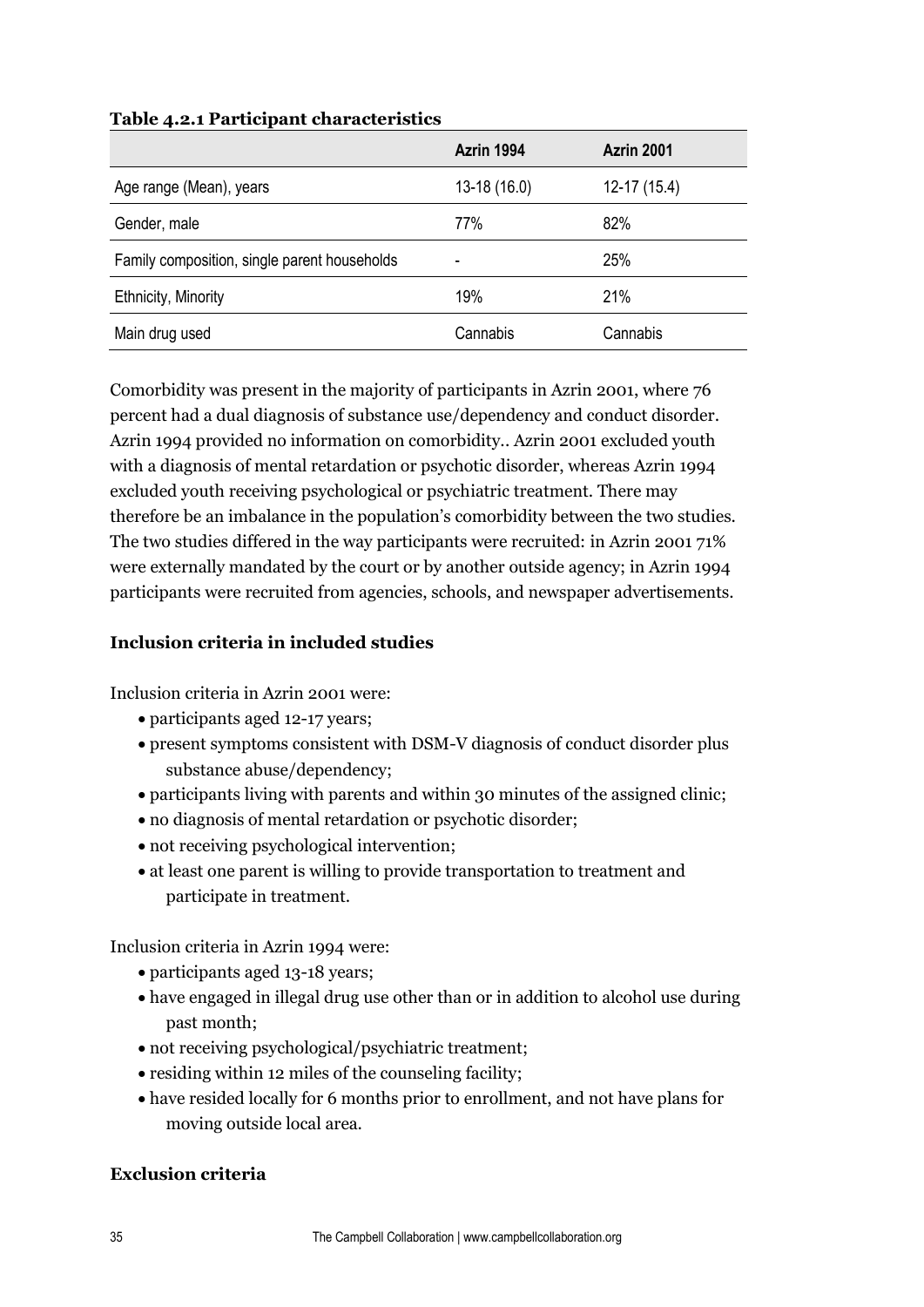Neither of the two included studies reported any exclusion criteria.

#### **Experimental interventions in included studies**

In Azrin 2001, youth and parents attended sessions together and separately, and performed assessments and ratings together and individually. Treatment duration was fifteen sessions delivered over the course of 6 months. During the first three months, participants had weekly sessions, decreasing to biweekly sessions, and eventually to monthly. Sessions were of 90 minutes duration initially, decreasing to 60-75 minute sessions from the seventh to fifteenth session. The average number of FBT sessions attended was 13.48.

In Azrin 1994, parents participated in all sessions. Duration of treatment was 6 months with sessions twice weekly initially, and then reduced in frequency as progress became apparent. The average number of 2-hour sessions attended was fifteen.

#### **Control conditions in included studies**

The control condition in Azrin 2001 was manual based Individual Cognitive Problem- Solving (ICPS), with a cognitive focus on problem solving and without behavioral features. Duration of treatment was 15 sessions delivered over 6 months. During the first three months participants had weekly sessions, decreasing to biweekly sessions, and eventually to monthly. Sessions were 90 minutes initially, decreasing to 60-75 minute sessions from the seventh to fifteenth session. The average number of ICPS sessions attended was 13.70.

The control condition in Azrin 1994 was Supportive Counseling, designed to include the principal features of supportive counseling, emphasizing expression of feeling, self-attempts at insight, discussion of drug related experiences and feelings, and group interaction. Youth attended individual one-hour sessions weekly and twohour group sessions weekly, parents attended sessions once monthly. Treatment duration was 6 months with a mean of 15 sessions attended.

#### **Time points for measurements**

Azrin 2001 provided assessments at six months prior to the initial intake session, during the six months of treatment, and at six months post-treatment for measures of drug use and arrests. Drug use (reported as days per month using drugs) was measured continuously during the 6 months preceding treatment, during the treatment period and during the six months following the end of treatment. The reported results were averaged scores over each six month period. Arrest scores were reported as frequency of arrests during the six months period preceding,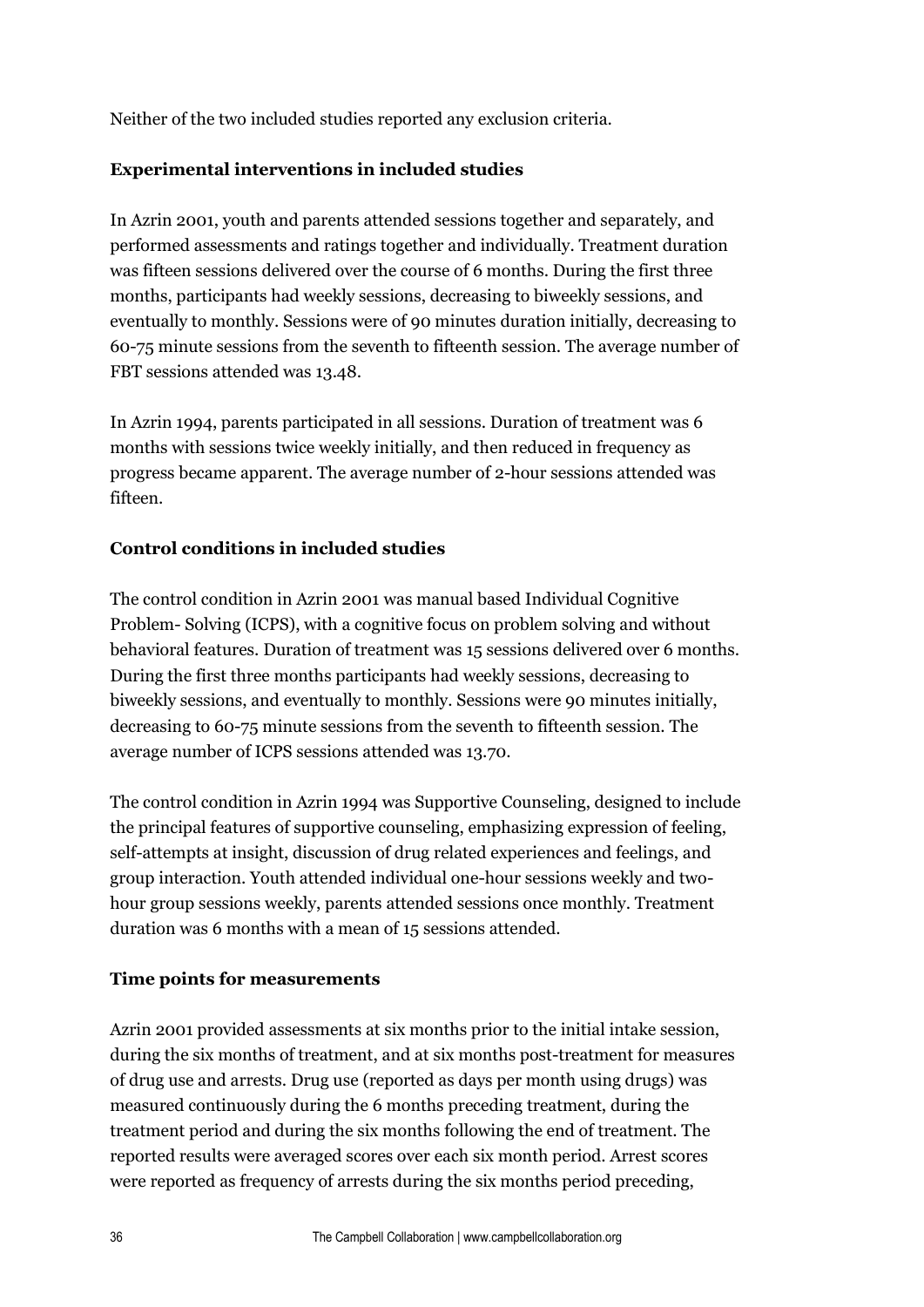during and after treatment. Family functioning measures were based on interviews performed at intake, end of treatment and six months after end of treatment.

Azrin 1994 provided assessments one month preceding treatment and during the six months of treatment. Drug use, family functioning and arrests were measured repeatedly and scores averaged over one month prior to treatment and during the six months of treatment.

#### **Primary outcome**

#### *Youth drug use*

Abstinence or reduction of youth drug use was reported using urine drug screens in Azrin 2001 and Azrin 1994. Both studies measured days using drugs during a 28-30 day period. A decreased number of days using drugs indicates reduction of drug use. Azrin 2001 combined the urine screens with Timeline Follow Back (TLFB) interviews by youth and parents separately. TLFB measures self-reported drug use, and a decreased number of days using drugs indicates a reduction of drug use. Azrin 1994 combined the urine screens with reports on drug use type and frequency by the young person and parents at each session.

#### **Secondary outcomes**

#### *Family functioning*

Azrin 2001 measured family functioning using the Parent Happiness with Youth Scale (PHYS) and Youth Happiness with Parents Scale (YHPS). PHYS and YHPS are measures developed from the Parent and Youth Satisfaction Scales used in Azrin 1994. The PHYS measures parent's degree of satisfaction with youth on a series of behavioral domains (Communication, Friends and activities, Curfew, Household rules, School, Response to rewards, Response to discipline, Chores, Alcohol use, Drug use, Illicit behavior) on a scale from 0-100%. The YHPS measures the young person's satisfaction with parents on the same scale and over the same behavioral domains as the PHYS.

In Azrin 1994, family functioning was measured using the Parent Satisfaction Scale and Youth Satisfaction Scale. The Parent Satisfaction Scale and the Youth Satisfaction Scale were used to measure the overall satisfaction of the parent-youth relationship on a scale from 0-100% by youth and parents.

#### *Education or vocational involvement*

Azrin 2001 reported on the school scale of the Child Behavior Checklist (CBCL) which is a measure of emotional and behavioural adjustment completed by teachers, and Azrin 1994 provides school or work attendance reported by youth and parents. Although Azrin 2001 further report on satisfaction in this domain by the school scale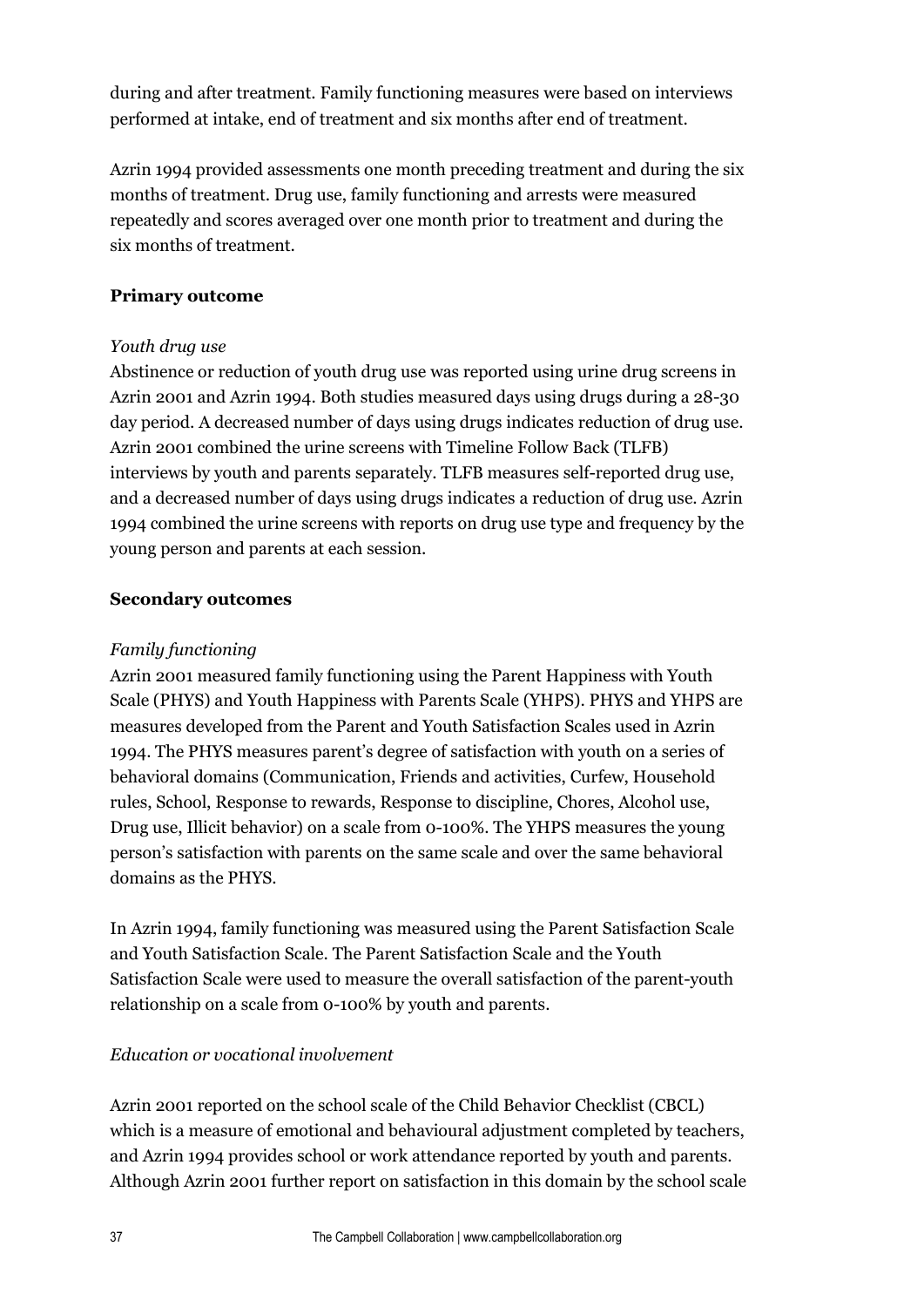in PHYS and the school aspect of the Life Satisfaction Scale for Adolescents (LSS-A) reported by the young person, educational measures in the two included studies are non-comparable.

#### *Retention*

Retention is unclear in Azrin 2001 and Azrin 1994, due to the lack of information on total number of participants randomized in the studies.

#### *Risk behavior*

Risk behavior is reported by arrests history records in Azrin 2001. Azrin 1994 measures risk behavior by arrests reported by youth and parents.

#### *Other adverse effects*

There are no reports on other adverse effects in the included studies.

#### **Independence**

The two included studies are conducted by FBT program developer Nathan Azrin and the current Program Director Bradley Donohue (Azrin 1994, Azrin 2001).

For further details on included studies see section 9.1 Characteristics of included studies.

# **4.2.2 Excluded studies**

#### *Studies without a control group*

Two studies were excluded because they did not have a control group (Bry, Conboy & Bisgay, 1986; Bry & Krinsley, 1992).

#### *Case studies*

Three case studies were excluded (Donohue & Azrin, 2002; Juhnke & Liles, 2000; Moncher, Holden, Schinke & Palleja, 1990).

None of these five studies fulfilled our inclusion criteria and were therefore excluded from review (see section 8.2 and section 9.2).

# **4.3 RISK OF BIAS IN INCLUDED STUDIES**

Neither of the two included studies can be characterized as a robust RCT as both had at least one assessed item judged to have a risk of bias greater than 'low'. A key issue in regards to assessment of risk of bias in the two studies is the lack of information on the number of participants randomized in the trials.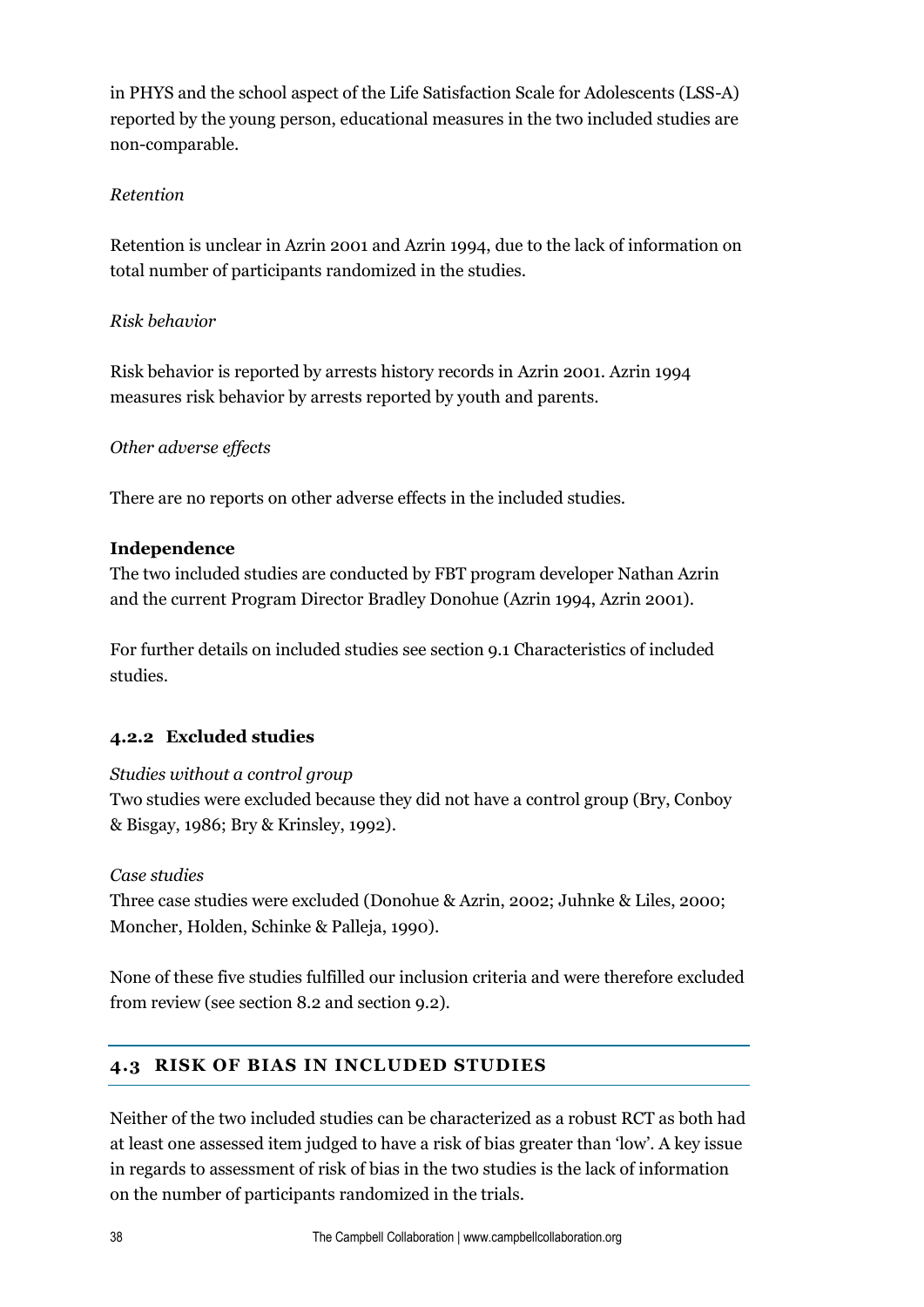The ratings of the two studies in relation to the nine domains in the Risk of Bias tool are listed below, and summarized in table 4.3. See section 9.3 for further details on risk of bias in included studies. The risk of bias judgments were based on prespecified questions and a 5 point scale with ratings of 1=low risk and 5=high risk (see section 10.2 Risk of Bias tool).

Nathan Azrin was contacted for details on any uncertainties in relation to risk of bias assessment items, but unfortunately no response has been received.

#### **4.3.1 Sequence generation**

Both included studies were described as randomized controlled trials, with randomization reported as being at the level of the family. Azrin 2001 reported a procedure for randomization in matched pairs that was judged as having a low risk of bias for sequence generation. Azrin 1994 also reported randomization in matched pairs, although here there was a lack of clarity on how 14 participants who had participated in an earlier study were allocated in the current trial. The risk of bias for sequence generation in Azrin 1994 was therefore judged as 'unclear'.

#### **4.3.2 Allocation concealment**

Both included studies randomized using the toss of a coin, and were judged as having a low risk of bias for allocation concealment.

# **4.3.3 Blinding**

As is common in social interventions, especially when outcomes are self-reported, there is inherent bias given the impossibility of blinding participants or those delivering the interventions. Outcome assessors could be blind to participant's group allocation, but only Azrin 2001 report that outcome assessors were blinded to participant's treatment assignments, and is rated 1 for blinding. Azrin 1994 did not report on blinding and the risk of bias for this item was therefore assessed as unclear for this study.

# **4.3.4 Incomplete outcome data**

Drop-outs were reported in both studies. Analysis is performed for attrition imbalance and only imbalance found in Azrin 2001 is a higher percentage of male primary caregivers for treatment completers. Azrin 1994 analyze potential imbalance in days of drug use prior to treatment for completers and non-completers, and find no imbalance in this measure.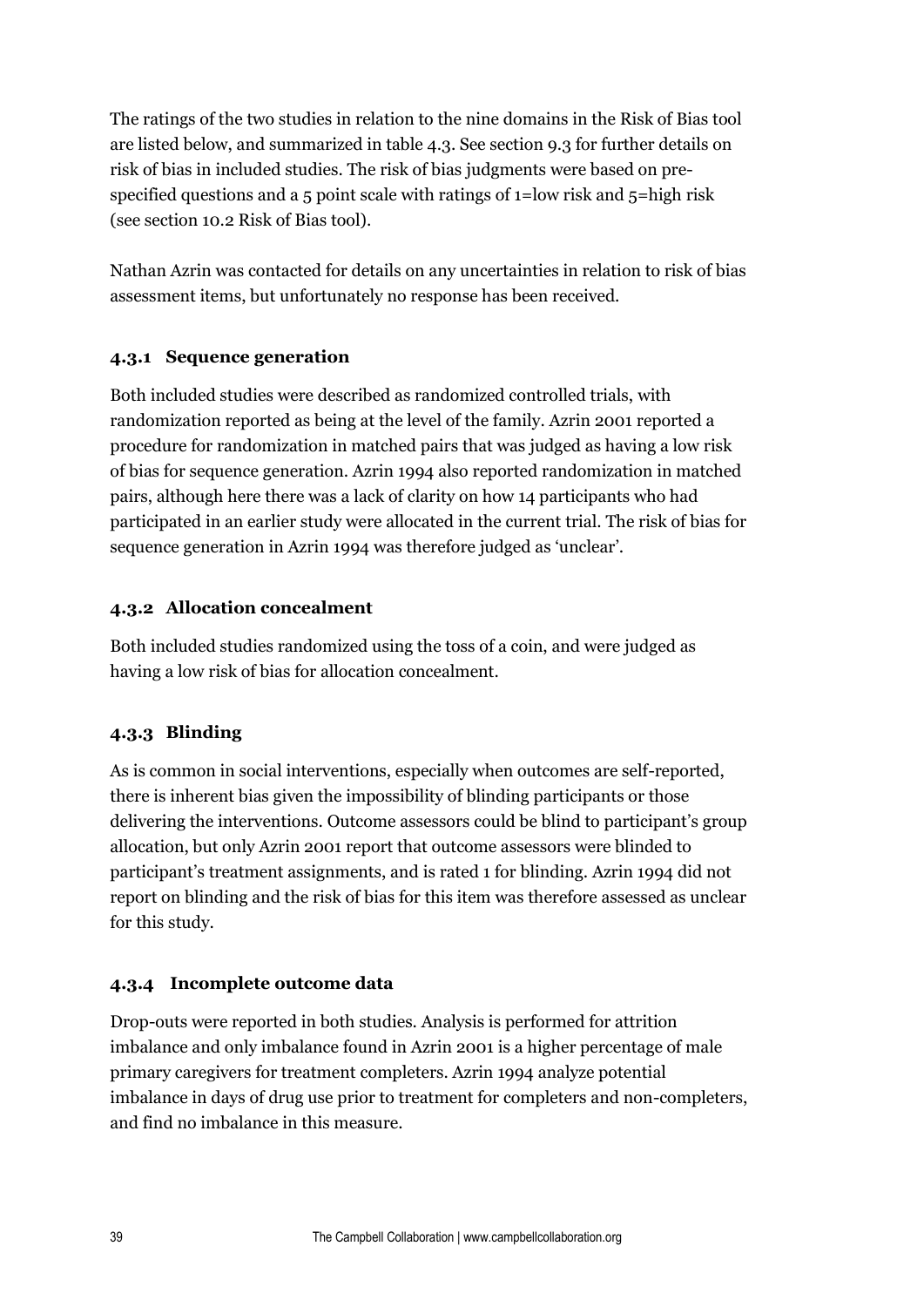Both studies lack information on total number of participants randomized in the trials, which is obscuring the possibility to assess missing data. Both studies exclude participants from the analysis based on number of sessions attended.

Azrin 2001 excludes participants with less than 8 sessions completed. Azrin 2001 use mean substitution when data are missing from follow up measurements for all outcomes but Urine analysis and the school subscale of the CBCL (among those included in the analysis). Due to the lack of clarity on number of participants randomized and missing data Azrin 2001 is rated unclear risk of bias for incomplete outcome reporting.

Azrin 1994 excludes participants who completed less than 4 sessions from the analysis. Azrin 1994 does not report details on dealing with missing data. Due to the lack of information on N's randomized and missing data Azrin 1994 is rated unclear risk of bias for incomplete outcome reporting.

# **4.3.5 Selective outcome reporting**

Both studies lack information on the total number of participants randomized in the trials, and the proportion of participants included in the analysis compared to those potentially missing from the analysis is therefore unknown. In Azrin 2001, only participants who completed 8 or more treatment sessions were included in analysis raising the possibility that a significant proportion of participants might have been excluded from the analysis. Azrin 2001 was therefore rated 4 for risk of bias related to selective outcome reporting.

In Azrin 1994 participants were excluded from the analysis if they had not completed at least 4 sessions, raising the possibility that a proportion of participants are likely to be excluded from the analysis. Azrin 1994 was rated unclear for risk of bias related to selective outcome reporting.

# **4.3.6 Other potential sources of bias**

We were not able to locate protocols for any of the two studies.

|                               | Azrin et al., 2001 | Azrin et al., 1994a |
|-------------------------------|--------------------|---------------------|
| Sequence generation           | Low                | Unclear             |
| <b>Allocation concealment</b> | Low                | Low                 |
| <b>Blinding</b>               |                    | Unclear             |
| Incomplete outcome data       | Unclear            | Unclear             |
| Free of selective reporting   | 4                  | Unclear             |
| Free of other bias            |                    |                     |

*Table 4.3 Risk of bias across included studies*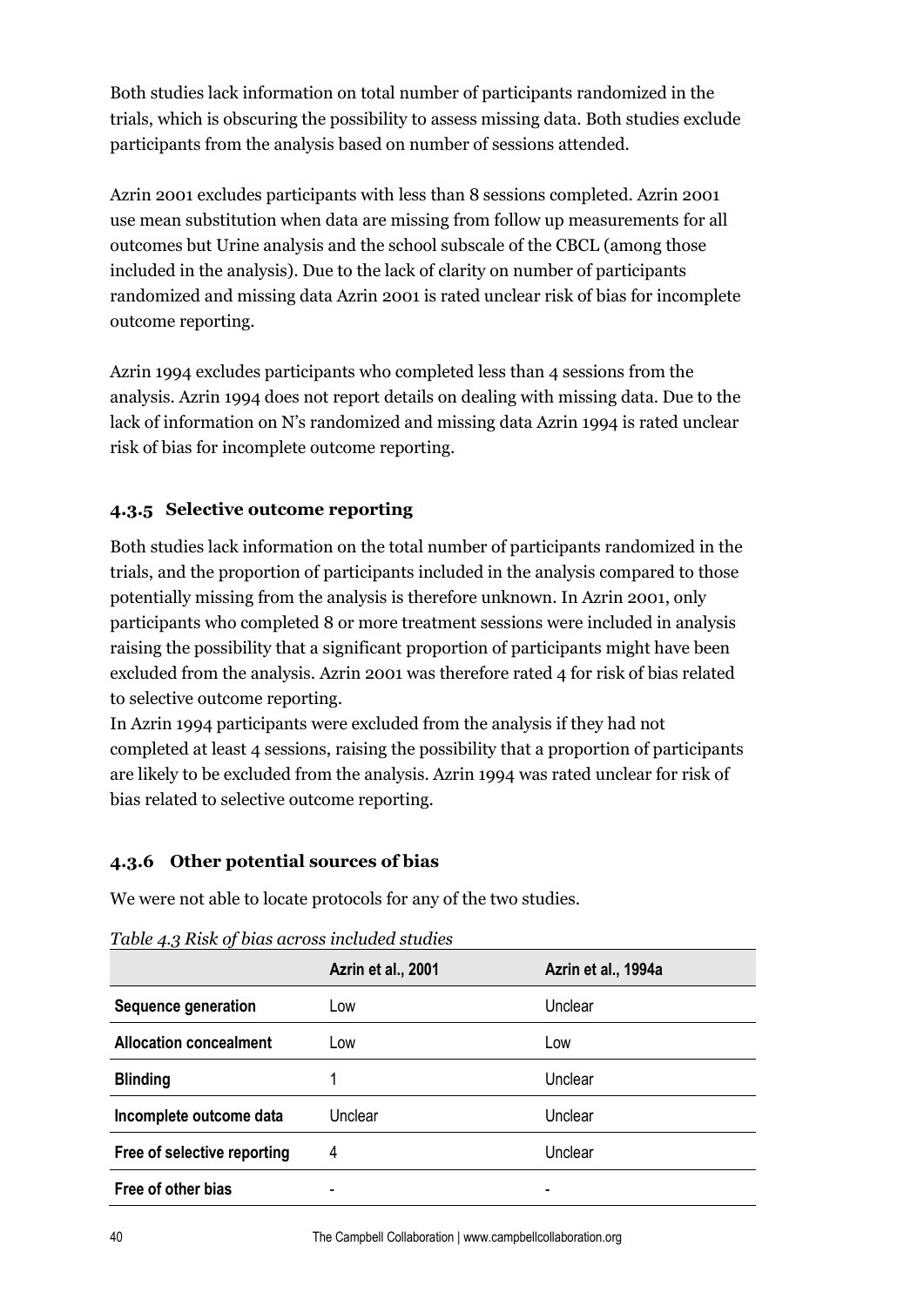| A priori protocol      | Unclear | Unclear |  |
|------------------------|---------|---------|--|
| A priori analysis plan | Unclear | Unclear |  |
| Confounding            | ΝA      | ΝA      |  |
| _______                |         |         |  |

*NA: Not Applicable.* 

#### **4.4 EFFECTS OF THE INTERVENTIONS**

In the protocol for this review, the following comparisons/analysis were planned:

- *Absolute effects*, comparing FBT to no treatment and untreated waitlist controls.
- *Relative effects*, comparing FBT to other interventions and/or treatment as usual (TAU).

The experimental intervention given to participants was manual based FBT in both included studies. Comparison conditions were Individual Cognitive Problem-Solving (ICPS) and Supportive Counseling. No conclusion could therefore be drawn on the absolute effects of FBT.

Meta-analysis was performed on the primary outcome, drug use reduction, and on the secondary outcomes family functioning and risk behavior. Meta-analysis was not feasible for the outcomes of education, retention or other adverse effects due to differences in outcome measures, or to lack of data.

We grouped the outcomes of both studies at end of treatment. For drug use frequency, averaged scores over the course of the six months treatment period were used. Azrin 2001 additionally reported drug outcomes averaged over the six months period from end of treatment to 12 month post-intake. For family functioning, Azrin 2001 interviewed at end of treatment and at 12 month post-intake, whereas Azrin 1994 measured repeatedly during the six months of treatment; the outcome reported and grouped at end of treatment is an average score over the six months. For arrests (risk behavior),

Azrin 2001 reported accumulated scores over the course of the six months treatment and accumulated scores over the six month post-treatment period, whereas Azrin 1994 reported an average of the number of arrests per month over the six month treatment period.

#### **4.4.1 Primary outcome results**

The two included studies report drug use reduction in terms of number of days of drug use per month. For Azrin 2001, there was no statistically significant difference between FBT and the comparison treatment at end of treatment. For Azrin 1994, however, there was a statistically significant difference in favor of FBT at end of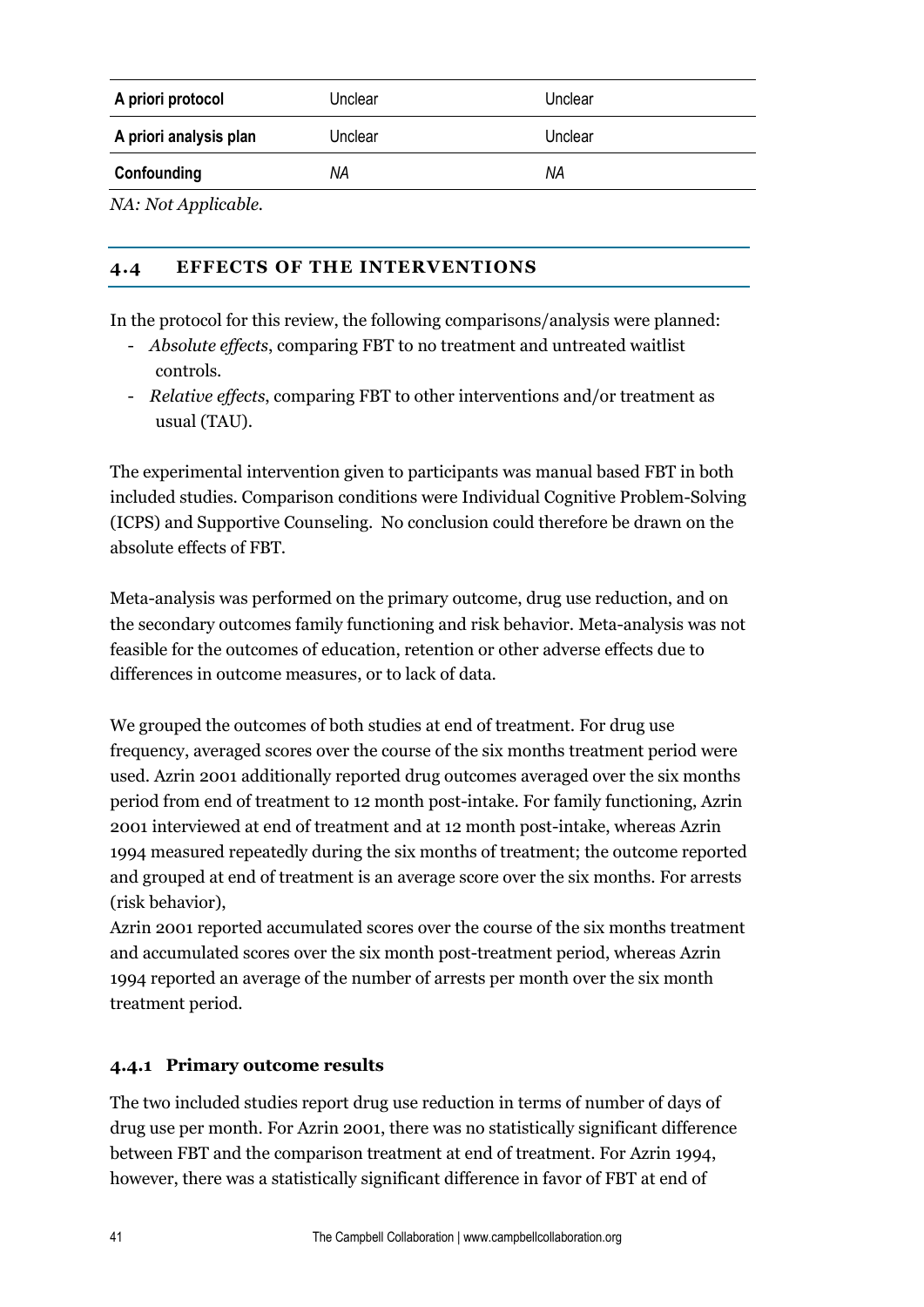treatment. Pooled results show no statistically significant effect of FBT on drug use reduction. The pooled estimate is  $SMD = 0.49$  (95% CI-0.51, 1.50) with statistically significant heterogeneity between studies (p=0.04, Tau<sup>2</sup>=0.40, I<sup>2</sup>=75%).

For Azrin 2001, there was no statistically significant difference between FBT and the comparison treatment at 12 months post-intake; SMD=-0.03 (95% CI -0.58, 0.52).

#### **FBT** Control **Std. Mean Difference Std. Mean Difference Study or Subgroup** Mean SD Total Mean **SD Total Weight** IV, Random, 95% CI IV, Random, 95% CI Azrin et al., 1994a 2.9 15  $-8.5$ 45.1% 1.06 [0.22, 1.90]  $-2.3$ 8.1 11 Azrin et al., 2001  $-9$  8.33 27  $-9.28$  10.23 24 54.9%  $0.03$  [-0.52, 0.58] **Total (95% CI)** 35 100.0% 0.49 [-0.51, 1.50] 42 Heterogeneity: Tau<sup>2</sup> = 0.40; Chi<sup>2</sup> = 4.04, df = 1 (P = 0.04); i<sup>2</sup> = 75% 10 ń. Test for overall effect:  $Z = 0.96$  (P = 0.34) **Eavours control Eavours EBT**

#### *Figure 4.1: Drug use reduction. End of treatment.*

*Figure 4.2: Drug use reduction. 12 month post-intake*



#### **4.4.2 Secondary outcomes results**

#### *Family functioning*

Family functioning was reported using the Parent Happiness with Youth Scale (PHYS) and the Youth Happiness with Parents Scale (YHPS) in Azrin 2001, and the Parent and Youth Satisfaction Scales in Azrin 1994. In Azrin 1994, there was a statistically significant difference in parent satisfaction at the end of treatment favoring FBT, whereas no significant difference emerged in Azrin 2001 on this outcome. Pooled results for parent satisfaction show statistically significant effects of FBT on family functioning reported by parents; SMD= 0.58 (95% CI 0.02, 1.13) with no statistically significant heterogeneity between studies ( $p = 0.26$ ; Tau<sup>2</sup> = 0.04, I <sup>2</sup>=22%). Neither study demonstrated a statistically significant effect of FBT on youth satisfaction at end of treatment; pooled results were SMD= 0.29 (95% CI - 0.72, 1.30) with a statistically significant heterogeneity between studies (p=0.05, Tau<sup>2</sup>=0.40, I<sup>2</sup>=74%). For Azrin 2001 at 12 month post-intake, there was no statistically significant difference between FBT and the comparison treatment, for either parent satisfaction or youth satisfaction with family functioning; the SMD for parent satisfaction was -0.30 (95% CI -0.86, 0.26) and the youth was 0.47 (95% CI - 0.09, 1.04).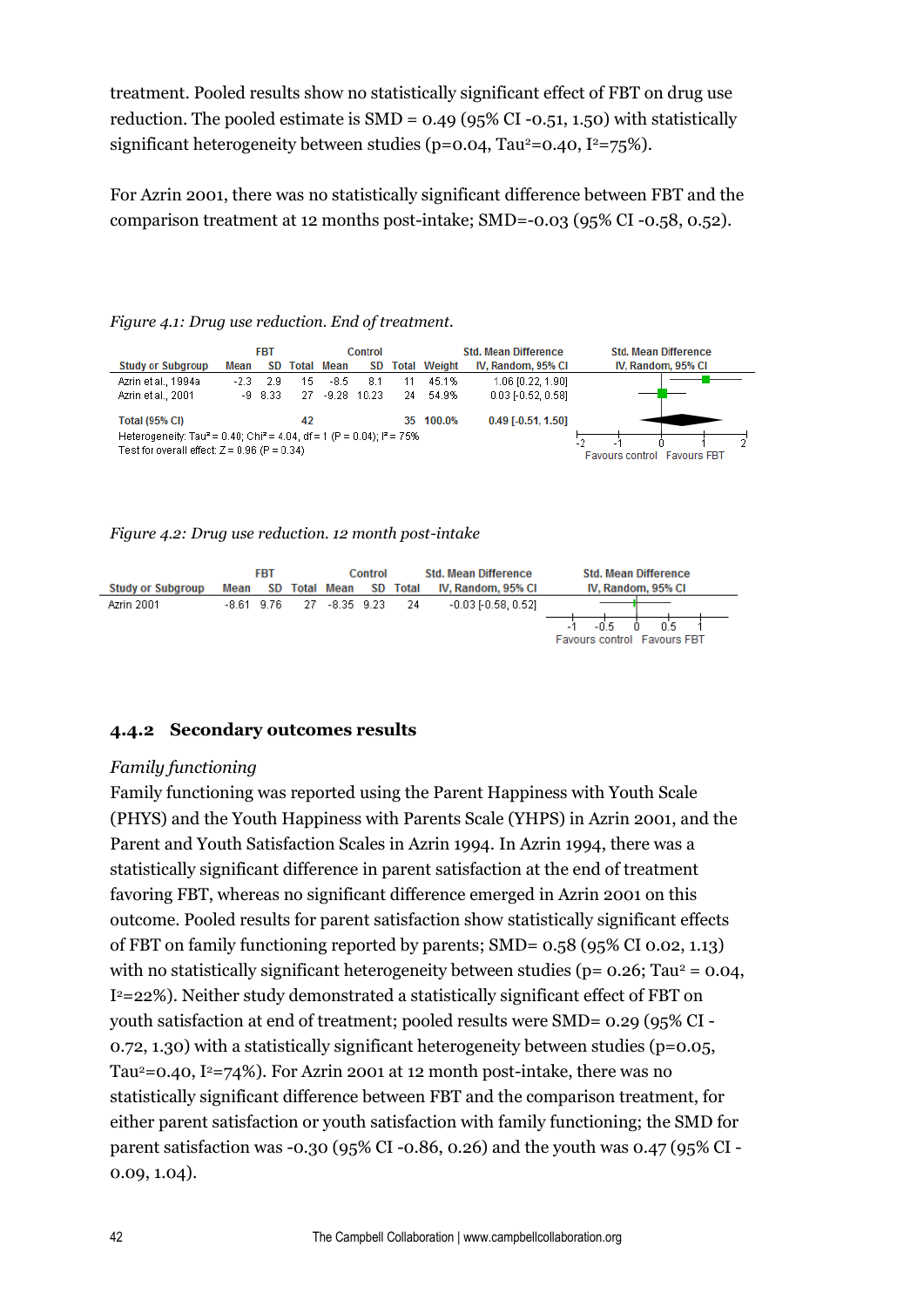*Figure 4.3: Family functioning, parent report. End of treatment.*

|                                                                                                                                                  |            | Control<br><b>FBT</b> |    |                   |      |       | <b>Std. Mean Difference</b><br><b>Std. Mean Difference</b> |                           |                             |
|--------------------------------------------------------------------------------------------------------------------------------------------------|------------|-----------------------|----|-------------------|------|-------|------------------------------------------------------------|---------------------------|-----------------------------|
| <b>Study or Subgroup</b>                                                                                                                         | Mean       | SD                    |    | <b>Total Mean</b> | SD   | Total | Weight                                                     | IV. Random, 95% CI        | IV. Random, 95% CI          |
| Azrin et al., 1994a                                                                                                                              | 724        | -17.3                 |    | 49.6              | 27.9 | 10    | 33.1%                                                      | $0.98$ [0.10, 1.86]       |                             |
| Azrin et al., 2001                                                                                                                               | 68.48 22.8 |                       |    | 27 57.96 31.75    |      | 24    | 66.9%                                                      | $0.38$ F $0.18$ , $0.931$ |                             |
| <b>Total (95% CI)</b>                                                                                                                            |            |                       | 40 |                   |      | 34    | 100.0%                                                     | $0.58$ [0.02, 1.13]       |                             |
| Heterogeneity: Tau <sup>2</sup> = 0.04; Chi <sup>2</sup> = 1.27, df = 1 (P = 0.26); $P = 22\%$<br>Test for overall effect: $Z = 2.04$ (P = 0.04) |            |                       |    |                   |      |       |                                                            |                           | Favours control Favours FBT |

#### *Figure 4.4: Family functioning, youth report. End of treatment*

|                                                                                                |      | <b>FBT</b><br><b>Control</b> |       |      |            |    |                     | <b>Std. Mean Difference</b> | <b>Std. Mean Difference</b> |
|------------------------------------------------------------------------------------------------|------|------------------------------|-------|------|------------|----|---------------------|-----------------------------|-----------------------------|
| <b>Study or Subgroup</b>                                                                       | Mean | SD.                          | Total | Mean | SD.        |    | <b>Total Weight</b> | IV, Random, 95% CI          | IV, Random, 95% CI          |
| Azrin et al., 1994a                                                                            | 85.2 | 19.1                         | 13    | 63.6 | 29.5       | 10 | 44.5%               | $0.86$ [-0.01, 1.73]        |                             |
| Azrin et al., 2001                                                                             |      | 72.52 20.02                  | 27    |      | 75.6 14.34 | 24 | 55.5%               | $-0.17$ $[-0.72, 0.38]$     |                             |
| <b>Total (95% CI)</b>                                                                          |      |                              | 40    |      |            |    | 34 100.0%           | $0.29$ [-0.72, 1.30]        |                             |
| Heterogeneity: Tau <sup>2</sup> = 0.40; Chi <sup>2</sup> = 3.89, df = 1 (P = 0.05); $P = 74\%$ |      |                              |       |      |            |    |                     |                             |                             |
| Test for overall effect: $Z = 0.56$ (P = 0.57)                                                 |      |                              |       |      |            |    |                     |                             | Favours control Favours FBT |

#### *Figure 4.5: Family functioning, parent report. 12 month post-intake*

|                          | <b>FBT</b>  |  |  | Control        |  |          | <b>Std. Mean Difference</b> | <b>Std. Mean Difference</b>                           |
|--------------------------|-------------|--|--|----------------|--|----------|-----------------------------|-------------------------------------------------------|
| <b>Study or Subgroup</b> | Mean        |  |  | SD Total Mean  |  | SD Total | IV. Random, 95% CI          | IV. Random, 95% CI                                    |
| Azrin 2001               | 61.25 28.13 |  |  | 26 68.66 19.14 |  | -24      | $-0.30$ $-0.86$ , $0.261$   |                                                       |
|                          |             |  |  |                |  |          |                             | ന്ടെ സ<br>-0.5.<br><b>Favours control Favours FBT</b> |

*Figure 4.6: Family functioning, youth report. 12 month post-intake*

|                          | <b>FBT</b> |             |  | Control           |  |          | <b>Std. Mean Difference</b> | <b>Std. Mean Difference</b>           |  |  |
|--------------------------|------------|-------------|--|-------------------|--|----------|-----------------------------|---------------------------------------|--|--|
| <b>Study or Subgroup</b> | Mean       |             |  | SD Total Mean     |  | SD Total | IV, Random, 95% CI          | IV, Random, 95% CI                    |  |  |
| Azrin 2001               |            | 82.23 14.18 |  | 26 74.27 18.79 24 |  |          | $0.47$ F0.09, 1.04]         |                                       |  |  |
|                          |            |             |  |                   |  |          |                             |                                       |  |  |
|                          |            |             |  |                   |  |          |                             | Favours control<br><b>Favours FBT</b> |  |  |

#### *Education or vocational involvement*

The measures for education and vocational outcome are not comparable between the two studies. Azrin 2001 uses the school subscale of the Child Behavior Checklist (CBCL). Azrin 1994 reported combined school and work attendance. At end of treatment there were no statistically significant differences found in either study; SMD=0.01 (95% CI -0.63, 0.66) and SMD=-0.11 (95% CI -0.90, 0.68). For Azrin 2001, there was no statistically significant difference at 12 month post-intake; SMD= 0.31 (95% CI -0.45, 1.07)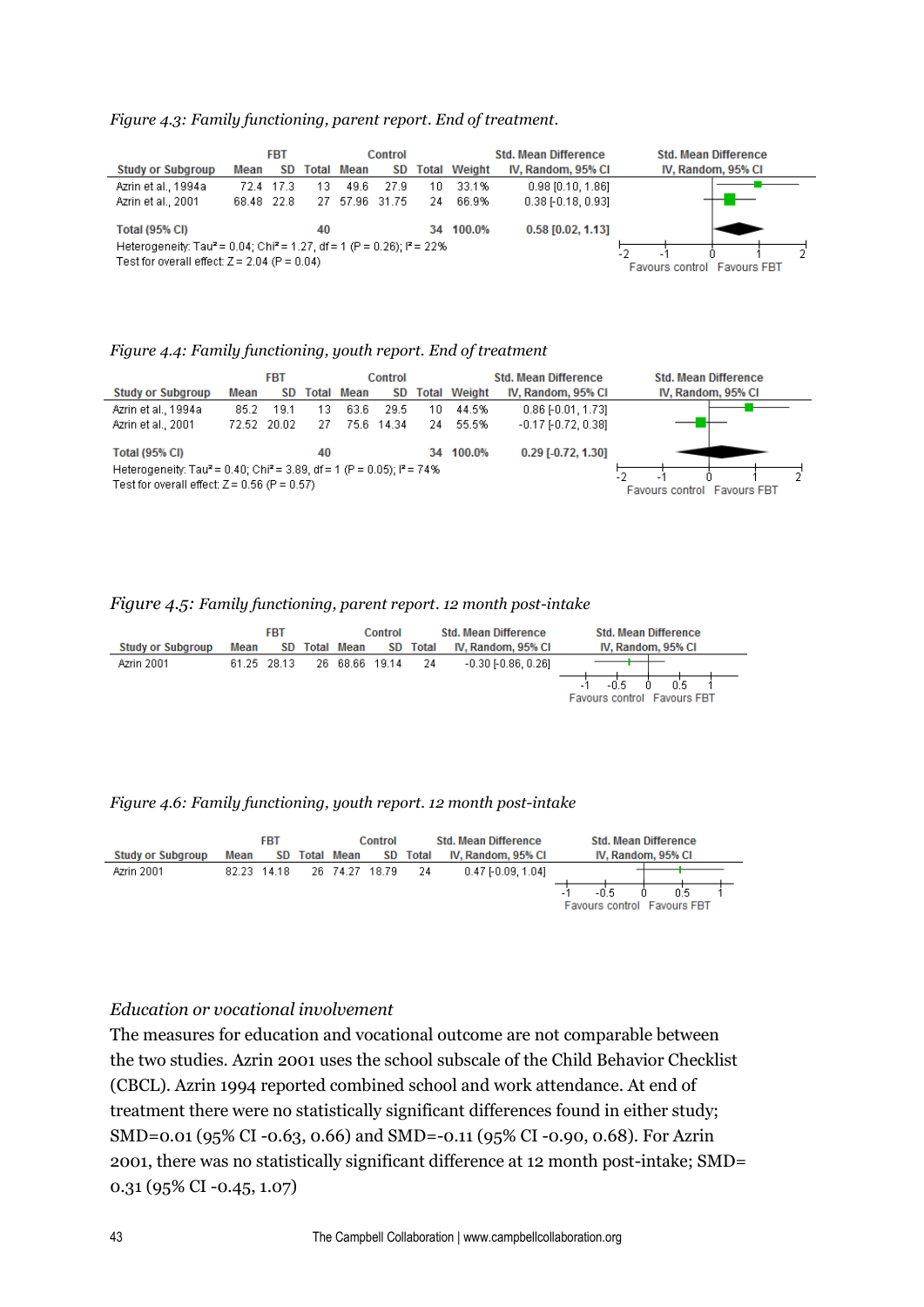*Figure 4.7: Education or vocational involvement, Child Behavior Checklist (CBCL) and* combined school and work attendance (CSWA)*. End of treatment.*

|                                           |      | <b>FBT</b>  |    |                   | Control |              | <b>Std. Mean Difference</b> | <b>Std. Mean Difference</b>                       |
|-------------------------------------------|------|-------------|----|-------------------|---------|--------------|-----------------------------|---------------------------------------------------|
| <b>Study or Subgroup</b>                  | Mean | SD.         |    | <b>Total Mean</b> | SD.     | <b>Total</b> | IV, Random, 95% CI          | IV, Random, 95% CI                                |
| <b>1.13.2 CBCL</b>                        |      |             |    |                   |         |              |                             |                                                   |
| Azrin 2001                                |      | 38.05 11.02 |    | 19 37.89 11.3     |         | 18           | $0.01$ $F0.63, 0.661$       |                                                   |
| <b>1.13.3 CSWA</b><br>Azrin et al., 1994a | 65.4 | 31.1        | 14 | 68.4 21.2         |         | -11          | $-0.11$ $[-0.90, 0.68]$     |                                                   |
|                                           |      |             |    |                   |         |              |                             | -0.5<br>0.5<br><b>Favours control Favours FBT</b> |

*Figure 4.8: Education or vocational involvement, Child Behavior Checklist (CBCL). 12 month post-intake.*

|                          | <b>FBT</b> |          |  | Control       |     |       | <b>Std. Mean Difference</b> | <b>Std. Mean Difference</b>        |       |
|--------------------------|------------|----------|--|---------------|-----|-------|-----------------------------|------------------------------------|-------|
| <b>Study or Subgroup</b> | Mean       |          |  | SD Total Mean | SD. | Total | IV. Random. 95% CI          | IV, Random, 95% CI                 |       |
| Azrin 2001               |            | 40 10.63 |  | 14 36.85 9.15 |     | - 13  | $0.31$ [-0.45, 1.07]        |                                    | - ດີຣ |
|                          |            |          |  |               |     |       |                             | <b>Favours control Favours FBT</b> |       |

#### *Retention*

It was not possible to perform meta-analysis on retention because no information was available in either study on the number of participants randomized.

#### *Risk behavior*

Both studies provided delinquency measures in terms of the number of arrests. No statistically significant effect emerged in either study. Pooled results show no statistically significant effect for FBT on arrests; SMD= 0.29 (95% CI -0.16, 0.74) with no statistically significant heterogeneity between studies ( $p = 0.60$ , Tau<sup>2</sup>= 0.00, I <sup>2</sup>=0%). For Azrin 2001, however, there was a statistically significant difference favoring the comparison treatment at 12 months post-intake; SMD= -0.56 (95% CI - 1.13, 0.00).

| <b>Study or Subgroup</b>                                                                                                                                                           | Mean                 | <b>FBT</b><br>SD | Control<br><b>Total Mean</b><br>SD. |                        |     |           | <b>Total Weight</b> | <b>Std. Mean Difference</b><br>IV, Random, 95% CI  | <b>Std. Mean Difference</b><br>IV, Random, 95% CI |  |  |
|------------------------------------------------------------------------------------------------------------------------------------------------------------------------------------|----------------------|------------------|-------------------------------------|------------------------|-----|-----------|---------------------|----------------------------------------------------|---------------------------------------------------|--|--|
| Azrin et al., 1994a<br>Azrin et al., 2001                                                                                                                                          | -0.1<br>$-0.28$ 0.48 | በ 2              | 15<br>26.                           | $-0.3$<br>$-0.42$ 0.82 | 0.6 | 11<br>25. | 32.7%<br>67.3%      | $0.47$ F0.32, 1.261<br>$0.21$ [ $-0.34$ , $0.76$ ] |                                                   |  |  |
| <b>Total (95% CI)</b><br>Heterogeneity: Tau <sup>2</sup> = 0.00; Chi <sup>2</sup> = 0.28, df = 1 (P = 0.60); l <sup>2</sup> = 0%<br>Test for overall effect: $Z = 1.26$ (P = 0.21) |                      |                  | 41                                  |                        |     |           | 36 100.0%           | $0.29$ [-0.16, 0.74]                               | <b>Favours control Favours FBT</b>                |  |  |

*Figure 4.9: Risk behavior, arrests. End of treatment.*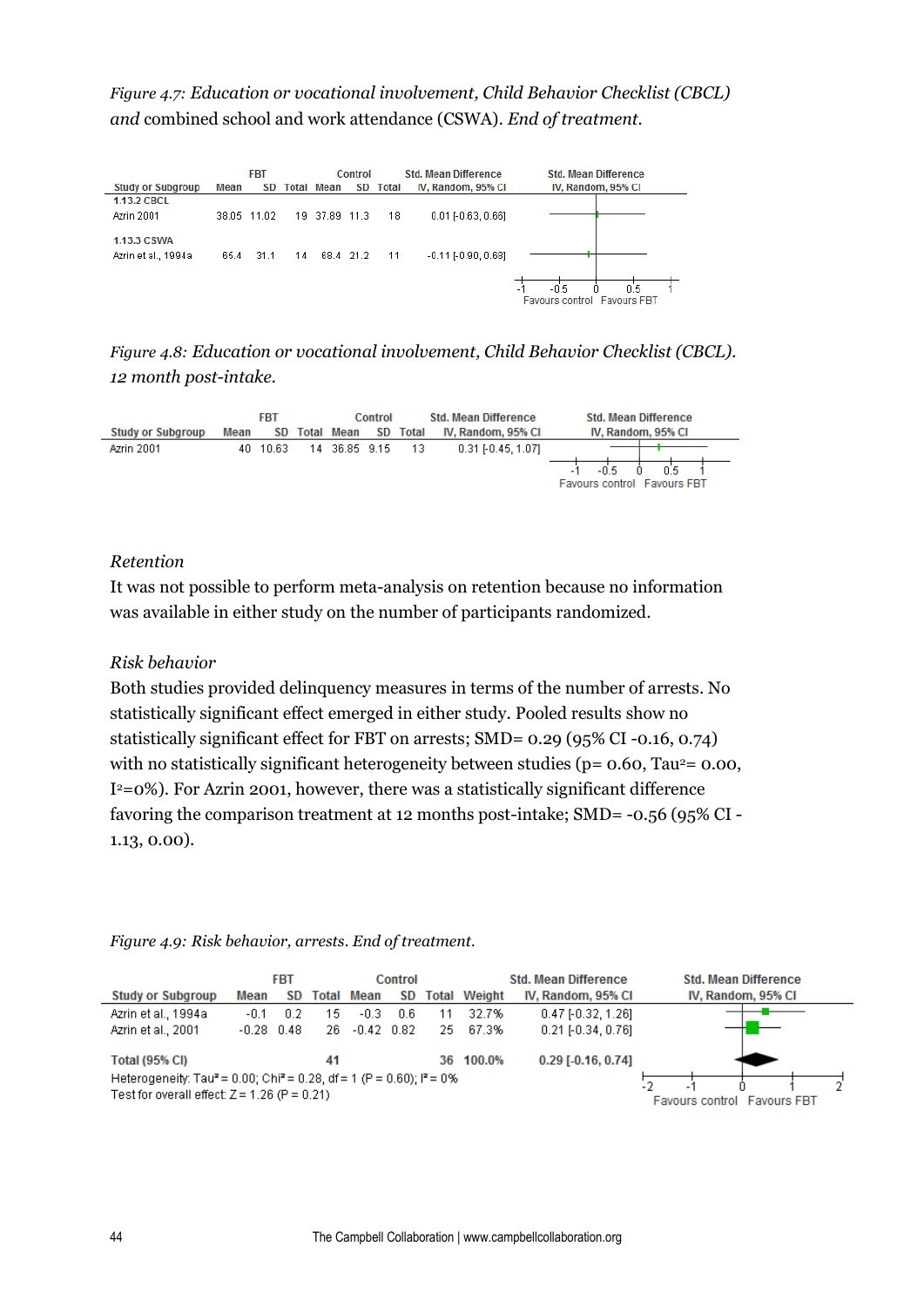*Figure 4.10: Risk behavior, arrests. 12 month post-intake.*



# *Other adverse effects*

No other adverse effects (as measured, for example, by rates of hospitalization, suicide and overdoses) were reported in the two included studies.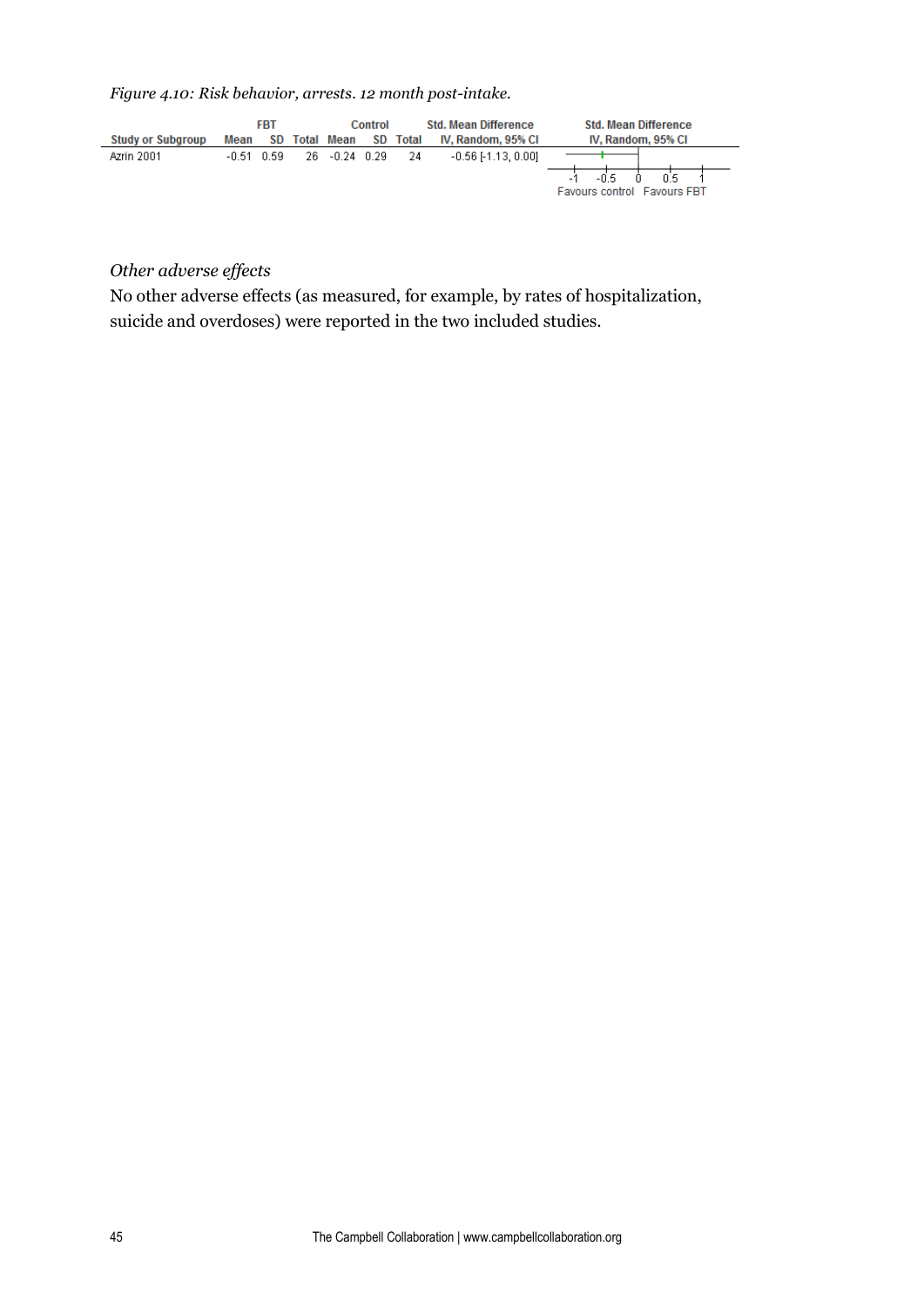# **5 Discussion**

#### **5.1 SUMMARY OF THE MAIN RESULTS**

Two randomized controlled trials of FBT met the inclusion criteria for this review. It was not possible to analyze the absolute effects of FBT. Both studies compared FBT to other active interventions, namely Individual Cognitive Problem Solving (ICPS) and Supportive counseling.

The outcomes were reported at varying time points. We grouped the outcomes at 6 months post randomization, which corresponds to the end of treatment for all treatment conditions. Only one study reported outcomes at 12 month post-intake.

Our main objective was to evaluate the current evidence on the effect of FBT on drug use reduction for young people in treatment for non-opioid drug use. Further objectives were to examine the moderators of drug use reduction effects and to examine if FBT works better for particular groups, although it was not possible to assess these due to the limited number of studies.

When interpreting the results, consideration should be given to the limited number of studies included in the analysis and to the limited number of participants included in those two studies. The conclusions that can be drawn from providing FBT to young drug users compared to other active treatments would be more convincing if more studies were available.

To summarize on the main objective, we found the following results:

#### *Abstinence or reduction of drug use*

Meta-analysis of the two included studies (Azrin 2001, Azrin 1994) did not show a statistically significant effect of FBT for youth drug use reduction at end of treatment and there was no statistically significant difference for Azrin 2001 at 12 month postintake. . Thus available data does not support the hypothesis that there is a drug use reduction effect of giving FBT to young drug users compared to Individual Cognitive Problem-Solving (ICPS) and supportive counseling (SC).

#### *Family functioning*

Meta-analysis of the two included studies showed a statistically significant effect of FBT on family functioning as reported by parents compared to ICPS and SC,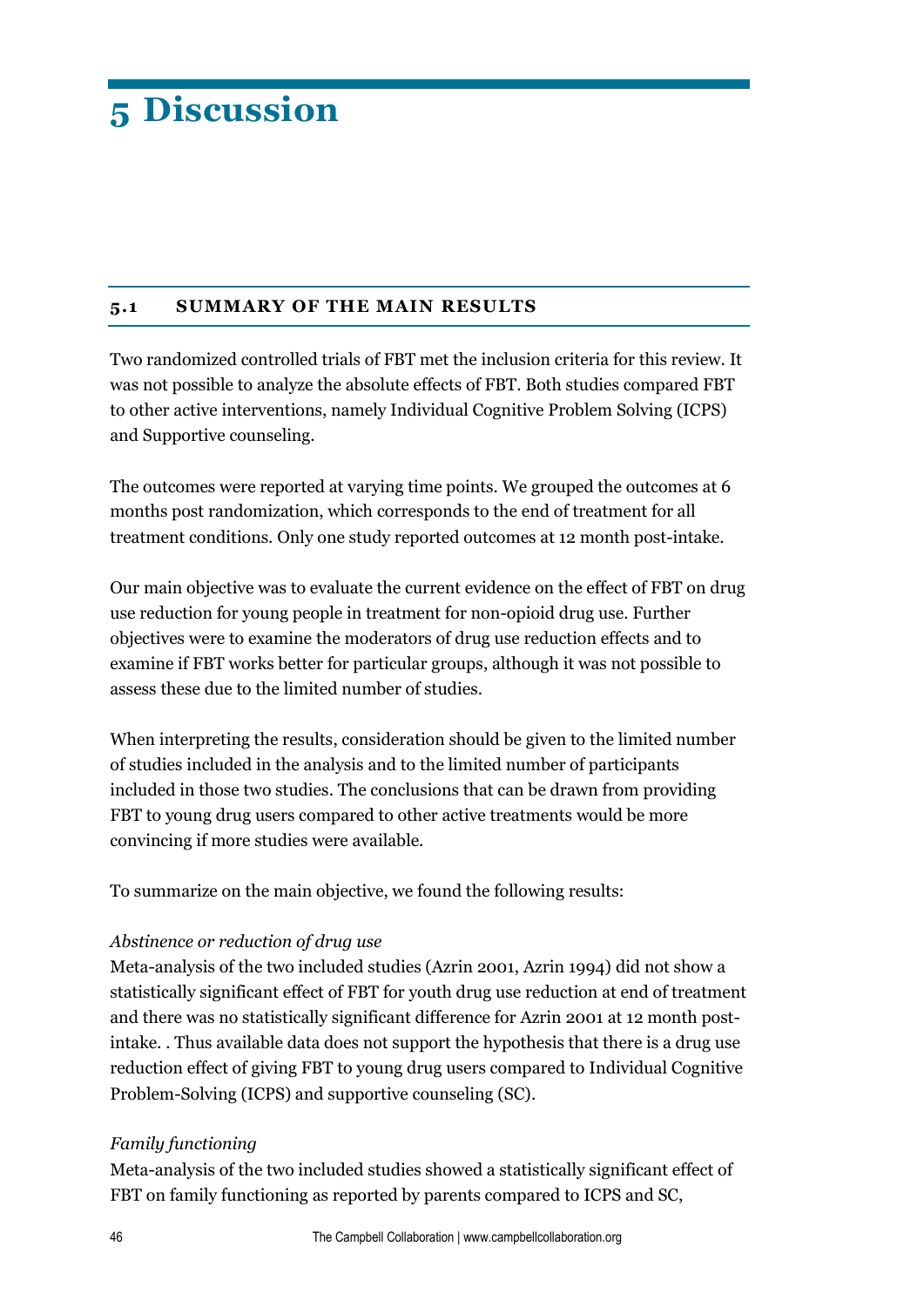although the confidence intervals are wide. Meta-analysis of family functioning reported by youth did not show any statistically significant effect of FBT compared to ICPS and SC. At 12 month post-intake, effect sizes for family functioning (as reported by parent or youth) were not statistically significant.

#### *Education or vocational involvement*

It was not possible to perform meta-analysis on the outcomes of education or vocational involvement as the measures used in the two studies were not comparable. Neither of the studies reported any statistically significant effect on school outcomes for FBT compared to ICPS and SC.

#### *Retention*

It was not possible to perform meta-analysis on retention due to lack of data.

# *Risk behavior*

Meta-analysis of the two studies showed no statistically significant effect for FBT on arrests in comparison to ICPS and SC. At 12 month post-intake, however, Azrin 2001 showed a statistically effect favoring the comparison treatment ICPS. There is no evidence of any significant difference between FBT and comparison treatments on arrests at the end of treatment, and there is indication of an effect favoring the comparison treatment at 12 month post-intake.

#### *Other adverse effects*

No other adverse effects (as measured by, for example, rates of hospitalization, suicide and overdoses) were reported in the included studies.

In conclusion, the few available studies preclude any firm conclusions being drawn on the effectiveness, ineffectiveness or potential damage of FBT for young people in treatment for non-opioid drug use.

# **5.2 OVERALL COMPLETENESS AND APPLICABILITY OF EVIDENCE**

We found only two trials that examined whether FBT reduce youth drug use; both studies include outpatient manual based FBT intervention. Both were performed in the US by the FBT program developer. It was not possible to analyze the absolute effects of FBT. Both studies compared FBT to other active treatments. The majority of participants in the two included studies were male (77% and 82 % respectively).

It was only possible to pool outcomes at 6 months post baseline, which equates to the end of treatment. Only one of the two studies provided follow up at 12 months post baseline, allowing for documentation of accumulated or longer-term effects. Thus there is the possibility that the follow up period is insufficient for significant changes to be detected.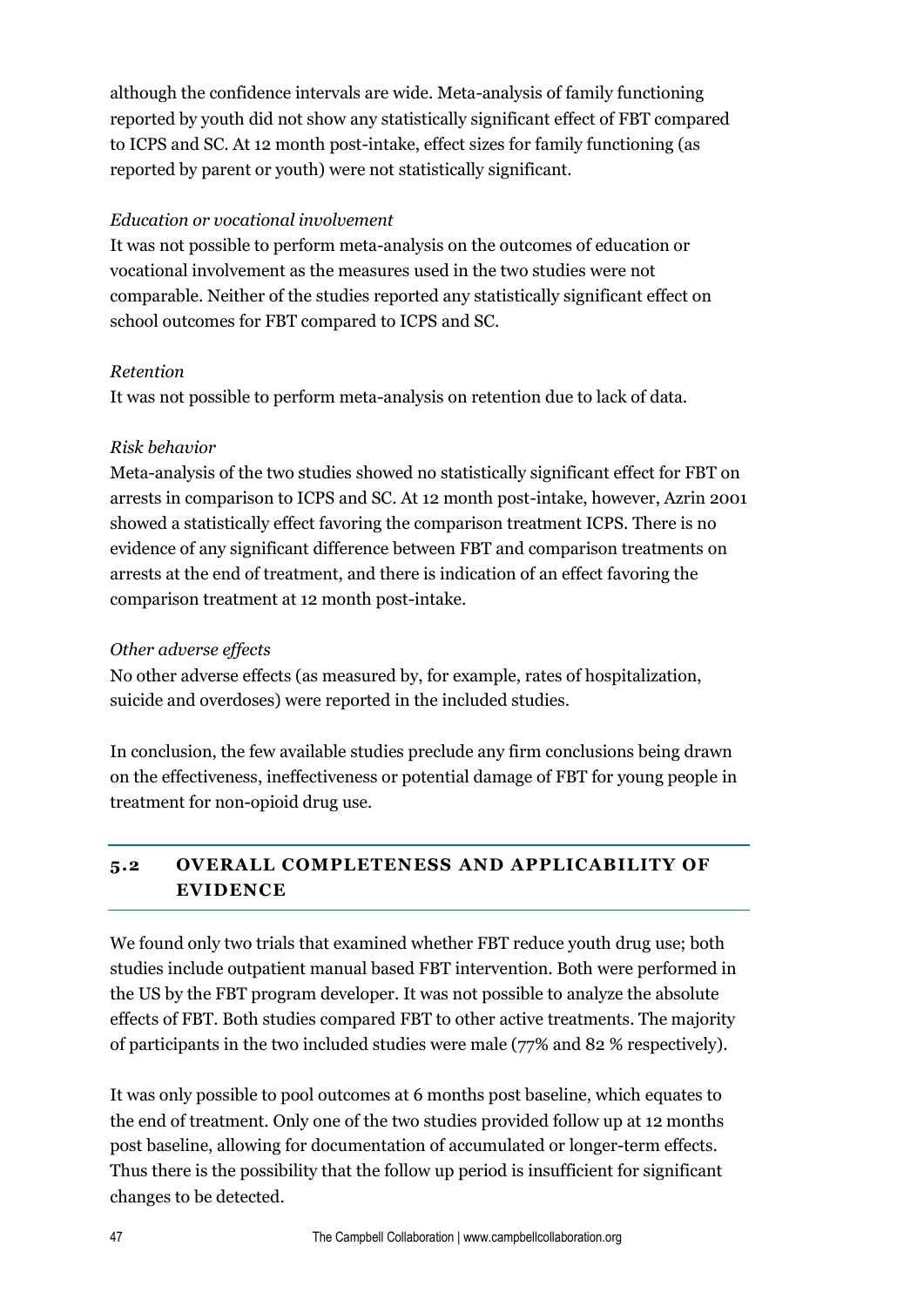Both studies provide data on the primary outcome reduction of drug use. Data on secondary outcomes are reported. However, the data provided on education and retention is non-comparable or inconsistent.

#### **5.3 QUALITY OF THE EVIDENCE**

Both included studies are randomized controlled trials. However, neither can be characterized as a robust RCT with a low risk of bias on all assessed items. The two included studies provide insufficient information on core issues to allow us to assess the risk of bias (e.g. number of participants randomized) despite genuine efforts to contact study authors. These methodological weaknesses may reflect inadequate reporting, flawed methodology, or both, and therefore compromise our confidence in the validity of the two studies.

# **5.4 POTENTIAL BIASES IN THE REVIEW PROCESS**

The narrow search strategy performed in this review may have limited the likelihood of finding relevant studies. However, we attempted to minimize the risk of missing relevant studies by conducting an extensive search of the grey literature, by extensive hand searching, and by contacting international experts within the field of FBT. Indeed the large number of records from the grey literature and the hand searches that has been assessed for relevance attests to this effort.

# **5.5 AGREEMENTS AND DISAGREEMENTS WITH OTHER STUDIES OR REVIEWS**

We identified five narrative reviews and four quantitative reviews on FBT treatment for drug using youth. All but one of these reviews base their FBT findings on one of the two FBT trials included in this review (Azrin 2001 or Azrin 1994).

All five narrative reviews review several interventions for drug-using youth. Four of the five (Austin et al., 2005; Williams et al., 2000; Deas & Thomas, 2001; Hogue & Liddle, 2009) report a general pattern of positive effects of FBT. Three of the five base their conclusions on the effects of FBT solely on Azrin 1994 (Austin et al., 2005; Williams et al., 2000; Deas & Thomas, 2001), and one is based solely on Azrin 2001 (Hogue & Liddle, 2009). Consistent with our findings, the narrative reviews also conclude that more research is needed. One review, Becker & Curry (2008), examines the quality of evidence in trials on outpatient interventions for youth substance use, and rates the quality of the trials on FBT (Azrin 1994 and Azrin 2001) as methodologically weaker.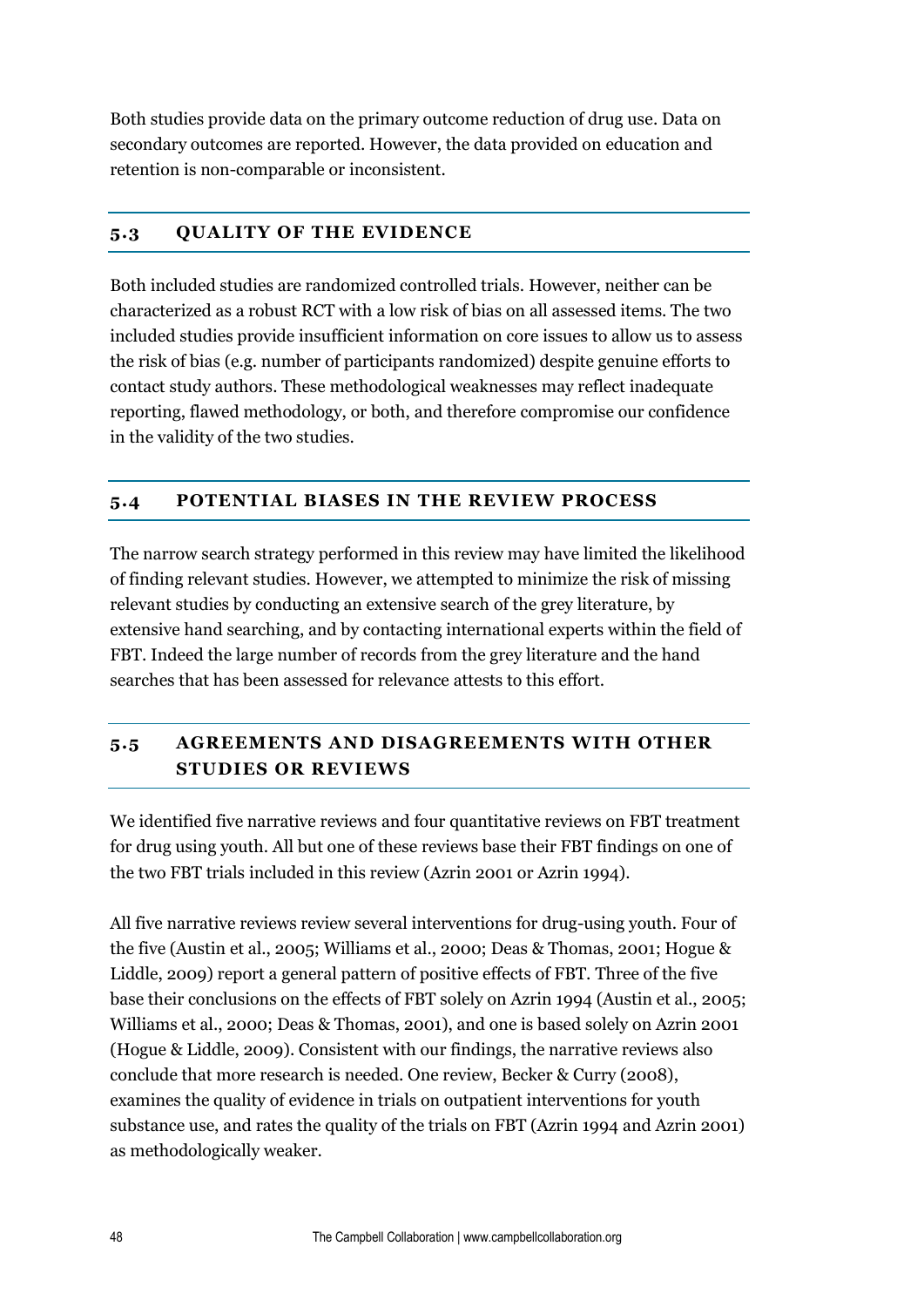We identified four quantitative reviews (Bender, Tripodi, Sarteschi & Vaughn, 2011; Vaughn & Howard, 2004; Bender, Springer & Kim, 2006; Waldron & Turner, 2008). Bender et al., 2011 and Vaughn & Howard, 2004 reviewed several interventions for drug using youth; their conclusions regarding FBT are based on one study, Azrin 1994. Based on this study, FBT is described by Vaughn & Howard, 2004 (p. 334) as *"Evidence of clinically meaningful effect (ES > .20) with relatively strong designs and less than 1-year follow-up and no replication"*. Bender et al., 2011 used metaanalysis to evaluate family therapy and individual therapy for drug-using youth, and found that FBT yielded large effects (> .80), again based solely on Azrin 1994. Waldron & Turner, 2008 used meta-analysis to evaluate family therapy, CBT (individual and group) and 'minimal treatment control conditions' for drug-using youth. The conclusion from Waldron & Turner (2008) is that *"Other family models, including MST, BSFT and BFT [FBT, red.], are probably efficacious, pending replication by independent research teams."* (p. 255), based on the Azrin 2001 study.

Finally, Bender et al., 2006 reviewed treatment effectiveness of several interventions for dually diagnosed adolescents by examining between-group effect sizes and within-group changes. Their conclusions regarding FBT are based on Azrin 2001 only, and are summarized by the authors as *"a small treatment effect favoring the FBT group*" for the reduction of substance use (Bender et al., 2006 p. 192).

Consistent with our expectations, the majority of these reviews conclude that more research is needed on the effects of FBT, on possible moderators of that effect, on identification of which subgroups of youth may be more likely to respond to specific interventions, and on how treatments can be adapted or tailored to the individual needs of youth to improve drug use outcomes. These are similar to the issues we had planned to assess in our review. However, the lack of empirical evidence obscured the possibility of assessing the effects of FBT, any moderators of that effect, and the effects on subgroups.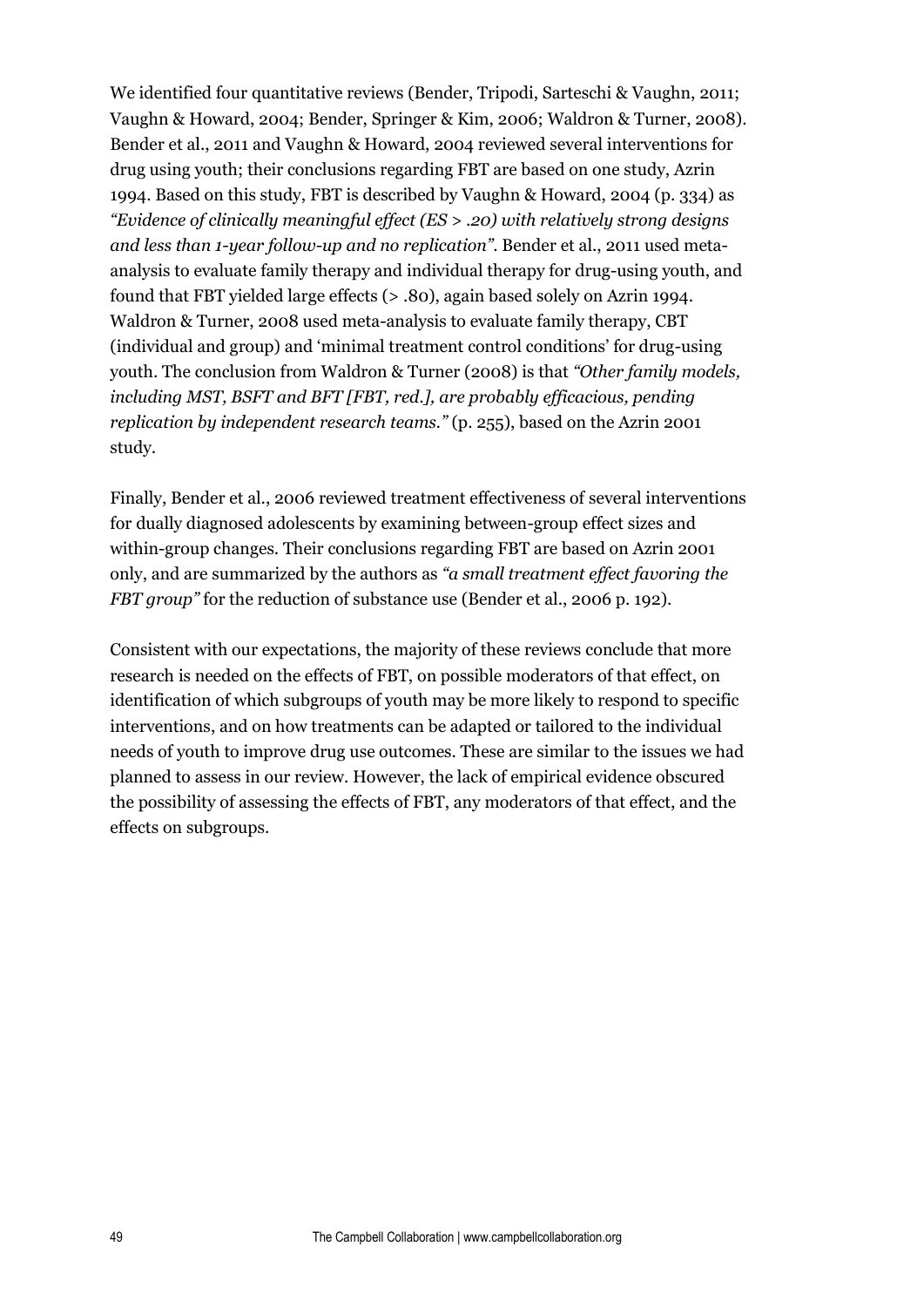# **6 Authors' Conclusion**

#### **6.1 IMPLICATIONS FOR PRACTICE**

We are unable to draw firm conclusions on the effects of FBT, and so the review does not have implications for practice.

#### **6.2 IMPLICATIONS FOR RESEARCH**

Research in the field of treatment for young drug users is challenging to conduct, and available studies reflect the challenges in the field. There are a very modest number of controlled evaluations of treatment for drug-using youth, and most of the few available studies have methodological problems such as small sample sizes with insufficient power to test for differences between treatment groups, and the use of a variety of methods to assess drug use. Such problems make definitive conclusions difficult if not impossible. Thus, there is not only a need for more research, but a need for clear methodological attributes to be incorporated in the design of future studies in order to improve the evidence base for drug use treatments for young drug users.

Only evidence about the relative effects of FBT is available. Evidence about the absolute effect could be achieved if future studies were to incorporate a waitlist control condition, for example.

There is also a need for more uniform reporting in the publications generated by outcome studies. If adherence to the CONSORT 2010 statement was required by a broader array of journals, we believe this would promote more uniform reporting and stronger methodological quality across disciplines.

Finally, it is also important to consider the possibility of any adverse effects these interventions might have. The popular belief is that FBT, as well as other family therapy approaches, is harmless, but there has actually been very little research conducted that focuses on the potential harm of such family therapy approaches.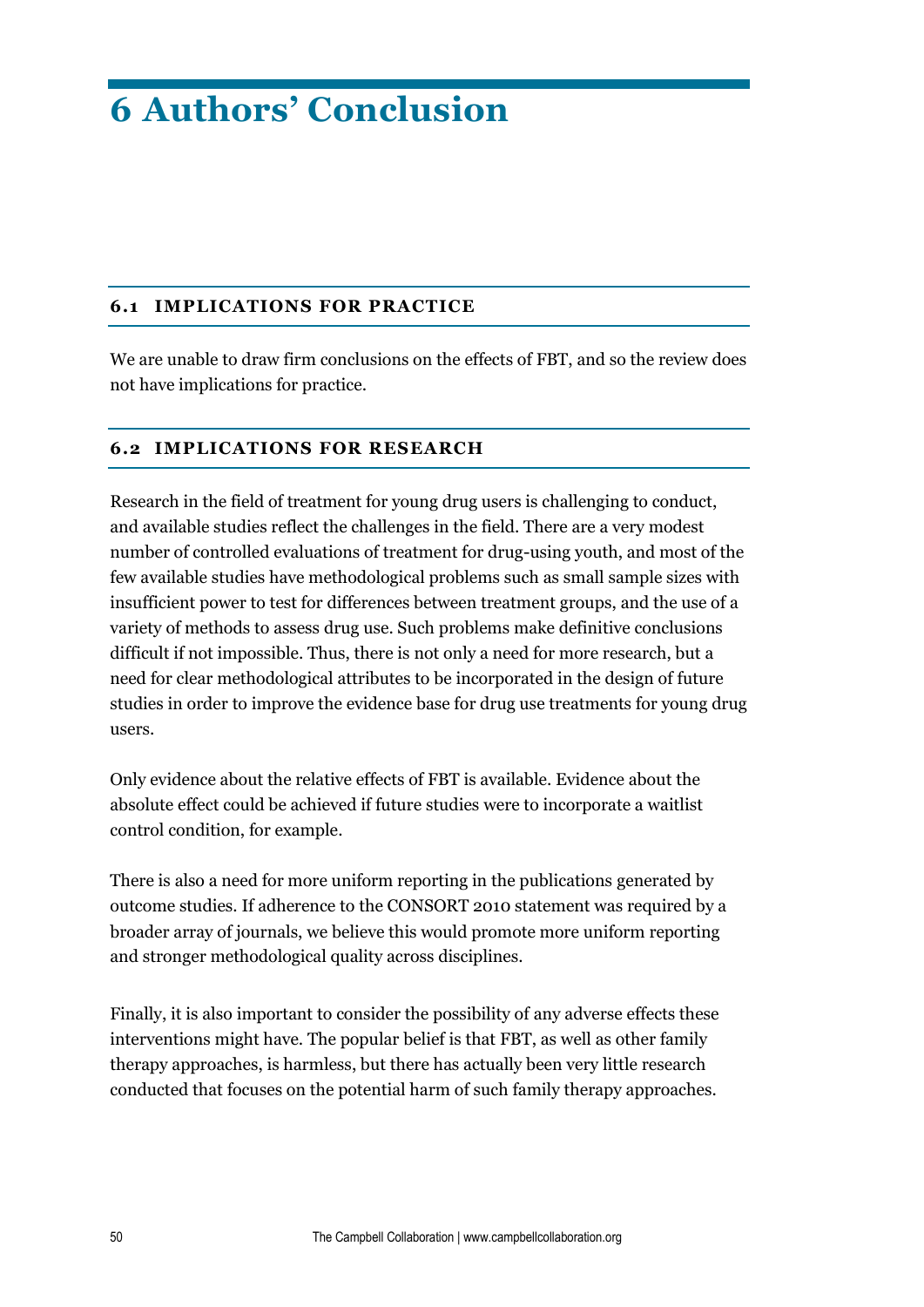# **7 Acknowledgements**

The review authors would like to thank Prof. Barnaby Reeves from the Cochrane Non-randomised Studies Methods Group for materials and training regarding the assessment of the risk of bias in NRCTs, The Campbell methods peer-referees; Dr. William Turner and Dr. Terry Pigott, Karianne Thune Hammerstrøm, and external content and methods peer-referees, for valuable and insightful comments on methods and content, during the stage of writing the protocol and the final review report. We are grateful to external experts; Dr. Patricia Chamberlain, Oregon Social Learning Center, Dr. Michael J. Rohrbaugh, University of Arizona, Dr. Jessica Campbell Chambers, National Institute on Drug Abuse and Dr. Ken C. Winthers, University of Minnesota, for kind response and help in order to capture potential studies that were not part of our own literature search.

Thanks to Head of SFI Campbell, Mette Deding PhD, for continued support and efforts to realize this review. Last but not least, thanks to the review co-authors and the review team for huge work morale, good collaboration and perseverance throughout the review-process.

The review authors take full responsibility for the content in this publication.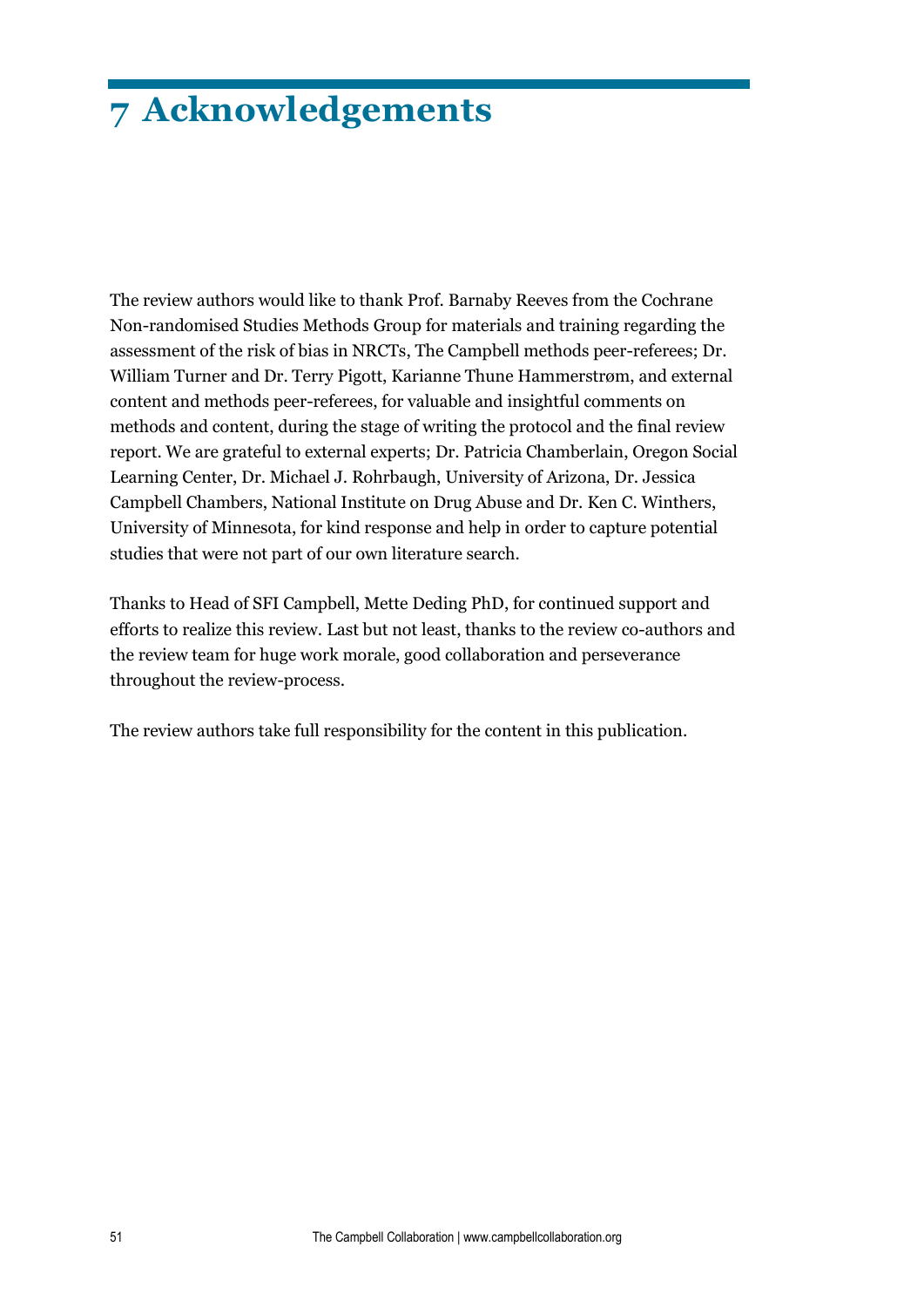# **8 References**

#### **8.1 INCLUDED STUDIES**

Azrin, N. H., Donohue, B., Besalel, V. A., Kogan, E. S. & Acierno, R. (1994a). Youth Drug Abuse Treatment: A Controlled Outcome Study. *Journal of Child and Adolescent Substance Abuse, 3,* 1-16.

Azrin, N. H., Donohue, B., Teichner, G. A., Crum, T., Howell, J. & DeCato, L. A. (2001). A Controlled Evaluation and Description of Individual-Cognitive Problem Solving and Family-Behavior Therapies in Dually-Diagnosed Conduct-Disordered and Substance-Dependent Youth. *Journal of Child & Adolescent Substance Abuse, 11*, 1-43.

#### **8.2 EXCLUDED STUDIES**

Bry, B. H., Conboy, C., & Bisgay, K. (1986). Decreasing adolescent drug use and school failure: long-term effects of targeted family problem-solving training. *Child & Family Behavior Therapy, 8*, 43-59.

Bry, B. H., & Krinsley, K. E. (1992). Booster sessions and long-term effects of behavioral family therapy on adolescent substance use and school performance. *Journal of Behavior Therapy and Experimental Psychiatry, 23*(3), 183-189.

Donohue, B., & Azrin, N. H. (2002). Family behavior therapy in a conductdisordered and substance-abusing adolescent: A case example. *Clinical Case Studies, 1*, 299-323.

Juhnke, G. A. & Liles, R. G. (2000). Treating adolescents presenting with comorbid violent & addictive behaviors: A behavioral family therapy model. In D. S. Sandhu & C. B. Aspy (Eds.), *Violence in American schools: A practical guide for counselors* (pp. 319-333). Alexandria, Va.: American Counseling. Association.

Moncher, M. S., Holden, G. W., Schinke, S. P., & Palleja, J. (1990). Behavioral family treatment of the substance abusing Hispanic adolescent. In E.L.Feindler & G. R. Kalfus (Eds.), *Adolescent behavior therapy handbook* (pp. 329-349). New York, NY: Springer Publishing.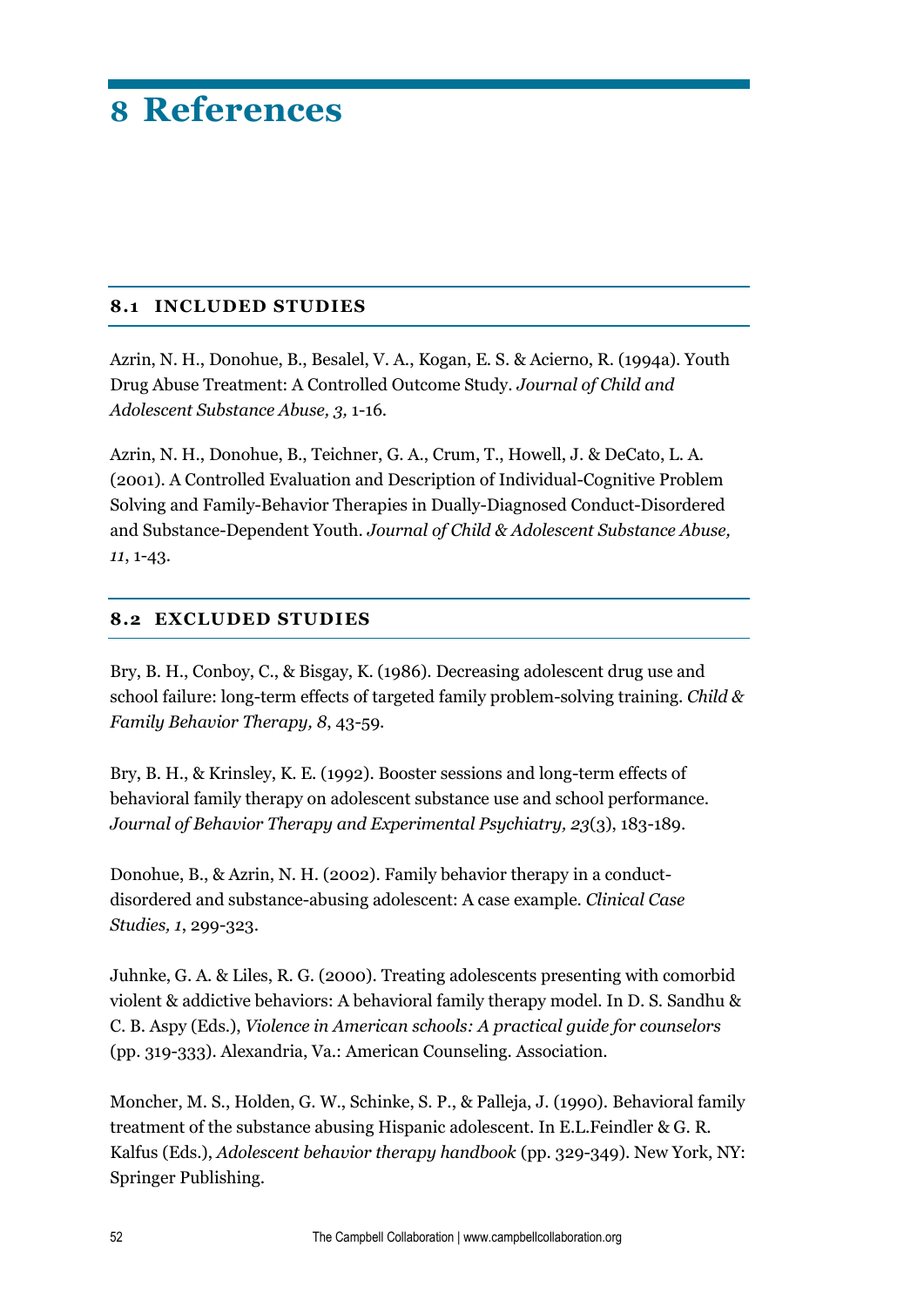# **8.3 ADDITIONAL REFERENCES**

Achievement Center (2011): Family Behaviour Therapy Research and Services. retrieved from www.unlv.edu/centers/achievement/about\_FBT on June 2.

Amato, L., Minozzi, S., Davoli, M., & Vecchi, S. (2011). Psychosocial combined with agonist maintenance treatments versus agonist maintenance treatments alone for treatment of opioid dependence. *Cochrane Database of Systematic Reviews.* (Issue 10).

American Psychiatric Association (1994). *Diagnostic and Statistical Manual of Mental Disorders. Fourth edition. DSM-IV*. Washington, DC: American Psychiatric Association.

American Psychiatric Association (2000). *Diagnostic and Statistical Manual of Mental Disorders.* Fourth edition. Text Revision. *DSM-IV-TR.* Washington, DC: American Psychiatric Association.

Austin A. M., Macgowan M. J., & Wagner E. F. (2005). Effective family-based intervention for adolescents with substance use problems: A Systematic review. *Research on Social Work Practice*, *15*, 67-83.

Azrin, N. H., Donohue, B., Besalel, V. A., Kogan, E. S. & Acierno, R. (1994a). Youth Drug Abuse Treatment: A Controlled Outcome Study. *Journal of Child and Adolescent Substance Abuse, 3,* 1-16.

Azrin, N. H., McMahon, P. T., Donohue, B., Besalel, V. A., Lapinski, K. J., Kogan, E. S., Acierno, R. E., & Galloway, E. (1994b). Behavior therapy for drug abuse: A controlled treatment outcome study. *Behaviour Research and Therapy 32,* 857-866.

Azrin, N. H., Donohue, B., Besalel, V. A., Kogan, E. S., Acierno, R., & McMahon, P. T. (1996). Follow-up results of supportive versus behavioral therapy for illicit drug use. *Behaviour Research and Therapy, 34,* 41-46.

Azrin, N. H., Donohue, B., Teichner, G. A., Crum, T., Howell, J., & DeCato, L. A. (2001). A controlled evaluation and description of individual-cognitive problem solving and family-behavior therapies in dually-diagnosed conduct-disordered and substance-dependent youth. *Journal of Child & Adolescent Substance Abuse, 11*, 1- 43.

Beavers, R., & Hampson, R.B. (2000). The Beavers systems model of family functioning. *Journal of Family Therapy, 22*(2), 128–143.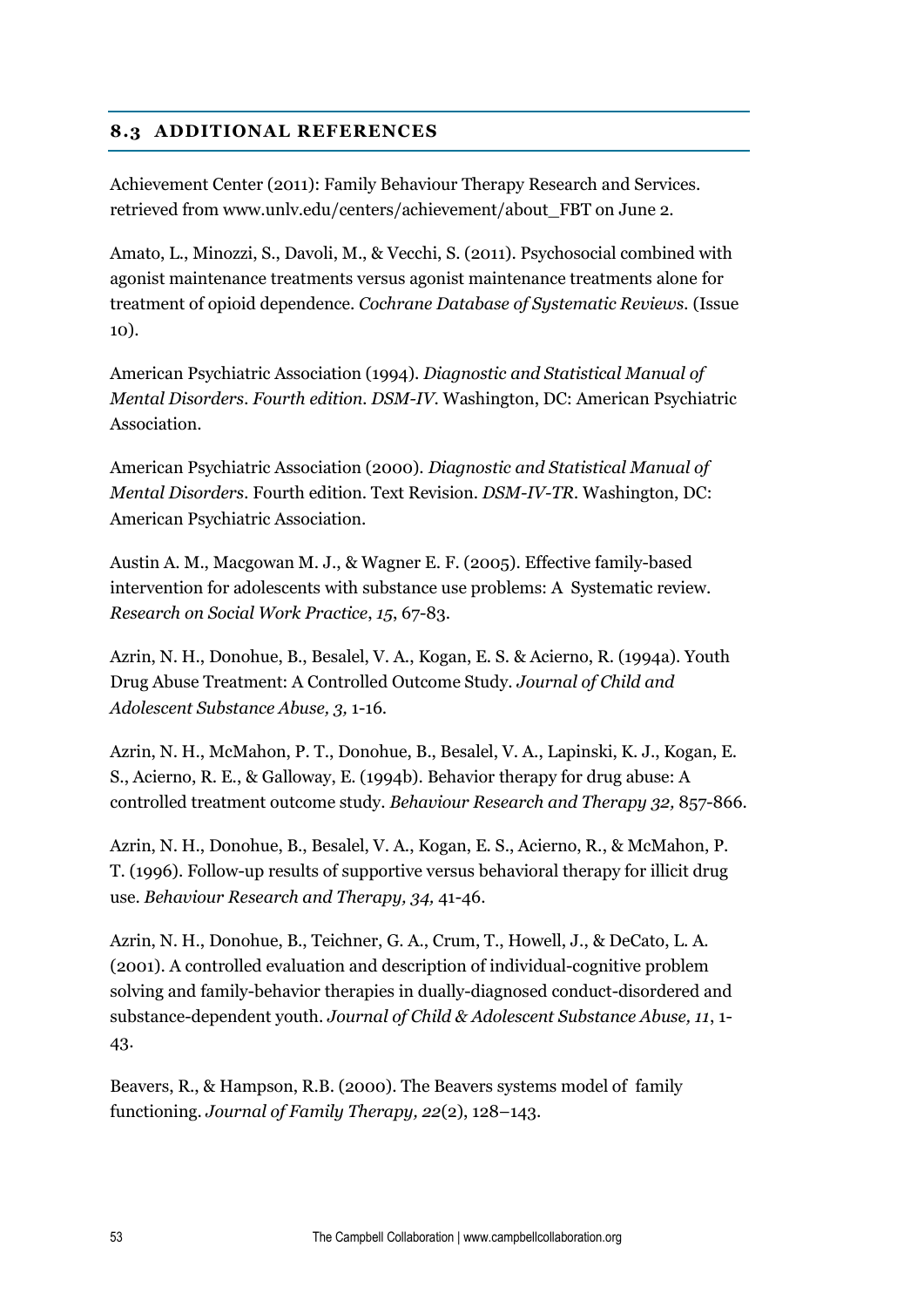Becker, S.J. & Curry, J.F. (2008). Outpatient Interventions for Adolescent Substance Abuse: A Quality of Evidence Review. *Journal of Consulting and Clinical Psychology,* 76 (4), 531-543.

Bender, K., Springer, D. W., & Kim, J. S. (2006). Treatment effectiveness with dually diagnosed adolescents: a systematic review. *Brief Treatment and Crisis Intervention, 6*(3)*,* 177-205.

Bender, K., Tripodi, S. J., Sarteschi, C., & Vaughn, M. G. (2011). A Meta-analysis of interventions to reduce adolescent cannabis use. *Research on Social Work Practice, 21,* 153-164.

California Evidence-Based Clearinghouse (CEBC) (2011): Family behavior therapy for adolescents (FBT). Retrieved from [www.cebc4cw.org/program/family-behavior](http://www.cebc4cw.org/program/family-behavior-therapy-for-adolescents/detailed%20on%20April%2026)[therapy-for-adolescents/detailed on April 26.](http://www.cebc4cw.org/program/family-behavior-therapy-for-adolescents/detailed%20on%20April%2026)

Crowley, T. J, Macdonald, M. J., Whitmore, E. A., & Mikulich, S. K. (1998). Cannabis dependence, withdrawal, and reinforcing effects among adolescents with conduct symptoms and substance use disorders. *Drug and Alcohol Dependence, 50*, 27–37.

Danish Youth Council (2011): Definition of youth and young people. Retrieved at http://duf.dk/english/key\_issues/.

Deas, D., & Thomas, S. E. (2001). An overview of controlled studies of adolescent substance abuse treatment. *The American Journal of Addiction, 10*, 178-189.

Doherty, W. J., & McDaniel S. H. (2010). *Family Therapy.* Washington, DC: American Psychological Association.

Donohue, B., & Azrin, N. (2001).Family behavior therapy. In E. F. Wagner & H. B. Waldron, (eds.) *Innovations in adolescent substance abuse interventions*, , (205- 227).

Donohue, B., Azrin, N., Allen, D. N., Romero, V., Hill, H. H., Tracy, K., Lapota, H., Gorney, S., Abdel-al, R., Caldas, D., Herdzik, K., Bradshaw, K., Valdez, R., & Van Hasselt, V. B. (2009). Family behavior therapy for substance abuse and other associated problems: A review of its intervention components and applicability. *Behavior Modification, 33*, 495-519.

Essau, C. A. (2006). Epidemiological trends and clinical implications of adolescent substance abuse in Europe. In H.A. Liddle & C.L. Rowe (eds.), *Adolescent Substance Abuse – Research and Clinical Advances*. New York: Cambridge University Press.

European Monitoring Centre for Drugs and Drug Addiction (EMCDDA) (2010). *Annual Report 2010 – The State of the Drugs Problem in Europe*. Office for Official Publication of the European Communities, Luxembourg.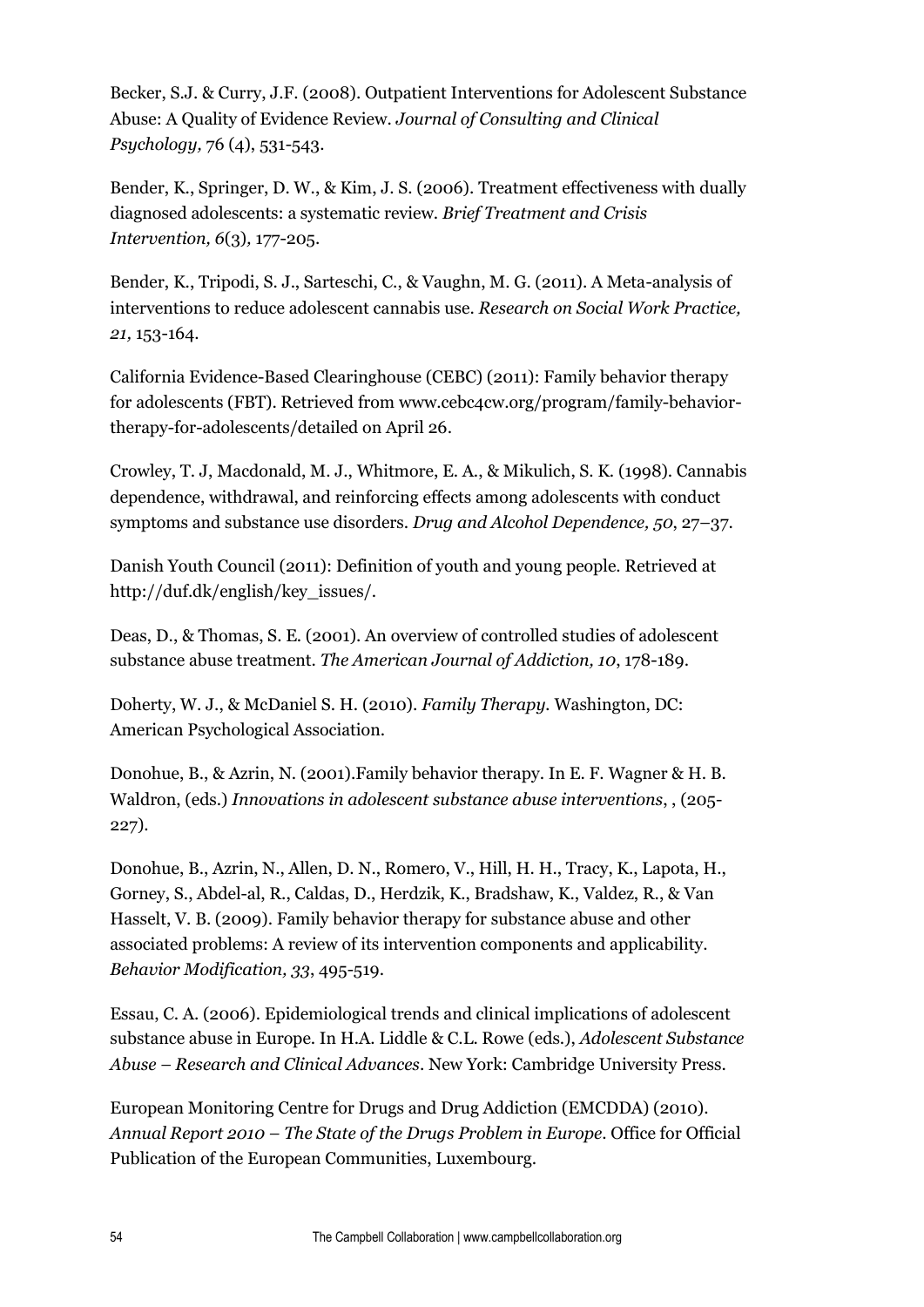Galanter, M., & H.D. Kleber (eds.) (2008). The American psychiatric publishing textbook of substance abuse treatment. Washington, DC, American Psychiatric Publ.

Goldenberg, H. & Goldenberg, I. (2008). *Family Therapy – An Overview.*  Thomsons books, seventh edition.

Health Canada (2010). Canadian Alcohol and Drug Monitoring Survey. Retrived on 11.11.2011 at www.hc-sc.ca

Hibell, B., Guttormsson, U., Ahlström, S., Balakireva, O., Bjarnason, T., Kokkevi, A., & Kraus, L. (2009). The 2007 ESPAD Report: substance use among students in 35 European countries. Stockholm: The Swedish Council for Information on Alcohol and Other Drugs.

Higgins J. P. T., & Green, S. (eds) (2008*). Cochrane Handbook for Systematic Reviews of Interventions*. Chichester:Wiley-Blackwell.

Higgins, J.P., Thompson, S.G., Deeks, J.J., & Altman, D.G. (2003). *Measuring inconsistency in meta-analyses*. *British Medical Journal 327*(7414),557-560.

Kaminer, Y. (2008) Adolescent substance abuse. In M. Galanter & H. D. Kleber (eds.), *Substance abuse treatment*. Fourth edition. Washington, DC: American Psychiatric Publishing Inc.

Kaminer, Y., & Slesnick, N. (2005). Evidence-based cognitive-behavioural and family therapies for adolescent alcohol and other substance use disorders. In M. Galanter (ed.). *Recent developments in alcoholism, vol.17. Alcohol problems in adolescents and young adults.*. New York: New York University.

Liddle, H. A. (2004). Family-based therapies for adolescent alcohol and drug use: research contributions and future research needs. *Addiction, 99*:(Suppl. 2), 76–92.

Liddle, H. A., Dakof, G. A, Parker, K., Diamond, G. S., Barrett, K., & Tejeda, M. (2001). Multidimensional family therapy for adolescent drug abuse: Results of a randomized clinical trial. *American Journal of Drug and Alcohol Abuse, 27*, 651- 688.

Lipsey, M. W., Tanner-Smith, E. E., & Wilson, S. J. (2010). *Comparative effectiveness of adolescent substance abuse treatment: Three meta-analyses with implications for practice.* Final Report March 2010. Nashville: Peabody Research Institute, Vanderbilt University.

McLellan, A. T., Luborsky, L. O., O'Brien, C. P., & Woody, G. E. (1980). An improved evaluation instrument for substance abuse patients: The addiction severity index*. Journal of Nervous and Mental Disease, 168*, 26-33.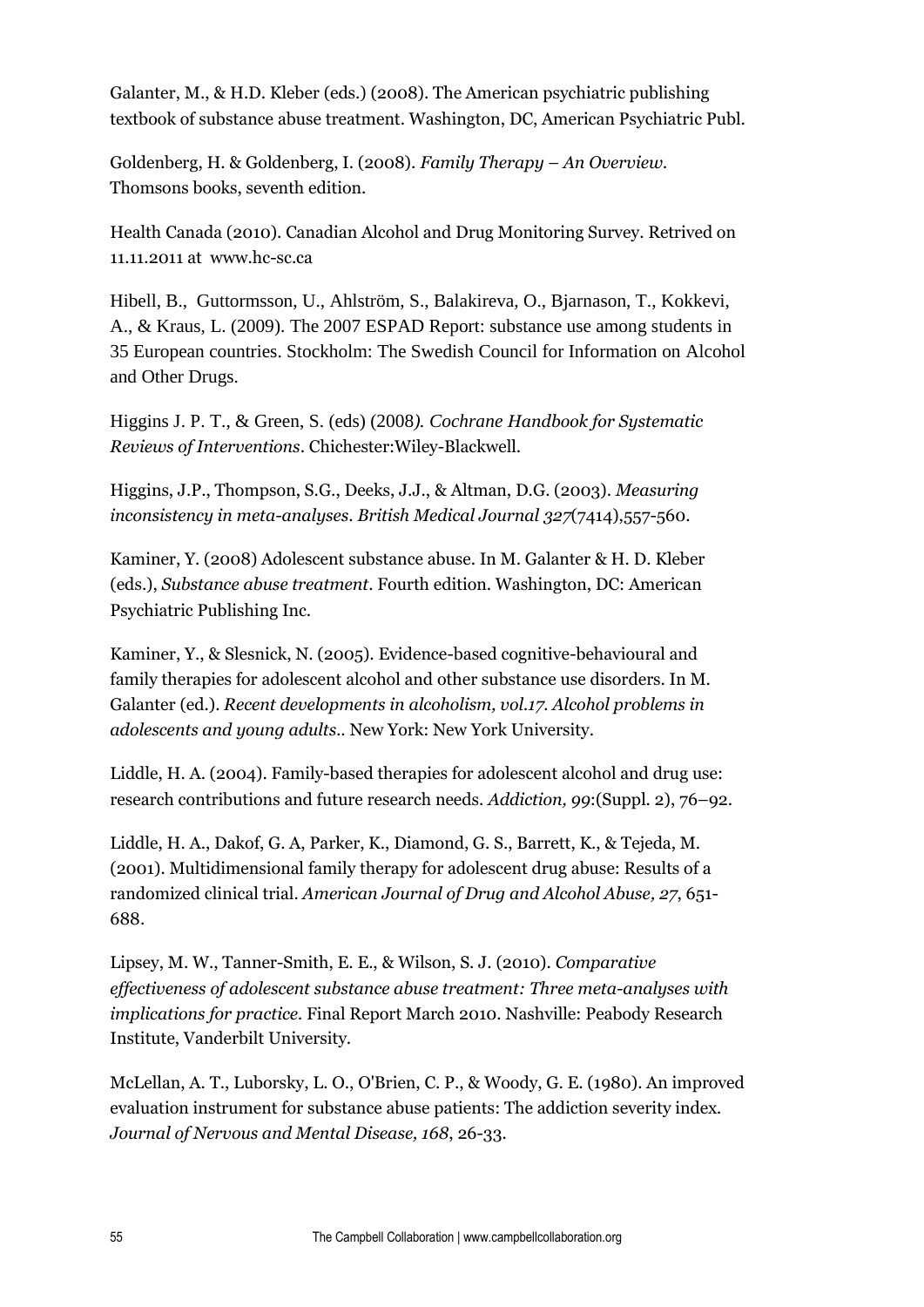Minozzi, S., Amato L., Vecchi, S., & Davoli, M. (2011). Psychosocial treatments for drugs and alcohol abusing adolescents (Protocol). *Cochrane Database of Systematic Reviews*. (Issue 3). .

Minuchin, P. (1985). Families and individual development: Provocations from the field of family therapy. *Child Development, 56,* 289-302 .

Muck, R., Zempolich, K. A., Titus, J. C., Fishman, M., Godley, M. D., & Schwebel, R. (2001). An overview of the effectiveness of adolescent substance abuse treatment models. *Youth Society, 33*, 143-168.

Najavits, L. M., & Weiss, R. D. (1994).Variations in therapist effectiveness in the treatment of patients with substance use disorders: an empirical review. *Addiction, 89*[\(6\), p](http://onlinelibrary.wiley.com/doi/10.1111/add.1994.89.issue-6/issuetoc)679–688.

National Institute on Drug Abuse (NIDA) (2009). *Principles of Drug Addiction Treatment.* Bethesda, MD: National Institutes of Health.

National Registry of Evidence-based Programs and Practices (NREPP) (2011).*Family Behavior Therapy*. Retrieved from http://www.nrepp.samhsa.gov/ViewIntervention.aspx?id=113 on May 12, 2011

National Survey on Drug Use and Health, The Report (NSDUH) (2007).*Young adult's need for and receipt of alcohol and illicit drug use treatment*. Office of Applied Studies, Substance Abuse and Mental Health Service Administration. Retrieved November 2, 2009, from http://www.oas.samhsa.gov/2k9/157/YoungAdultsDrugTxt.htm

Nordegren, T. (2002). *The A-Z encyclopedia of alcohol and drug abuse.* Parkland: Brown Walker Press.

O'Farrell, T, Fals-Steward, W. (2008). Family Therapy. In M. Galanter & H. D. Kleber (eds.), *The American psychiatric publishing textbook of substance abuse treatment.* Washington DC: American Psychiatric Publishing, Inc.

Office of National Drug Control Policy (ONDCP) (2000). *Drug-related crime. Drug Policy Information Clearinghouse, fact sheet*.

Poulsen S. (2006). *Psykoterapi – en introduktion. [Psychotherapy – an Introduction].* Frederiksberg: Frydenlund.

Reeves B. C , Deeks J. J., Higgins. J .P. T., & Wells G. A. (2011). *Including nonrandomized studie*s. Unpublished manuscript.

Robbins, M. S. & Szapocznik, J. (2000). Brief strategic family therapy. *Juvenile Justice Bulletin.* Washington DC: Office of Justice Programs.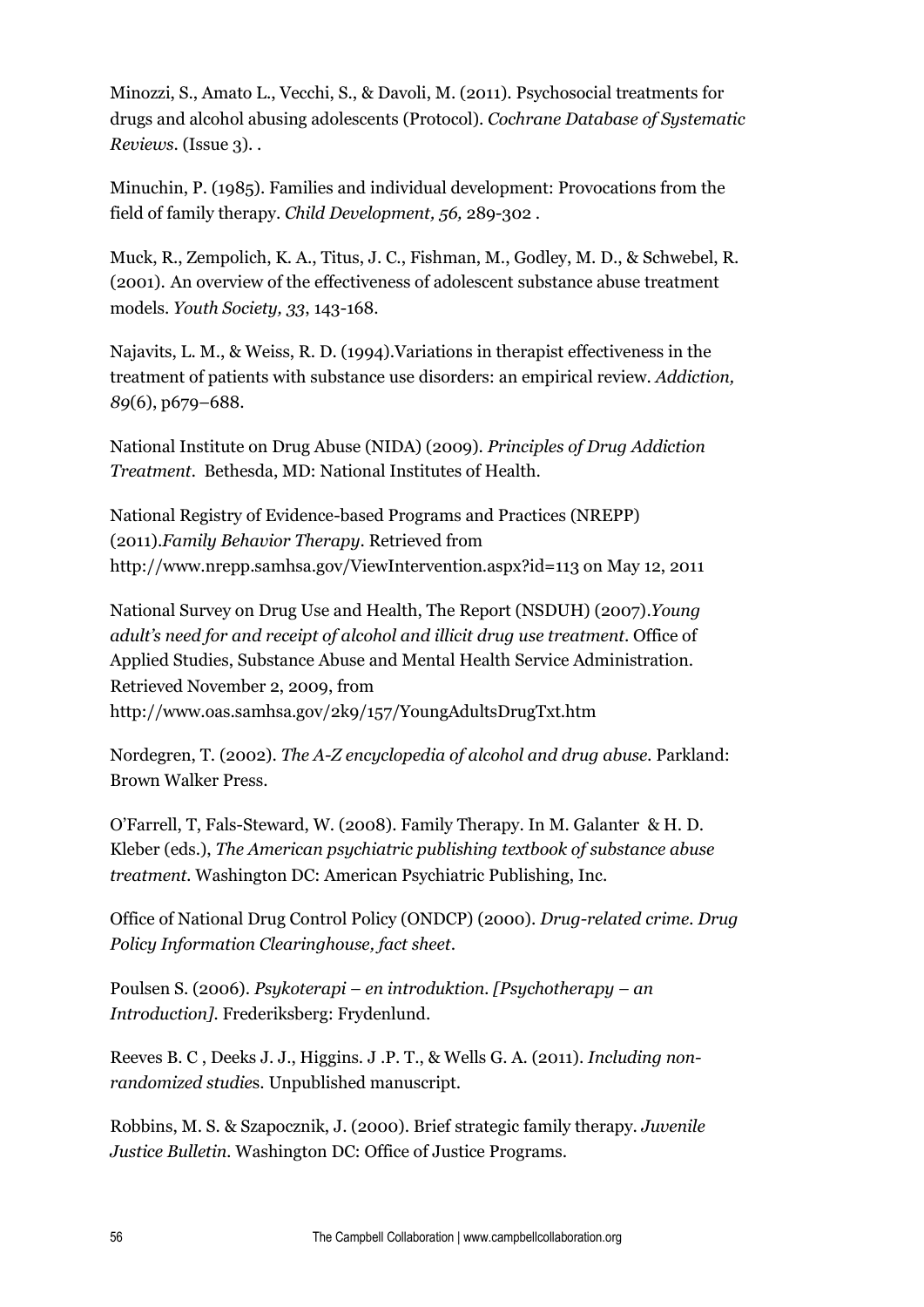Rowe, C. L., & Liddle, H. A. (2006). Treating adolescent substance abuse: state of the science. in H. A. Liddle & C. L. Rowe (eds.), *Adolescent substance abuse – research and clinical Advances* (1-21). New York: Cambridge University Press.

Shelton, K. H., Taylor, P. J., Bonner, A., & van den Bree, M. (2009). Risk factors for homelessness: Evidence from a population-based study. *Psychiatric Services 60*, 465-472.

Simmons, R., Ungemack, J., Sussman, J., Anderson, R., Adorno, S., Aguayo, J., Black, K., Hodge, S., & Tirnady, R. (2008). Bringing adolescents into substance abuse treatment through community outreach and engagement: The Hartford Youth Project. *Journal of Psychoactive Drugs*, *40*(1), 41-54.

Sobell, L.C., & Sobell, M.B. (1992). Timeline Follow-Back: a technique for assessing self-reported alcohol consumption. In R.Z. Litten & J. Allen (Eds.), *Measuring alcohol consumption: psychosocial and biological methods* (41–72). Totowa, NJ: Humana Press.

Stanton,M.D., & Shadish,W.R. (1997): Outcome, attrition, and family–couples treatment for drug abuse: A meta-analysis and review of the controlled, comparative studies. *Psychological Bulletin*, *122*(2), 170-191.

Substance Abuse and Mental Health Services Administration [SAMSHA] (2008).*National Survey of Substance Abuse Treatment Services (N-SSATA): 2007 – Data on Substance Abuse Treatment Facilities*. Rockville, MD.: Office of Applied Studies, DASIS Series: S-44, DHHS Publication no. SMA 08-4348.

Substance Abuse and Mental Health Services Administration (SAMHSA). (2010). *Results from the 2009 National Survey on Drug Use and Health: Volume I. Summary of National Findings*.Office of Applied Studies, NSDUH Series H-38A, HHS Publication No. SMA 10-4586Findings.

Szapocznik, J., Hervis, O., & Schwartz, S. (2003). *Therapy Manuals for Drug Addiction*. Bethesda, Maryland: U.S. Department of Health and Human Services.

Townsend, E., Walker, D. M., Sargeant, S., Stocker, O., Vostanis, P., Sithole, J., & Hawton. K. K. E. (2009). Interventions for mood and anxiety disorders, and self harm in young offenders (Protocol). *Cochrane Database of Systematic Reviews.*  (Issue 2). Art. No.: CD007195. DOI: 10.1002/14651858.CD007195.

United Nations (2011). *What does the UN mean by "youth," and how does this definition differ from that given to children?* Retrieved from http://social.un.org/index/Youth/FAQ.aspx .

United Nations Office On Drugs and Crime (UNODC) (2010).*World Drug Report 2010.* United Nations Publication.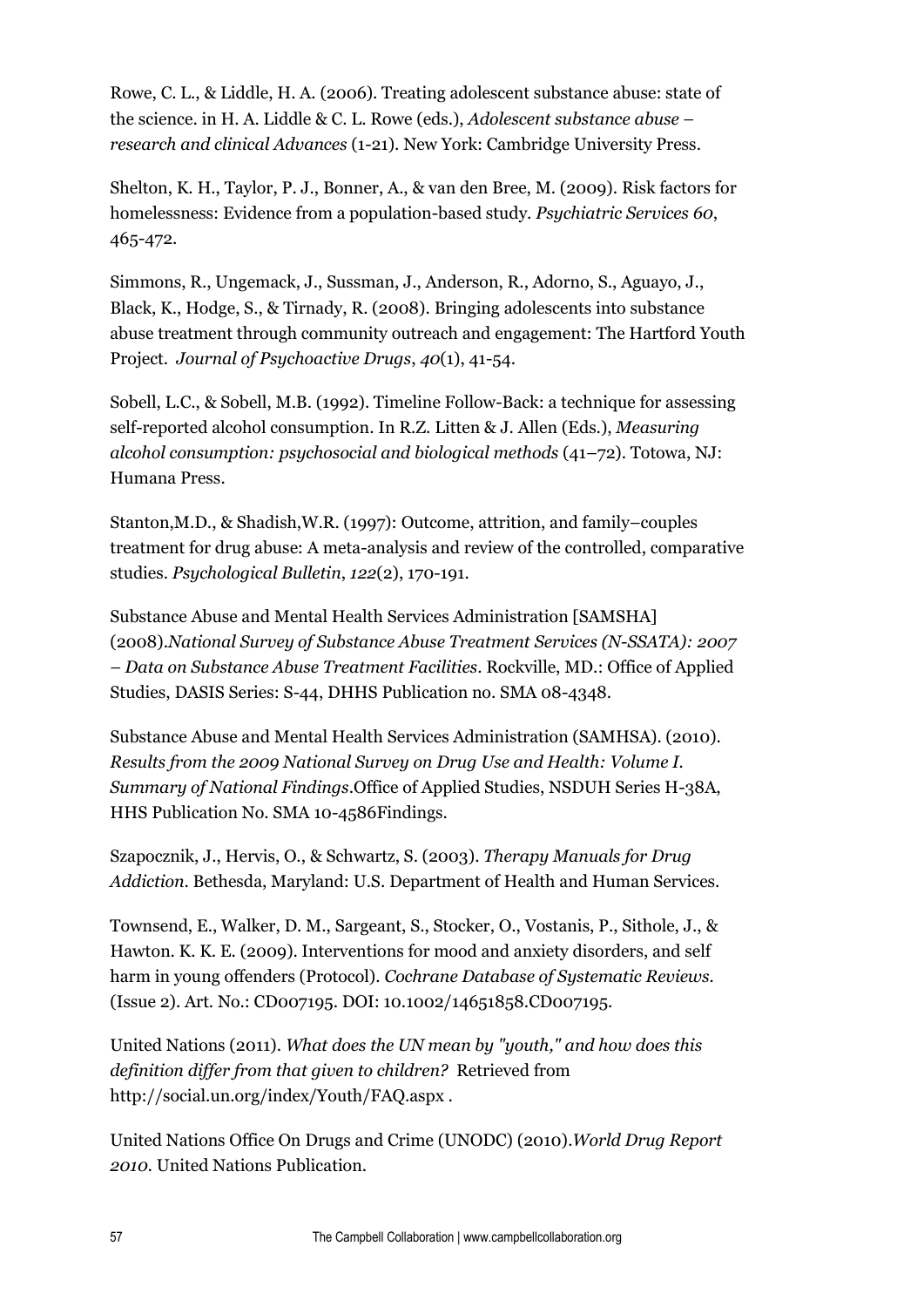Vaughn, M. G., & Howard, M. O. (2004). Adolescent substance abuse treatment: A synthesis of controlled evaluations. *Research on Social Work Practice, 14,* 325-335.

Waldron, H. B. (1997). Adolescent substance and family therapy outcome: A review of randomized trials. *Advances in clinical child psychology*, *4*, 199-234.

Waldron, H. B., & Kaminer, Y. (2004). On the learning curve: the emerging evidence supporting cognitive-behavioral therapies for adolescent substance abuse. *Addiction*, *99* (Suppl. 2), 93-105. ????

Waldron, H. B., Turner, C. W., & Ozechowski, T. J. (2006). Profiles of change in behavioural and family interventions for adolescent substance abuse and dependence. In H. A. Liddle & C. L. Rowe (eds.), *Adolescent Substance Abuse – Research and Clinical Advances*. New York: Cambridge University Press.

Waldron, H. B., & Turner, C. W. (2008). Evidence-based psychosocial treatments for adolescent substance abuse. *Journal of Clinical Child and Adolescent Psychology*, 37, 238-261.

Weller, S. (2006). Situating (young) teenager in geographies of children and youth. *Children's Geographies, 4,*(1),97-108.

White, V. & Smith, G. (2009). *Australian secondary school students' use of tobacco, alcohol, and over-the-counter and illicit substances in 2008*. The Cancer Counsil, Victoria.

Williams, R. J, Chang, S. Y., & Addiction Centre Adolescent Research Group (2000). A comprehensive and comparative review of adolescent substance abuse treatment outcome. *Clinical Psychology, Science and Practice*, 7, 138-166.

World Health Organisation [WHO] 2011: *Abuse (drug, alcohol, chemical, substance or psychoactive substance*. Retrieved at www.who.int/substance\_abuse/terminology/abuse/en/index.html.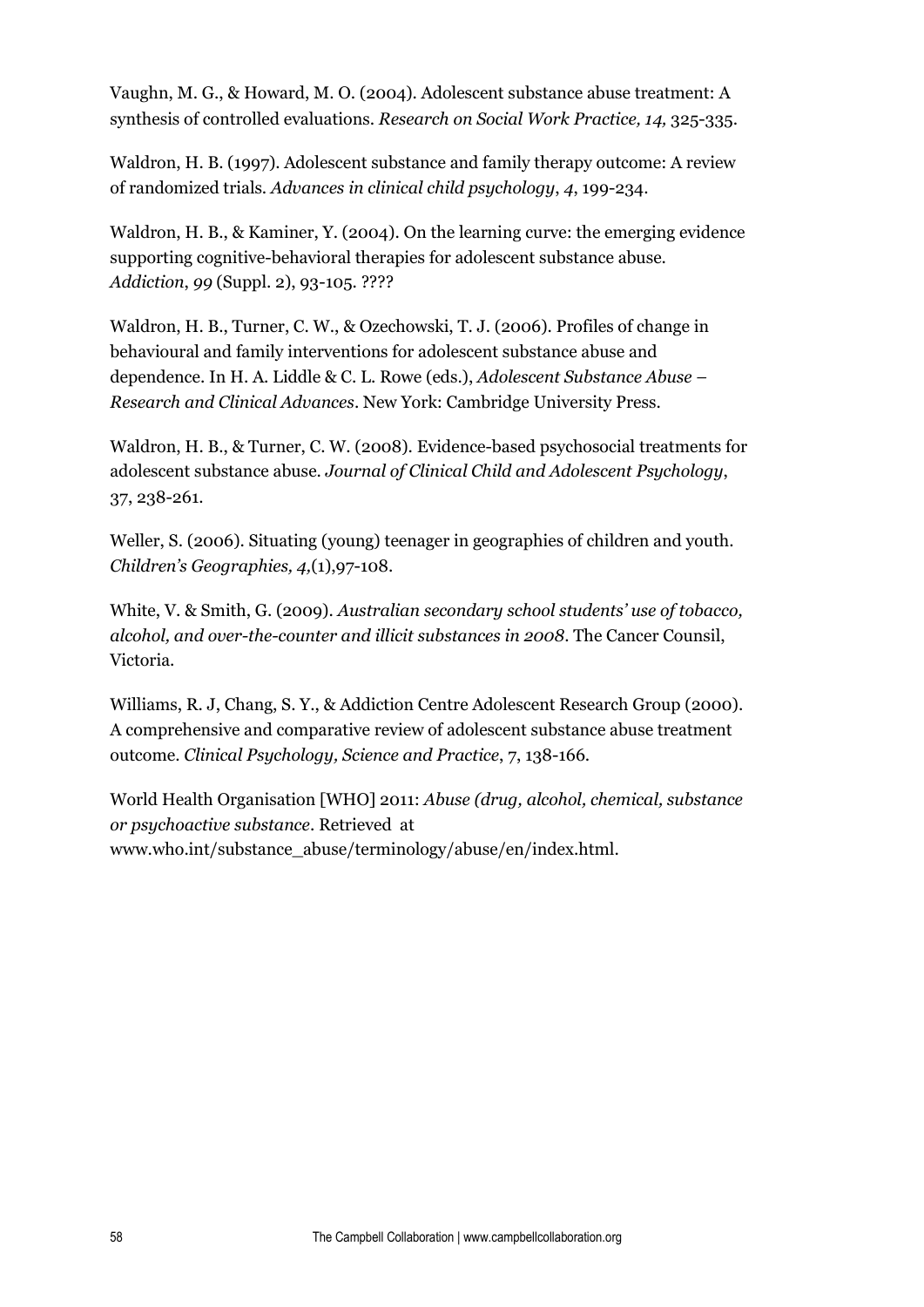# **9 Characteristics of studies**

#### **9.1 CHARACTERISTICS OF INCLUDED STUDIES**

*Azrin et al., 2001*

| <b>Methods</b>      | Design: RCT (2 intervention arms) total n= 88                                                                                                                                                                                                                                                                                                                                                                                                                                                                                                                                                                                           |
|---------------------|-----------------------------------------------------------------------------------------------------------------------------------------------------------------------------------------------------------------------------------------------------------------------------------------------------------------------------------------------------------------------------------------------------------------------------------------------------------------------------------------------------------------------------------------------------------------------------------------------------------------------------------------|
| <b>Participants</b> | Age: 12-17 years, mean age 15.4.                                                                                                                                                                                                                                                                                                                                                                                                                                                                                                                                                                                                        |
|                     | Gender: 82% male                                                                                                                                                                                                                                                                                                                                                                                                                                                                                                                                                                                                                        |
|                     | Ethnicity: 21% ethnic minority.                                                                                                                                                                                                                                                                                                                                                                                                                                                                                                                                                                                                         |
|                     | Family status: 25% of participants are living in single parent families. Median gross<br>family income per year was \$44,000. 77% of participants were previously arrested.<br>40% were enrolled in special education programs.                                                                                                                                                                                                                                                                                                                                                                                                         |
|                     | Main drug of use: Cannabis.                                                                                                                                                                                                                                                                                                                                                                                                                                                                                                                                                                                                             |
|                     | Severity: All youth had used marijuana at least once, and most had used alcohol or<br>hard drugs (illicit drugs other than marijuana). Youths estimates of their total number<br>of days using substances in their lifetime are 385 for marijuana.                                                                                                                                                                                                                                                                                                                                                                                      |
|                     | Comorbidity: 76% dual diagnose of substance use/dependency and conduct<br>disorder. A great percentage in addition to the conduct disorder and substance use<br>diagnoses, received ADHD or Dysthymia diagnosis.                                                                                                                                                                                                                                                                                                                                                                                                                        |
|                     | Inclusion criteria: Age 12-17, symptoms consistent with DSM-V diagnosis of conduct<br>disorder plus substance abuse/dependency, live with parent, live within 30 mins. of<br>clinic, no diagnosis of mental retardation or psychotic disorder, not receiving<br>psychological intervention, at least 1 parent will provide transport and participate in<br>treatment.                                                                                                                                                                                                                                                                   |
|                     | Exclusion criteria: Not reported                                                                                                                                                                                                                                                                                                                                                                                                                                                                                                                                                                                                        |
|                     | Interventions Intervention: Manual based FBT. Baseline n not reported, treatment completers = 29<br>Youth and parents attend sessions together and separately, and perform<br>assessments and ratings together and individually.<br>Duration: 15 sessions delivered over 6 months. Sessions once per week for first 3<br>months, decreasing to every other week, and eventually to once per month. 90<br>minutes sessions initially, decreasing to 60-75 minutes from the seventh to fifteenth<br>session. Average number of sessions attended for FBT is 13.48.<br>Location: Transportation required so no home location. Florida, US. |
|                     | Comparisons: Manual based Individual Cognitive Problem-Solving (ICPS). Baseline n<br>not reported. Treatment completers = 27.<br>15 sessions delivered over 6 months. Sessions once per week for first 3 months,<br>decreasing to every other week, and eventually to once per month. 90 minutes<br>sessions initially, decreasing to 60-75 minutes from the seventh to fifteenth session.<br>Average number of sessions attended for ICPS 13.70.                                                                                                                                                                                       |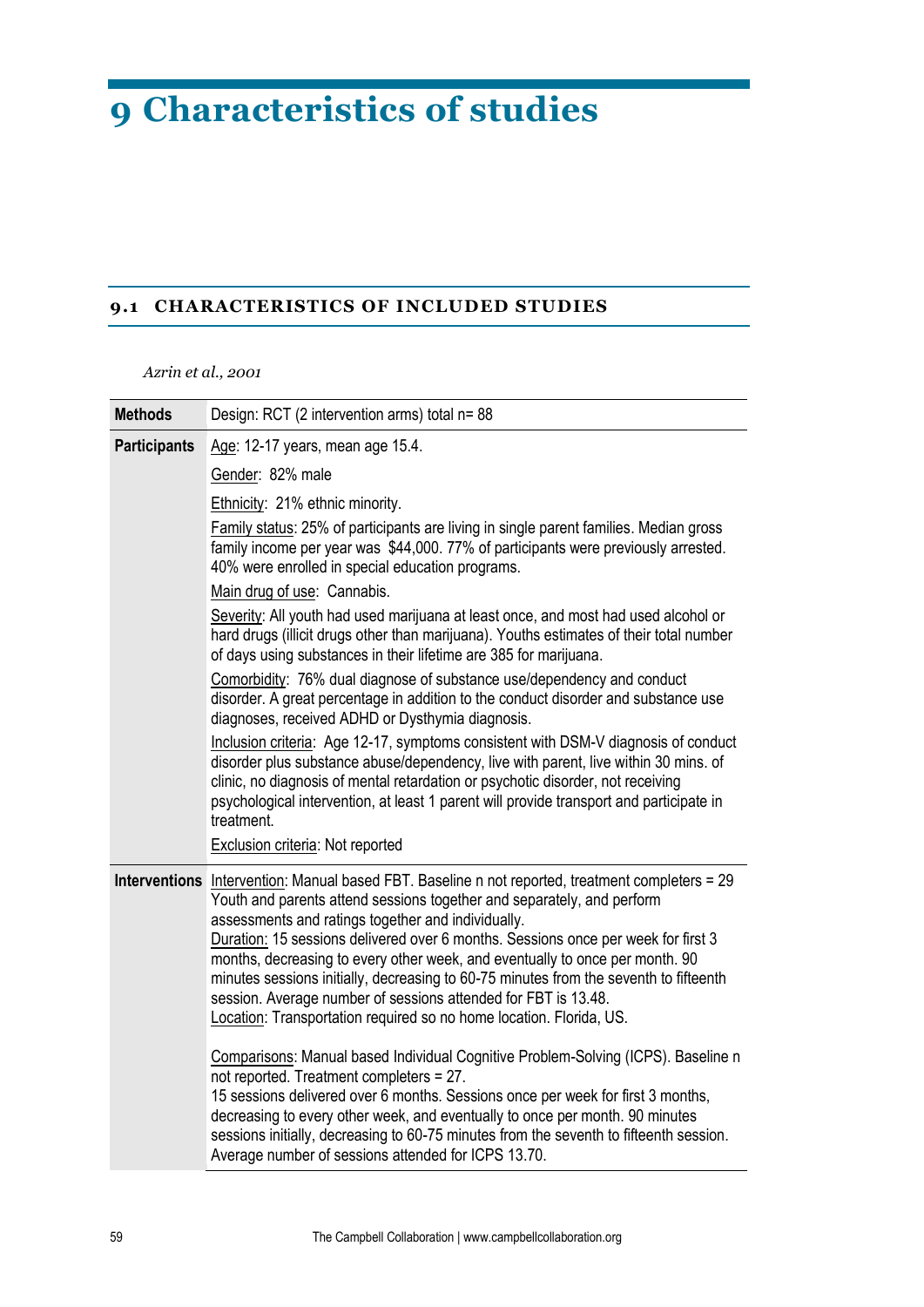| <b>Relevant</b><br><b>Outcomes</b>                           | Primary outcomes: Youth drug use.<br>Measures: Days of drug use per month measured by a combination of Urine Drug<br>Screens and Timeline Follow Back (TLFB). Percent abstinent based on urine                                                                                                                                                                                                                                                                                                                     |
|--------------------------------------------------------------|--------------------------------------------------------------------------------------------------------------------------------------------------------------------------------------------------------------------------------------------------------------------------------------------------------------------------------------------------------------------------------------------------------------------------------------------------------------------------------------------------------------------|
| <b>Baseline</b><br>6 mths post<br>BL<br>12 months<br>post BL | analysis only.<br>Secondary outcomes: Family functioning, education and risk behavior.<br>Measures: Family functioning measured by Parent Happiness with Youth Scale and<br>Youth Happiness with Parents Scale. Education measured by Child Behavior<br>Checklist, and satisfaction in this domain by Parent Happiness with Youth Scale<br>school and Life Satisfaction Scale school. Risk behavior measured by arrest history<br>records, Youth Self Report delinquency and Child Behavior Checklist delinquency. |
| <b>Notes</b>                                                 |                                                                                                                                                                                                                                                                                                                                                                                                                                                                                                                    |

*Azrin et al., 1994a* 

| <b>Methods</b>                                        | Design: RCT (2 intervention arms) total n= 29                                                                                                                                                                                                                                                                                                                                                                                                                                                                                                                                                                                                                                                                                                                                                                                                                                                        |
|-------------------------------------------------------|------------------------------------------------------------------------------------------------------------------------------------------------------------------------------------------------------------------------------------------------------------------------------------------------------------------------------------------------------------------------------------------------------------------------------------------------------------------------------------------------------------------------------------------------------------------------------------------------------------------------------------------------------------------------------------------------------------------------------------------------------------------------------------------------------------------------------------------------------------------------------------------------------|
| <b>Participants</b>                                   | Age: 13-18, mean age 16.0 years.<br>Gender: 77% male.<br>Ethnicity: 19% minority background.<br>Family status: Not Reported. Youth mean education 9.5 years. 19% school drop outs.<br>Main drug of use: Cannabis.<br>Severity: 96% marijuana users, 35% cocaine users, 31% LSD users, 4%<br>methamphetamine user, 4% benzodiazipine user<br>Comorbidity: Not reported.<br>Inclusion criteria: 1. age 18 or younger and had engaged in illegal drug use other<br>than, or in addition to, alcohol use, during past month, 2. not receiving<br>psychological/psychiatric treatment, 3. resided within 12 miles of the counselling<br>centre, 4. resided locally for the past 6 months and no moving plans outside local<br>area, 5. completed 4 or more treatment sessions, 6. willing to provide drug use data<br>for 6 months following initiation of treatment<br>Exclusion criteria: Not Reported. |
|                                                       | Interventions Intervention: Manual based Family Behavior Therapy. n=15.<br>Parents attended all sessions.<br>Duration: 6 months, twice weekly during initial stages of treatment, and then reduced<br>in frequency when progress was apparent. Mean 15 two hour sessions.<br>Location: Not Reported.<br>Comparisons: Supportive counseling. n=14<br>Designed to include principal features of supportive counseling, emphasizing<br>expression of feeling, self-attempts at insight, discussion of drug related experiences<br>and feelings, and group interaction, with no specific directives by the counselor. Youth<br>attended individual sessions, parents attended sessions once per month. 6 months<br>duration, mean 15 sessions. One hour sessions weekly for individual counseling, 2<br>hour sessions for group counseling.                                                              |
| <b>Relevant</b><br><b>Outcomes</b><br><b>Baseline</b> | Primary outcomes: Adolescent drug use.<br>Measures: Urine Drug Screens, youth self-report and parent report. Urine samples<br>collected at all sessions, 1 monthly sample underwent a broad screen assay for all<br>commonly used drugs by the National Health Labs. Days per month of drug use<br>based on a combination of urine analysis, self-report and parent report. Months of<br>drug use based on a combination of urine analysis, self, or parent report and based<br>on urine analysis only.                                                                                                                                                                                                                                                                                                                                                                                              |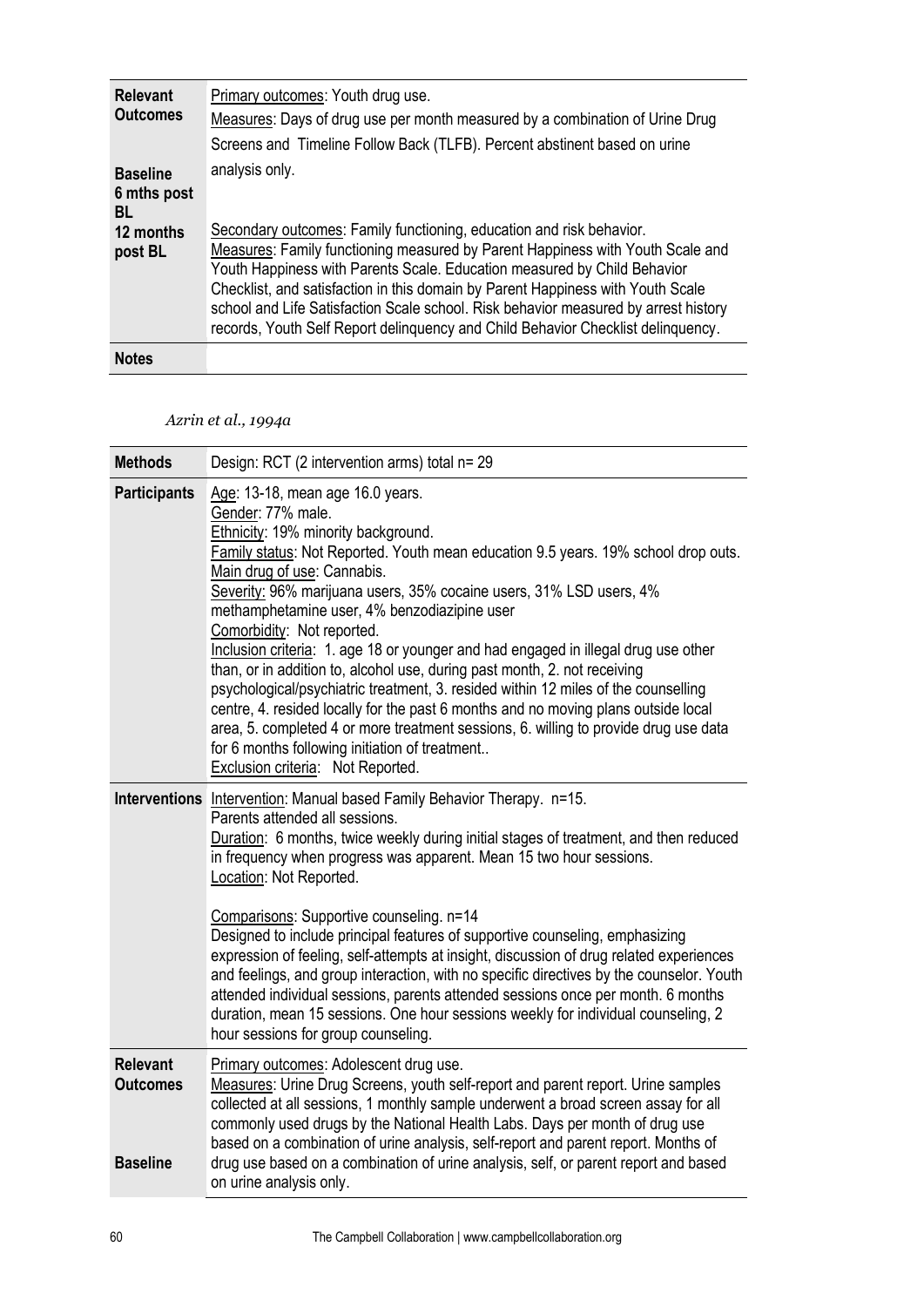| 6mth from<br>BL | Secondary outcomes: Family functioning, education and risk behavior.<br>Measures: Family functioning measured by Parent Satisfaction Scale and Youth<br>Satisfaction Scale. Education measured by school or work attendance. Risk behavior<br>measured by arrests and institutionalization. |
|-----------------|---------------------------------------------------------------------------------------------------------------------------------------------------------------------------------------------------------------------------------------------------------------------------------------------|
| <b>Notes</b>    |                                                                                                                                                                                                                                                                                             |

#### **9.2 CHARACTERISTICS OF EXCLUDED STUDIES**

| <b>Study</b>          | <b>Reason for exclusion</b>   |
|-----------------------|-------------------------------|
| Bry et. al (1986)     | Study without a control group |
| Bry et. al (1992)     | Study without a control group |
| Donohue et. al (2002) | Case study                    |
| Juhnke et. al (2000)  | Case study                    |
| Moncher et. al (1990) | Case study                    |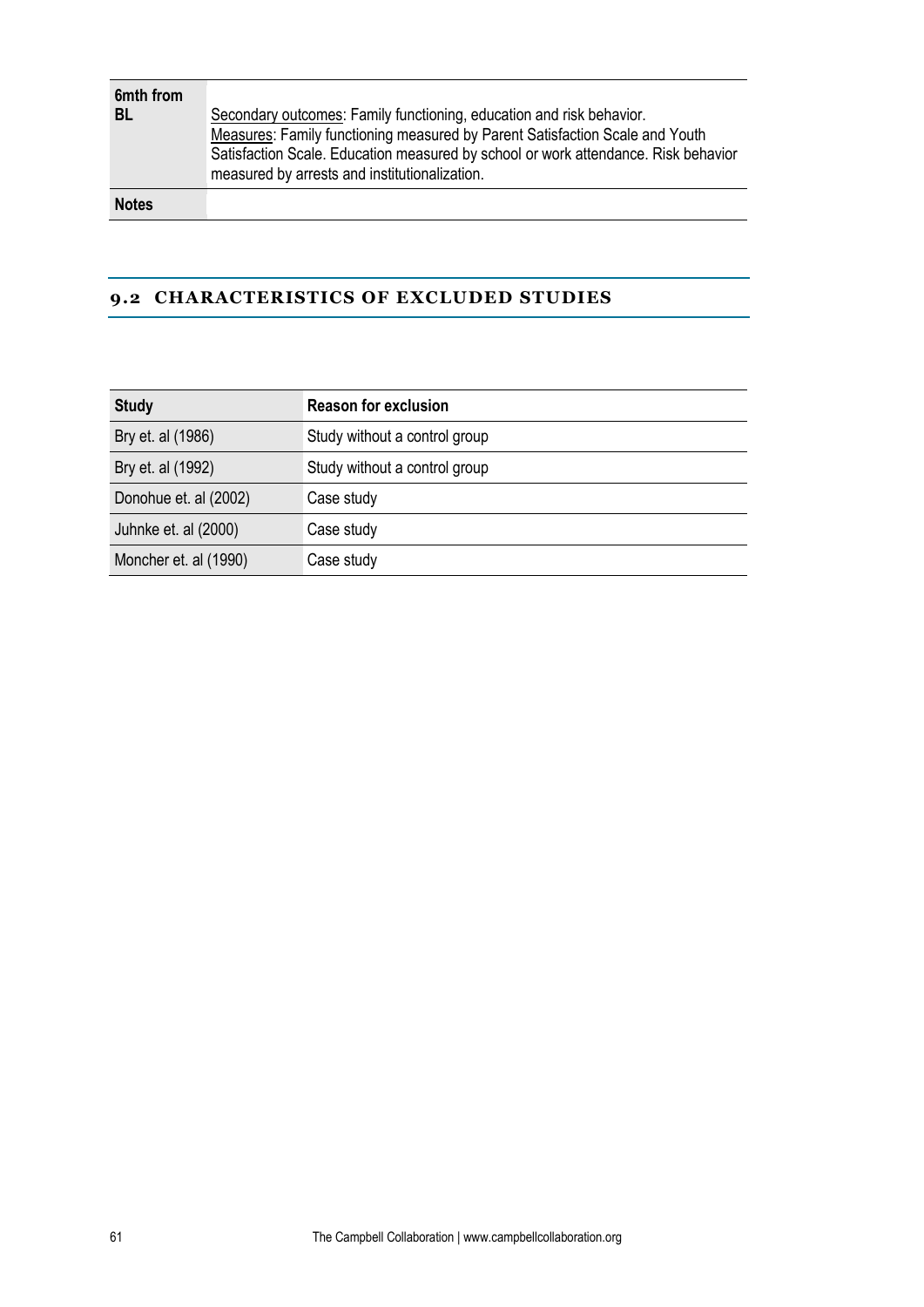# **9.3 RISK OF BIAS FOR INDIVIDUAL INCLUDED STUDIES**

**Azrin et al. 2001**

| <b>DIMENSION</b>                        | <b>ITEM</b>                                                            | <b>ASSESSMENT</b>              | <b>DESCRIPTION</b>                                                                                                                                                                                                                                                                                                                                                                                                                                                                                                                                                                                                                                                                                                                                                                                                                                                                                          |
|-----------------------------------------|------------------------------------------------------------------------|--------------------------------|-------------------------------------------------------------------------------------------------------------------------------------------------------------------------------------------------------------------------------------------------------------------------------------------------------------------------------------------------------------------------------------------------------------------------------------------------------------------------------------------------------------------------------------------------------------------------------------------------------------------------------------------------------------------------------------------------------------------------------------------------------------------------------------------------------------------------------------------------------------------------------------------------------------|
| <b>SEQUENCE</b><br><b>GENERATION</b>    | Adequate sequence<br>generation?                                       | Low Risk of<br><b>Bias</b>     | Attempts were made to match participants<br>based on age, days of monthly drug use,<br>types of drugs used, and the Problem and<br>Intensity scales of the ECBI. When two or<br>more participants were available for<br>assignment, they were matched on the<br>aforementioned variables; one participant<br>was assigned by coin toss to one of the<br>treatment conditions, and the other person<br>was assigned to the other treatment<br>condition. If an appropriate match was not<br>available for a participant by the end of the<br>baseline period (i.e., app 4 weeks after the<br>initial assessment sessions was conducted),<br>the participant was randomly assigned by<br>coin toss. 178 participants met inclusion<br>criteria, and 88 attended 3 assessment<br>sessions and completed at least 1 treatment<br>session. However, it remains unclear how<br>many participants were randomized. |
| <b>ALLOCATION</b><br><b>CONCEALMENT</b> | <b>Allocation concealed?</b>                                           | Low Risk of<br><b>Bias</b>     |                                                                                                                                                                                                                                                                                                                                                                                                                                                                                                                                                                                                                                                                                                                                                                                                                                                                                                             |
| <b>BLINDING</b>                         | <b>Blinding of outcome</b><br>assessors?                               | 1                              | The persons who administered the post and<br>follow-up assessments were blind,<br>independent assessors who were not aware<br>of the participants' treatment assignment,<br>nor were these assessors involved in the<br>treatment program.                                                                                                                                                                                                                                                                                                                                                                                                                                                                                                                                                                                                                                                                  |
| <b>INCOMPLETE</b><br><b>OUTCOME</b>     | Drop-outs reported?                                                    | Unclear Risk of<br><b>Bias</b> | Drop-outs were reported.                                                                                                                                                                                                                                                                                                                                                                                                                                                                                                                                                                                                                                                                                                                                                                                                                                                                                    |
| <b>DATA</b>                             | <b>Analysis for difference</b><br>between prop-outs and<br>completers? |                                | Analysis of demographic characteristics<br>revealed no difference between treatment<br>completers and treatment non-completers,<br>apart from treatment completers had more<br>male primary caregivers.                                                                                                                                                                                                                                                                                                                                                                                                                                                                                                                                                                                                                                                                                                     |
|                                         | <b>Missing data reported?</b>                                          |                                | Missing data is unclear since the article<br>does not provide the total number of<br>participants randomized. Analysis included<br>only participants who completed 8 or more<br>sessions. Awaiting response from author.                                                                                                                                                                                                                                                                                                                                                                                                                                                                                                                                                                                                                                                                                    |
|                                         | Missing data dealt with?                                               |                                | For outcomes based on Urine analysis and<br>the school subscale of the CBCL missing<br>data was not dealt with.                                                                                                                                                                                                                                                                                                                                                                                                                                                                                                                                                                                                                                                                                                                                                                                             |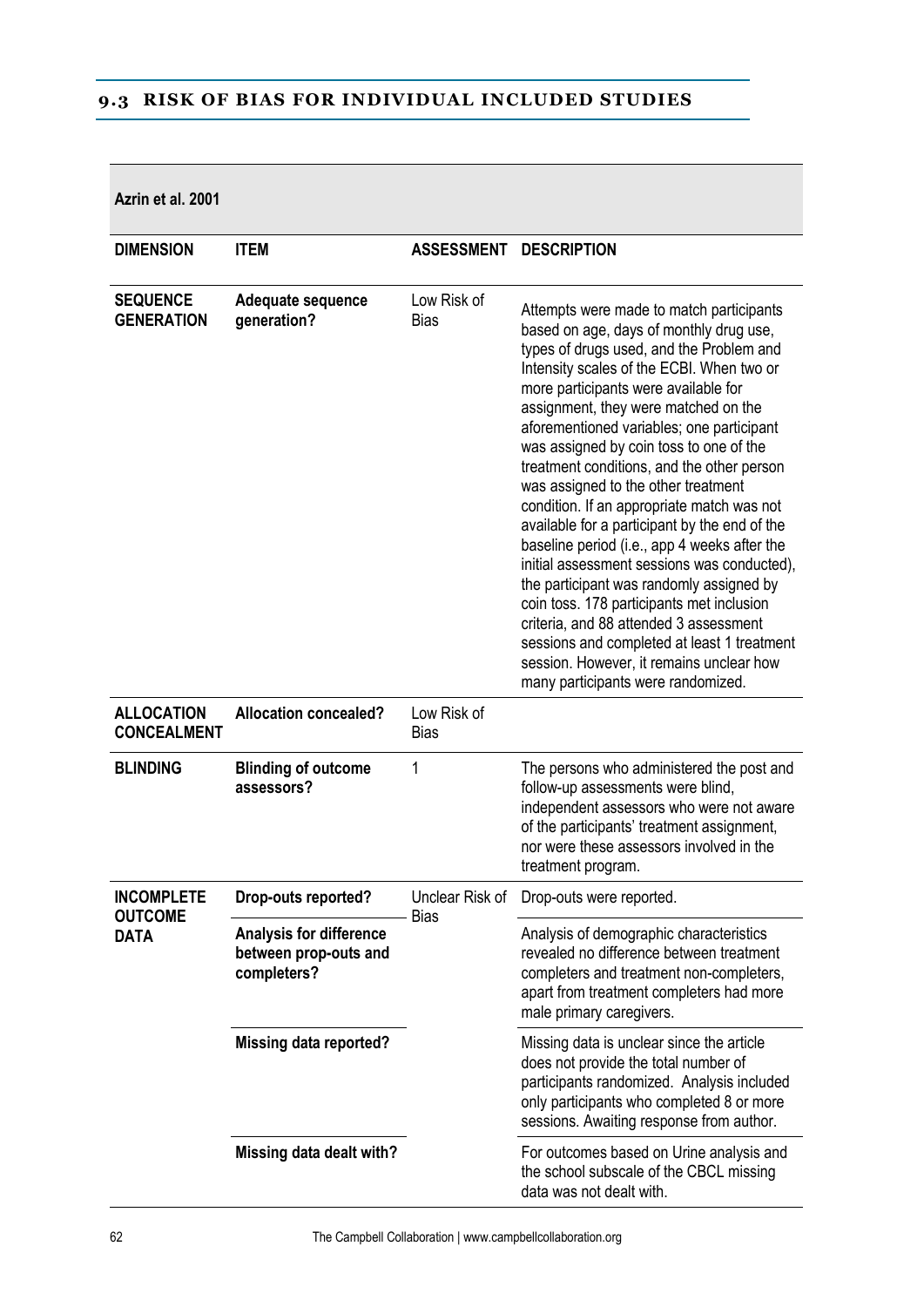|                                                                          |                                                                 |                                | For all other outcomes; When missing data<br>were present, series mean substitution was<br>utilized.                                                                                                                                                                                                                                                                                                                                                                                       |
|--------------------------------------------------------------------------|-----------------------------------------------------------------|--------------------------------|--------------------------------------------------------------------------------------------------------------------------------------------------------------------------------------------------------------------------------------------------------------------------------------------------------------------------------------------------------------------------------------------------------------------------------------------------------------------------------------------|
| <b>SELECTIVE</b><br><b>OUTCOME</b><br><b>REPORTING</b>                   | Free of selective and/or<br>incomplete outcome<br>reporting?    | 4                              | Since the study does not provide the total<br>number of participants randomized we do<br>not know the proportion of participants<br>included in the analysis compared to those<br>potentially missing from the analysis. Only<br>participants who completed 8 or more<br>treatment sessions were included in<br>analysis. A large proportion of treatment<br>participants are excluded from the analysis<br>for not having completed minimum 8<br>sessions. Awaiting response from author. |
| <b>OTHER</b><br><b>POTENTIAL</b><br><b>THREATS TO</b><br><b>VALIDITY</b> | Free of other potential<br>threat to validity?                  |                                |                                                                                                                                                                                                                                                                                                                                                                                                                                                                                            |
| <b>A PRIORI</b><br><b>PROTOCOL</b>                                       | Is there an a priori<br>protocol (and was it<br>followed)?      | Unclear Risk of<br><b>Bias</b> | Not reported. Awaiting response from<br>author.                                                                                                                                                                                                                                                                                                                                                                                                                                            |
| <b>A PRIORI</b><br><b>ANALYSIS</b><br><b>PLAN</b>                        | Is there an a priori<br>analysis plan (and was it<br>followed)? | Unclear Risk of<br><b>Bias</b> | Not reported. Awaiting response from<br>author.                                                                                                                                                                                                                                                                                                                                                                                                                                            |
|                                                                          |                                                                 |                                |                                                                                                                                                                                                                                                                                                                                                                                                                                                                                            |
| Azrin et al. 1994a                                                       |                                                                 |                                |                                                                                                                                                                                                                                                                                                                                                                                                                                                                                            |
| <b>DIMENSION</b>                                                         | <b>ITEM</b>                                                     | ASSESSMENT DESCRIPTION         |                                                                                                                                                                                                                                                                                                                                                                                                                                                                                            |
| <b>SEQUENCE</b><br><b>GENERATION</b>                                     | Adequate sequence<br>generation?                                | <b>Bias</b>                    | Unclear Risk of Families were randomized into groups by<br>coin toss in matched pairs (as described in<br>Azrin et al. 1994b, p. 858).                                                                                                                                                                                                                                                                                                                                                     |
|                                                                          |                                                                 |                                | When 2 youth were concurrently available<br>for assignment to condition, the coin flip<br>determined which one was assigned to the                                                                                                                                                                                                                                                                                                                                                         |
|                                                                          |                                                                 |                                | behavioral treatment, the other being<br>assigned to the supportive treatment if a<br>match was available. When no match was<br>available at the end of the baseline period,<br>the participant was randomly assigned by<br>coin toss.                                                                                                                                                                                                                                                     |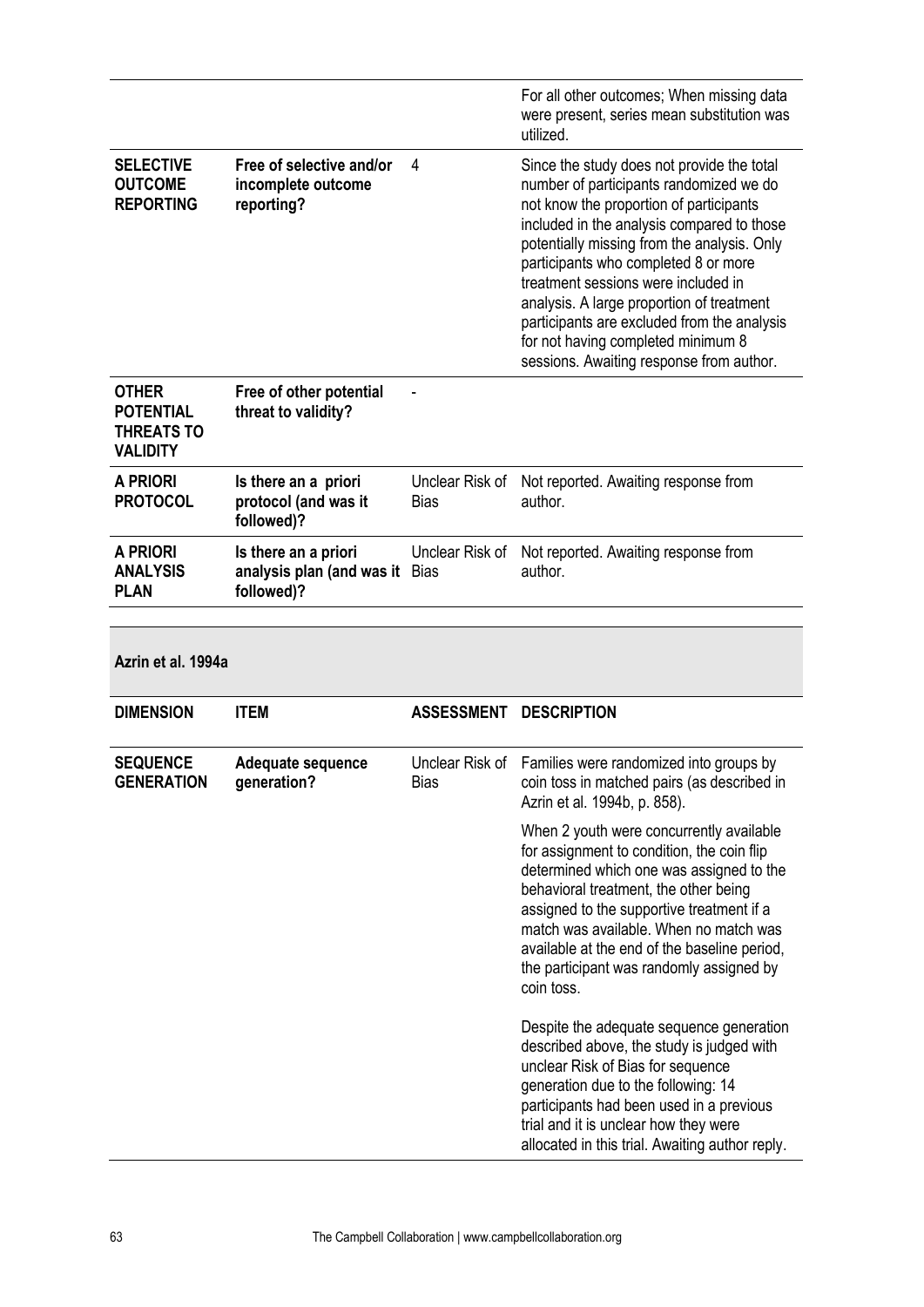| <b>ALLOCATION</b><br><b>CONCEALMENT</b>                                  | <b>Allocation concealed?</b>                                           | Low Risk of<br><b>Bias</b>     | Coin toss is not potentially predictable.                                                                                                                                                                                |
|--------------------------------------------------------------------------|------------------------------------------------------------------------|--------------------------------|--------------------------------------------------------------------------------------------------------------------------------------------------------------------------------------------------------------------------|
| <b>BLINDING</b>                                                          | <b>Blinding of outcome</b><br>assessors?                               | Unclear Risk of<br><b>Bias</b> | Not reported. Awaiting response from<br>author.                                                                                                                                                                          |
| <b>INCOMPLETE</b>                                                        | Drop-outs reported?                                                    | Unclear Risk of                | Dropouts were reported                                                                                                                                                                                                   |
| <b>OUTCOME</b><br><b>DATA</b>                                            | <b>Analysis for difference</b><br>between prop-outs and<br>completers? | Bias                           | Analysis on days of drug use pre-treatment<br>for dropout/completers show no statistical<br>difference.                                                                                                                  |
|                                                                          | <b>Missing data reported?</b>                                          |                                | Missing data is unclear since the article<br>does not provide the total number of<br>participants randomized. Analysis included<br>only participants who completed 4 or more<br>sessions. Awaiting response from author. |
|                                                                          | Missing data dealt with?                                               |                                | <b>No</b>                                                                                                                                                                                                                |
| <b>SELECTIVE</b><br><b>OUTCOME</b><br><b>REPORTING</b>                   | Free of selective and/or<br>incomplete outcome<br>reporting?           | Unclear Risk of<br><b>Bias</b> | Since the study does not provide the total<br>number of participants randomized we do<br>not know the proportion of participants<br>included in the analysis compared to those<br>potentially missing from the analysis. |
| <b>OTHER</b><br><b>POTENTIAL</b><br><b>THREATS TO</b><br><b>VALIDITY</b> | Free of other potential<br>threat to validity?                         |                                |                                                                                                                                                                                                                          |
| <b>A PRIORI</b><br><b>PROTOCOL</b>                                       | Is there an a priori<br>protocol (and was it<br>followed)?             | Unclear Risk of<br><b>Bias</b> | Not reported. Awaiting response from<br>author.                                                                                                                                                                          |
| <b>A PRIORI</b><br><b>ANALYSIS</b><br><b>PLAN</b>                        | Is there an a priori<br>analysis plan (and was it<br>followed)?        | Unclear Risk of<br><b>Bias</b> | Not reported. Awaiting response from<br>author.                                                                                                                                                                          |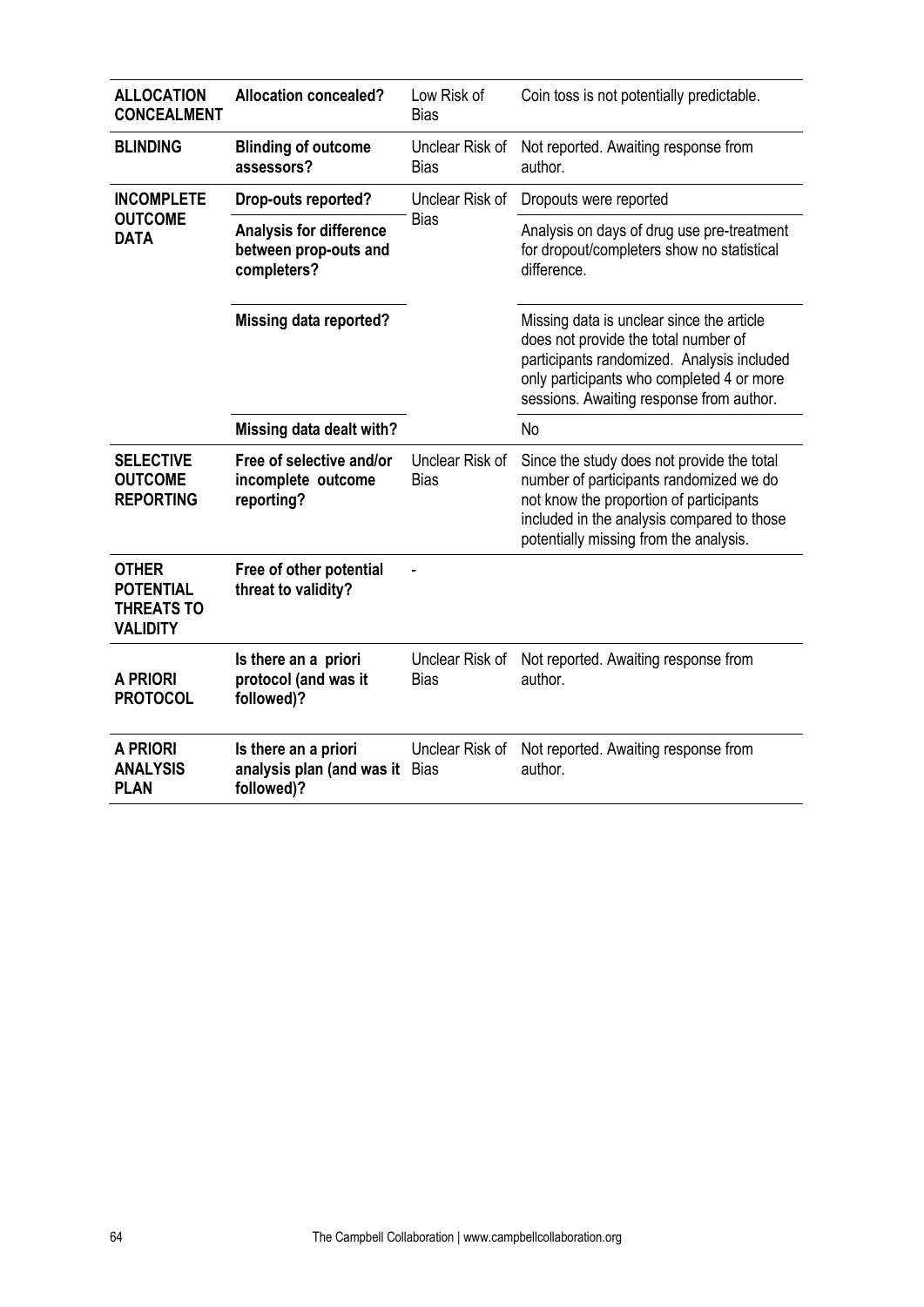# **10 Appendices**

# **10.1 SEARCH HISTORIES FROM THE BIBLIOGRAPHIC DATABASES**

| PsycINFO Ovid 1806 to June Week 2 2011                     |      |
|------------------------------------------------------------|------|
| (FBT or BFT or (Famil* adj1 Behavio\$r* adj1 therap*)).af. | 369  |
| PsycINFO Ovid 1806 to October 2014                         |      |
| (FBT or BFT or (Famil* adj1 Behavio\$r* adj1 therap*)).af. | 217  |
|                                                            |      |
| MEDLINE(R) Ovid 1948 to June Week 2 2011                   |      |
| (FBT or BFT or (Famil* adj1 Behavio\$r* adj1 therap*)).af. | 339  |
| MEDLINE(R) Ovid 1948 to October 2014                       |      |
| (FBT or BFT or (Famil* adj1 Behavio\$r* adj1 therap*)).af. | 79   |
|                                                            |      |
| Embase Ovid 1980 to 2011 Week 24                           |      |
| FBT or BFT or (Famil* adj1 Behavio\$r* adj1 therap*)).af.  | 891  |
| Embase Ovid 1980 to October 2014                           |      |
| FBT or BFT or (Famil* adj1 Behavio\$r* adj1 therap*)).af.  | 175  |
|                                                            |      |
| <b>SocIndex</b> search history Tuesday, May 17             |      |
| S1 TX FBT or TX BFT or TX Famil* n1 Behavio#r* n1 therap*  | 1747 |
| <b>SocIndex</b> search history October 2014                |      |

65 The Campbell Collaboration | www.campbellcollaboration.org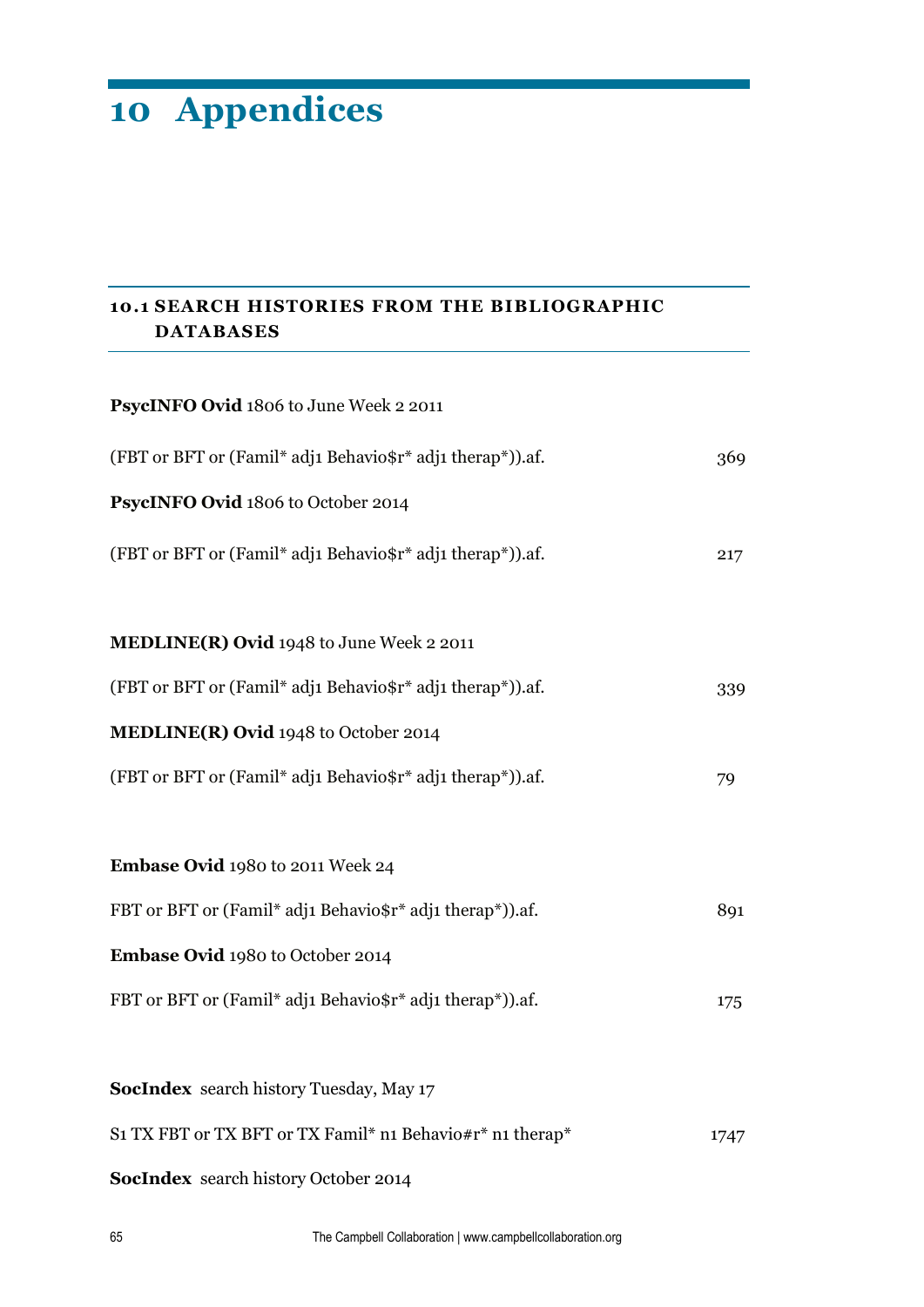| S1 TX FBT or TX BFT or TX Famil* n1 Behavio#r* n1 therap*              | 109 |
|------------------------------------------------------------------------|-----|
| <b>Social Care Online</b> search history May 2011                      |     |
| freetext="Famil* Behavio* therap*" or freetext="FBT" or freetext="BFT" | 7   |
| <b>Social Care Online</b> search history October 17                    |     |
| freetext="Famil* Behavio* therap*" or freetext="FBT" or freetext="BFT" | 5   |
| Libris search History 10-06-2011                                       |     |
| FBT OR BFT or Famil* Behavio* Therap*                                  | 240 |
| Libris search History October 2014                                     |     |
| FBT OR BFT or Famil* Behavio* Therap*                                  | 63  |
|                                                                        |     |
| <b>ERIC</b> search history Tuesday, May 2011                           |     |
| S1 TX FBT or TX BFT or TX Famil* n1 Behavio#r* n1 therap*              | 362 |
| <b>ERIC</b> search history October 2014                                |     |
| S1 TX FBT or TX BFT or TX Famil* n1 Behavio#r* n1 therap*              | 31  |
|                                                                        |     |
| Cochrane search History 10-06-2011                                     |     |
| #1 FBT or BFT or Famil* near/1 Behavio* near/1 Therap*                 | 36  |
| Cochrane search History October 2014                                   |     |
| #1 FBT or BFT or Famil* near/1 Behavio* near/1 Therap*                 | 30  |
| <b>CJA</b> search history Tuesday, May 2011                            |     |
| S1 TX FBT or TX BFT or TX Famil* n1 Behavio#r* n1 therap*              | 33  |
| base - Criminal Justice Abstract                                       |     |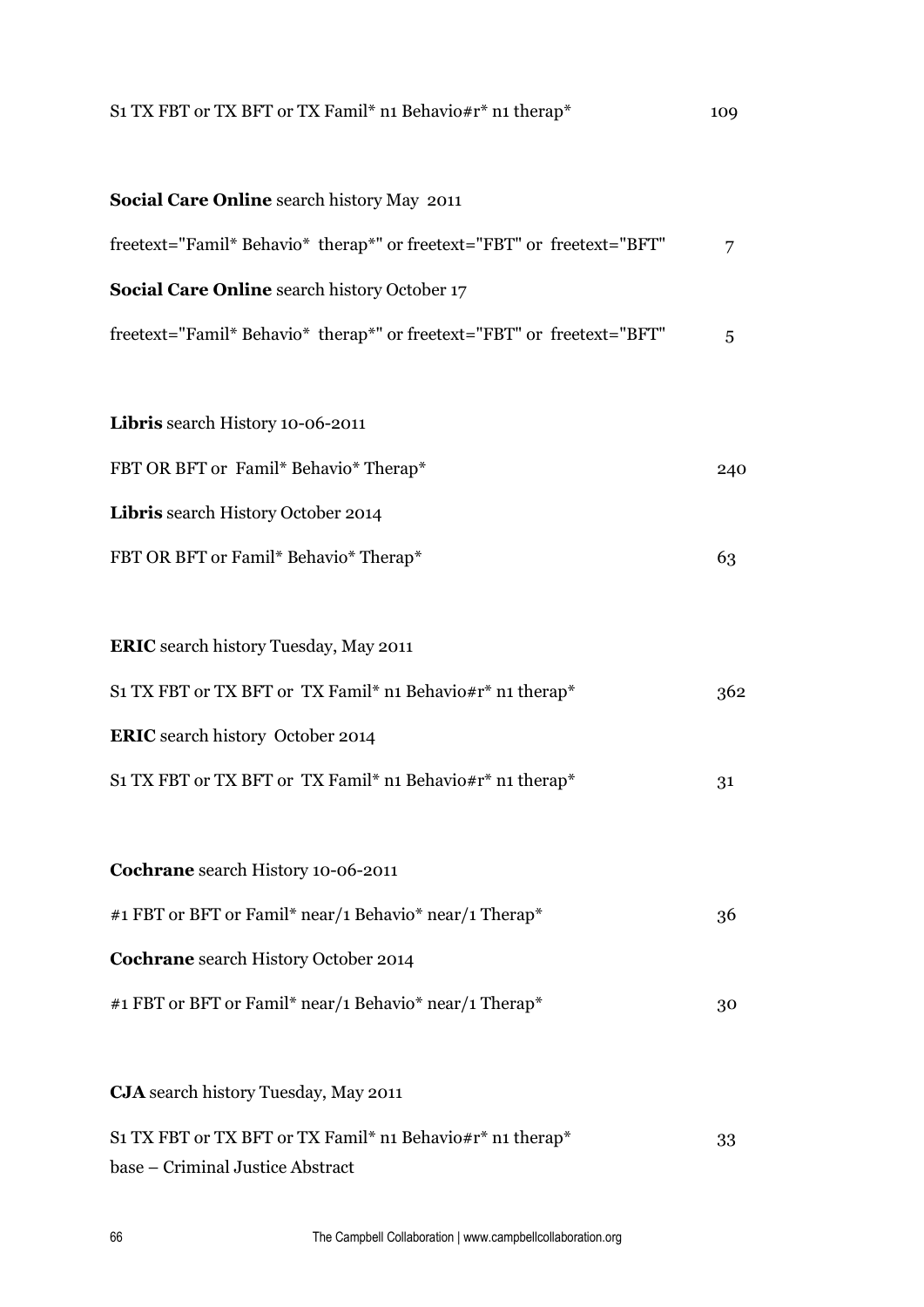| S1 TX FBT or TX BFT or TX Famil* n1 Behavio#r* n1 therap*<br>base – Criminal Justice Abstract                                                                                                                                          | 11  |
|----------------------------------------------------------------------------------------------------------------------------------------------------------------------------------------------------------------------------------------|-----|
| Cinahl search history Tuesday, May 2011                                                                                                                                                                                                |     |
| S1 TX FBT or TX BFT or TX Famil* n1 Behavio#r* n1 therap*                                                                                                                                                                              | 263 |
| Science citation abstract May 18, 2011<br>Topic=(Famil* same Behavio\$r* same session*) OR Topic=(Famil* same<br>Behavio\$r* same Therap?*) OR Topic=(fbt) OR Topic=(bft)<br>Databases=SCI-EXPANDED Timespan=All Years                 | 833 |
| Science citation abstract May 18, 2011<br>$\mathbf{1}$<br>Topic=(Famil* same Behavio\$r* same session*) OR Topic=(Famil* same<br>Behavio\$r* same Therap?*) OR Topic=(fbt) OR Topic=(bft)<br>Databases=SCI-EXPANDED Timespan=All Years | 106 |
| <b>Social Science citation abstract</b> May 18<br>1<br>Topic=(Famil* same Behavio\$r* same session*) OR Topic=(Famil* same<br>Behavio\$r* same Therap?*) OR Topic=(fbt) OR Topic=(bft)<br>Databases=SSCI Timespan=All Years            | 859 |
| <b>Social Science citation abstract May 18</b><br>1<br>Topic=(Famil* same Behavio\$r* same session*) OR Topic=(Famil* same<br>Behavio\$r* same Therap?*) OR Topic=(fbt) OR Topic=(bft)<br>Databases=SSCI Timespan=All Years            | 82  |
| <b>Bibliotek.dk</b> search History October 2014<br>FBT OR BFT or Famil* Behavio* Therap*                                                                                                                                               | 99  |
| <b>Bibliotek.dk</b> search History October 2014                                                                                                                                                                                        |     |
| FBT OR BFT or Famil* Behavio* Therap*                                                                                                                                                                                                  | 28  |

**CJA** search history Tuesday, October 2014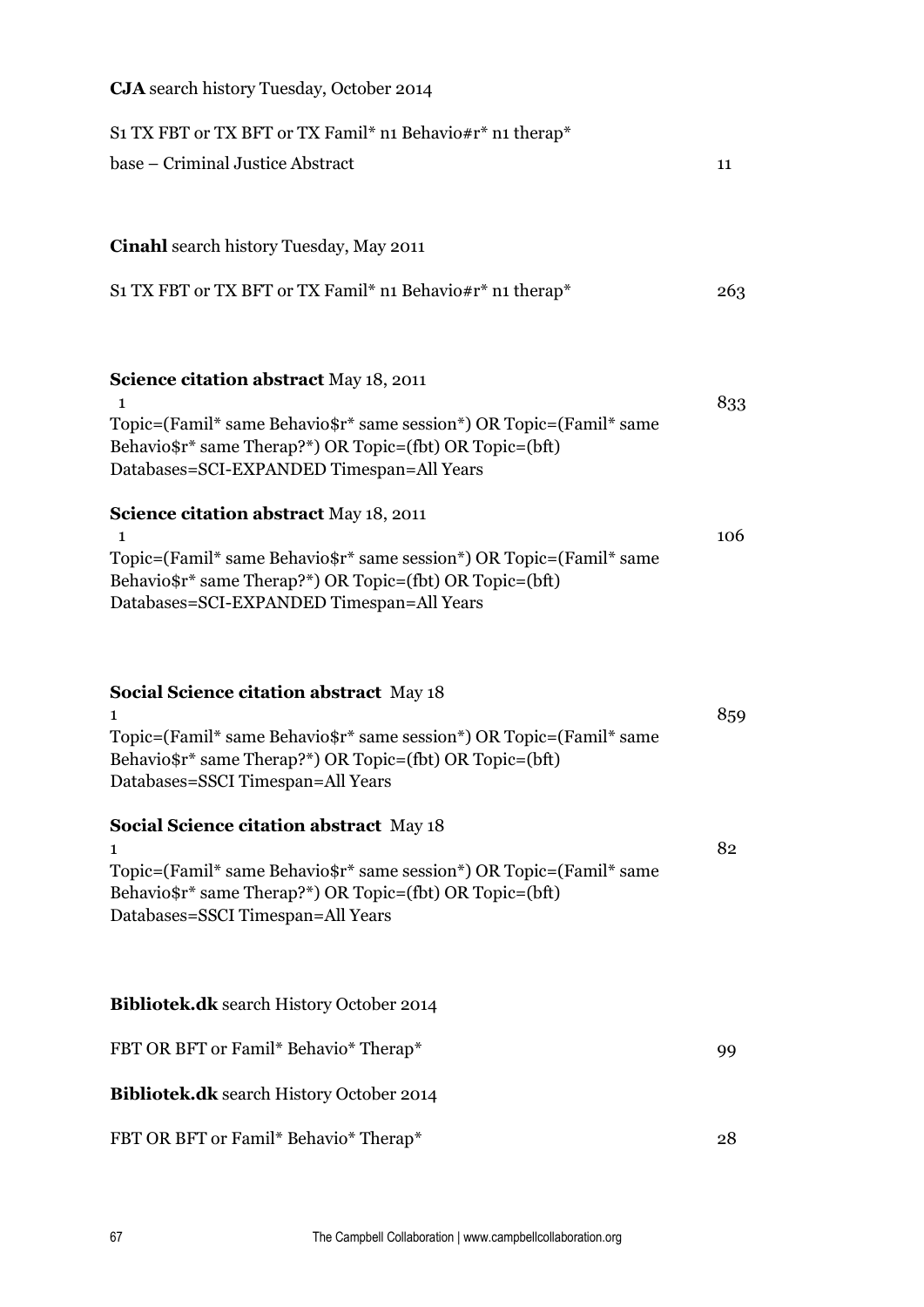**BIBSYS** search History June, 2011 FBT OR BFT or Famil\* Behavio\* Therap\* 332 **BIBSYS** search History October 2014 FBT OR BFT or Famil\* Behavio\* Therap\* 74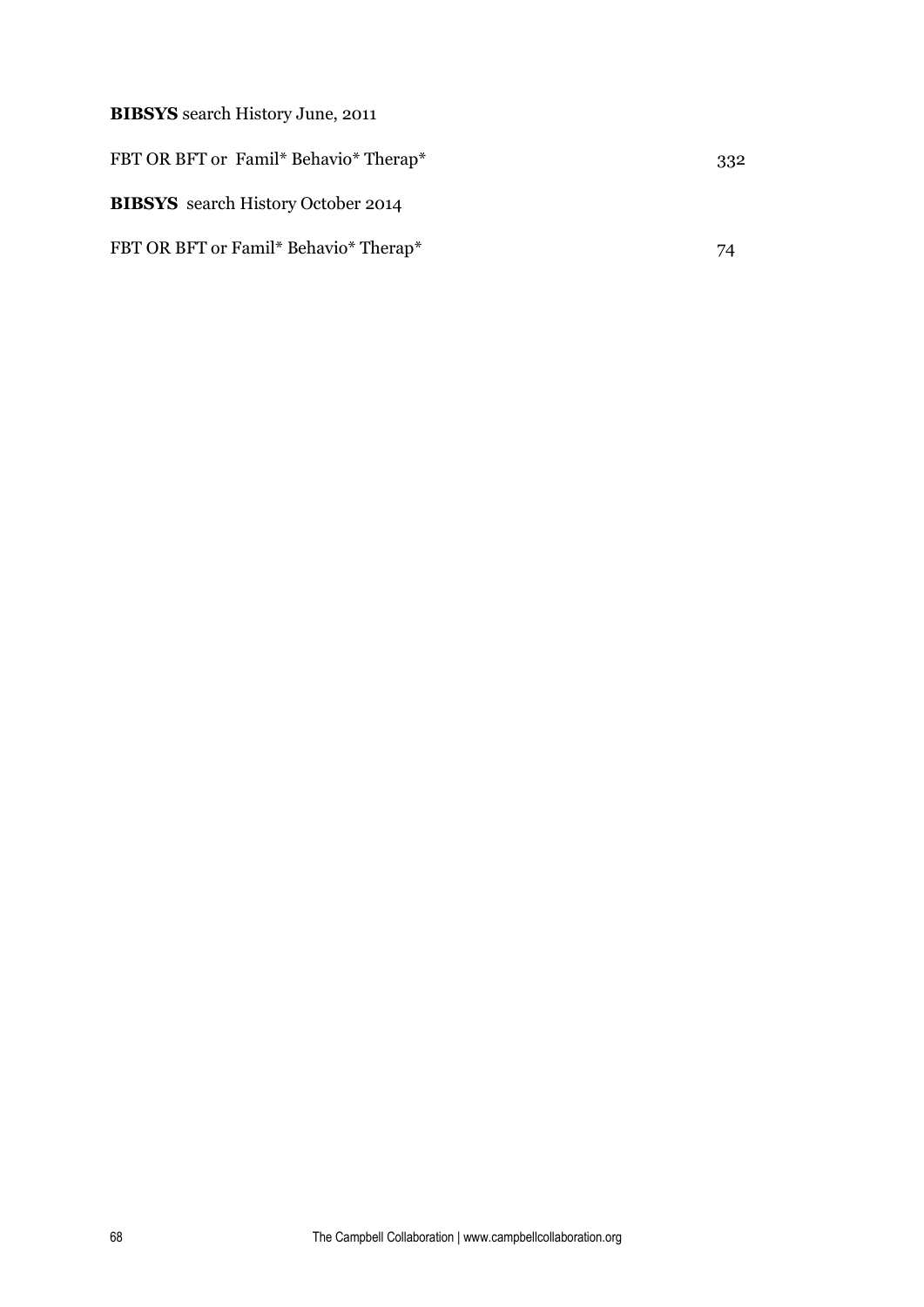# **10.2 CODE BOOK FOR DATA EXTRACTION**

| Author                                                                                                                                               | Study x |
|------------------------------------------------------------------------------------------------------------------------------------------------------|---------|
| Year                                                                                                                                                 |         |
| Country                                                                                                                                              |         |
| Is this study about an FBT intervention evaluation?                                                                                                  |         |
| Are the participants 11 - 21 years of age?                                                                                                           |         |
| Are the participants in outpatient drug treatment for<br>illicit non-opioid drug use?                                                                |         |
| Is the report a<br>P=Primary study<br>RE=Review (Effect/meta-analysis)<br>RD=Review (Descriptive)<br>D=Descriptive<br>T=Theoretical paper<br>O=Other |         |
| Is the study a RCT with a control group?                                                                                                             |         |
| Is the study a non-randomized controlled study with<br>a control group?                                                                              |         |
| Is the study                                                                                                                                         |         |
| <b>Notes</b>                                                                                                                                         |         |
| State reason if necessary for excluded or uncertain.                                                                                                 |         |
| If lack of info., state question(s) to be sent to study<br>authors.                                                                                  |         |
| Objectives of the study                                                                                                                              |         |
| How many separate sites/facilities are included in<br>the study?                                                                                     |         |
| If RCT, was random assignment performed in the<br>same way in all sites?                                                                             |         |
| List all the treatment groups in the study                                                                                                           |         |
| Were there any implementation differences between<br>groups?                                                                                         |         |
| Location of treatment                                                                                                                                |         |
| Location details                                                                                                                                     |         |
| If multiple sites, were there any implementation<br>differences between sites?                                                                       |         |
| Was participant inclusion criteria mentioned?                                                                                                        |         |
| If yes describe.                                                                                                                                     |         |
| Was participant exclusion criteria mentioned?                                                                                                        |         |
| If yes describe.                                                                                                                                     |         |
| Describe how the participants were referred to the<br>intervention.                                                                                  |         |
| Is the intervention mandated?                                                                                                                        |         |
| If yes by whom and how many?                                                                                                                         |         |
| Gender (e.g. % male)                                                                                                                                 |         |
| Age (details on age as presented in the study                                                                                                        |         |
| Race/ ethnicity                                                                                                                                      |         |
| Socioeconomic status                                                                                                                                 |         |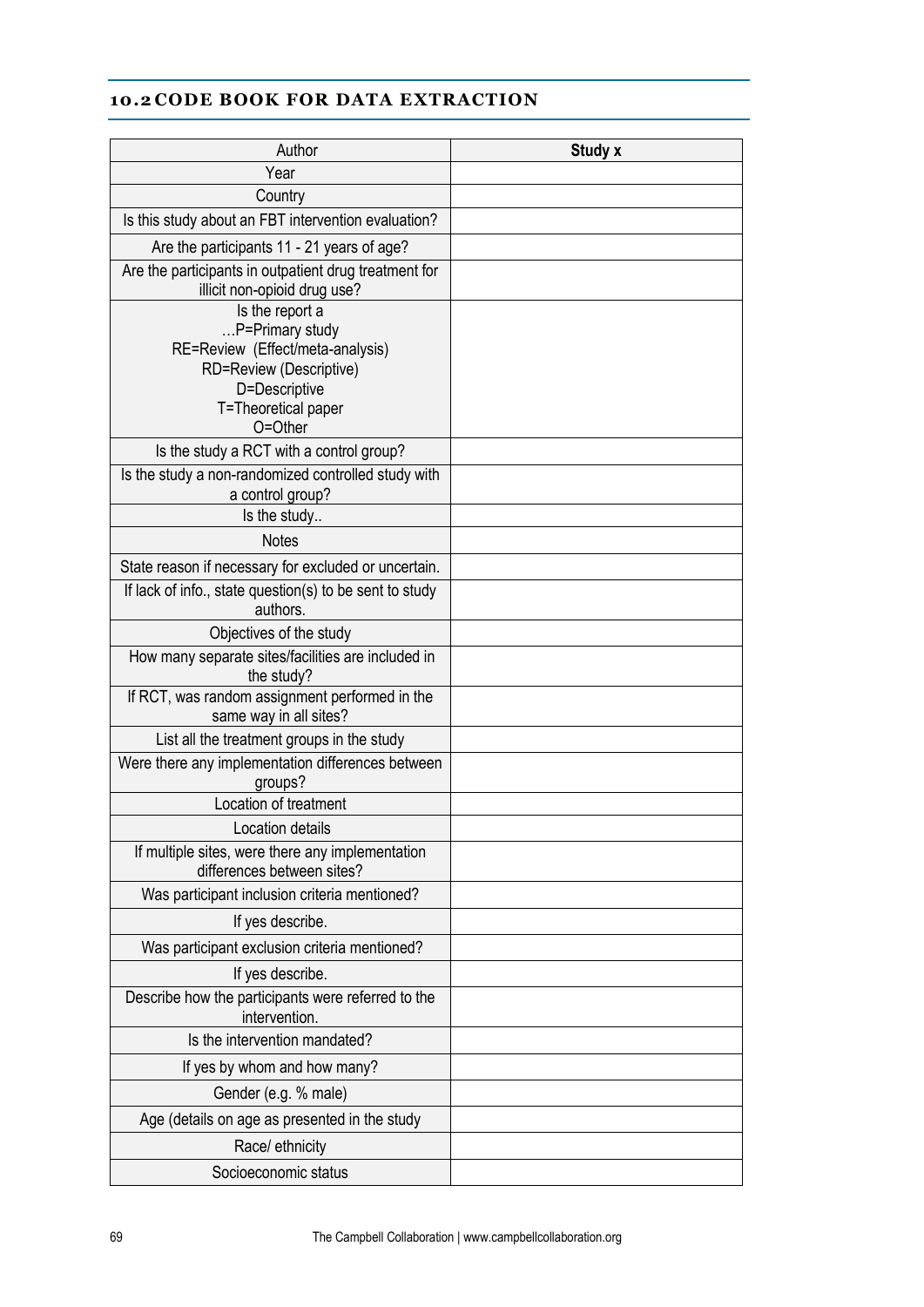| Family composition                                    |  |
|-------------------------------------------------------|--|
| Other characteristics                                 |  |
| Specify the main drug                                 |  |
| Provide short description of the distribution of drug |  |
| use                                                   |  |
| List/describe history/severity of drug use            |  |
| List any co-morbid condition                          |  |
| Report total of participants randomized               |  |

| <b>Intervention</b>                                                                                 |  |
|-----------------------------------------------------------------------------------------------------|--|
| Name the intervention                                                                               |  |
| How is the intervention delivered?                                                                  |  |
| If Family, Other or Combination, describe the way it<br>is delivered                                |  |
| Describe any practical circumstances relevant to the<br>intervention                                |  |
| If deviation from manual, describe/list the<br>components given in the intervention                 |  |
| Describe any co-interventions given with the<br>intervention                                        |  |
| Frequency of the intervention                                                                       |  |
| Intensity                                                                                           |  |
| Duration of the intervention                                                                        |  |
| Who delivered the intervention?                                                                     |  |
| List program delivers qualifications.                                                               |  |
| List program delivers characteristics.                                                              |  |
| Describe methods used to ensure adherence to the<br>intervention - specific to the the intervention |  |
| What did the investigators do to check/measure<br>treatment fidelity?                               |  |
| Other important information                                                                         |  |

| <b>Control group</b>                                                                |  |
|-------------------------------------------------------------------------------------|--|
| Name the control/comparison condition intervention?                                 |  |
| How is the control intervention delivered?                                          |  |
| If Family, Other or Combination, describe the way it<br>is delivered.               |  |
| Describe any practical circumstances relevant to the<br>intervention.               |  |
| If deviation from manual, describe/list the<br>components given in the intervention |  |
| Describe any co-interventions given with the<br>comparison intervention             |  |
| Frequency of the intervention                                                       |  |
| Intensity                                                                           |  |
| Duration of the intervention                                                        |  |
| Who delivered the intervention?                                                     |  |
| List program delivers qualifications.                                               |  |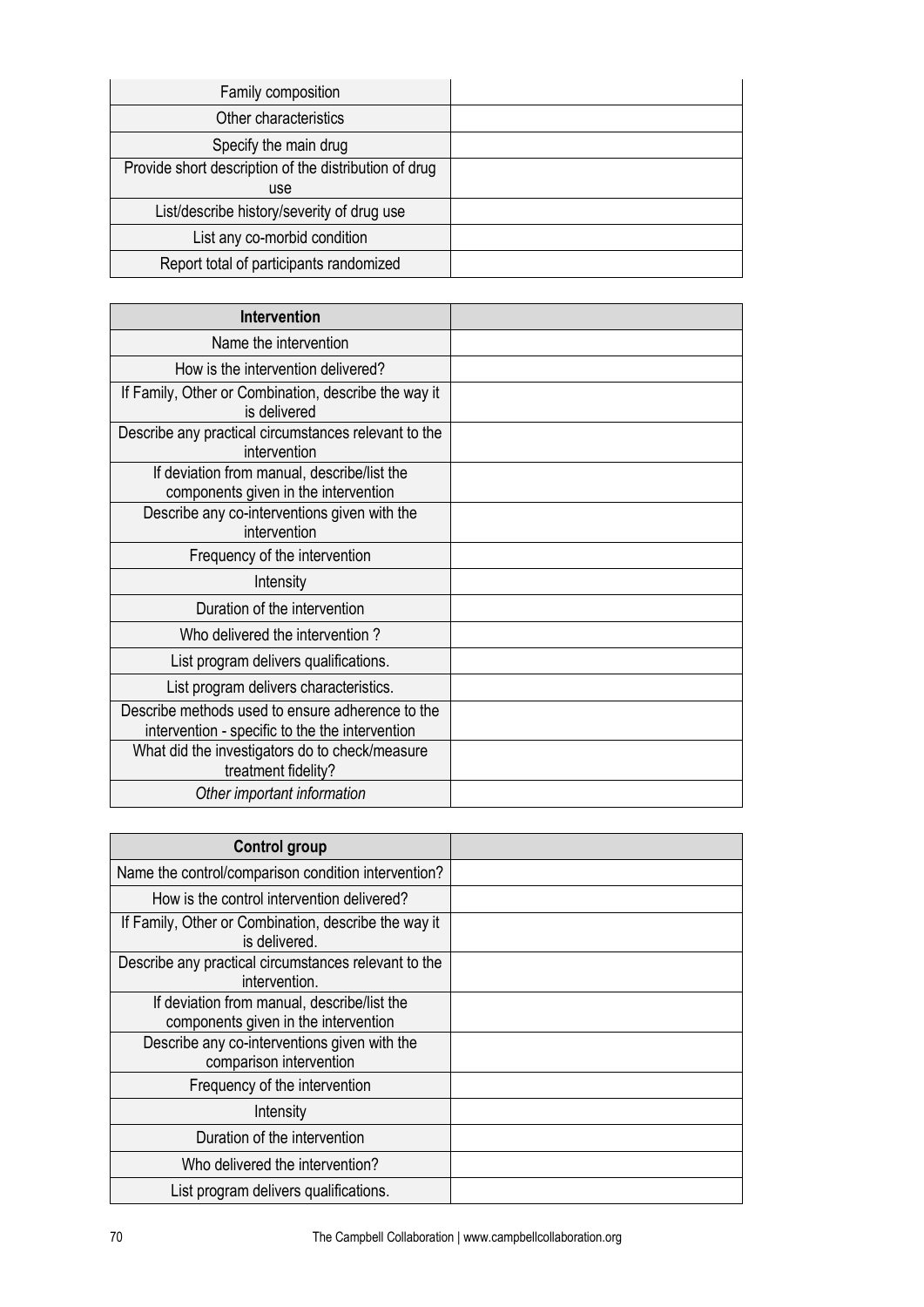| List program delivers characteristics.                                |  |
|-----------------------------------------------------------------------|--|
| Describe methods used to ensure adherence to the<br>intervention.     |  |
| What did the investigators do to check/measure<br>treatment fidelity? |  |
| Did they measure session attendance?                                  |  |
| Other important information                                           |  |

| Baseline time - describe how baseline is defined.            |  |
|--------------------------------------------------------------|--|
| End of treatment (from baseline time)                        |  |
| 1st follow-up                                                |  |
| 2nd follow-up                                                |  |
| 3rd follow-up                                                |  |
| Other                                                        |  |
| Author's main conclusion                                     |  |
| Limitations of the study as reported by the study<br>authors |  |
| Researchers affiliation with program                         |  |
| Your own concerns and notes                                  |  |
| Question for review authors                                  |  |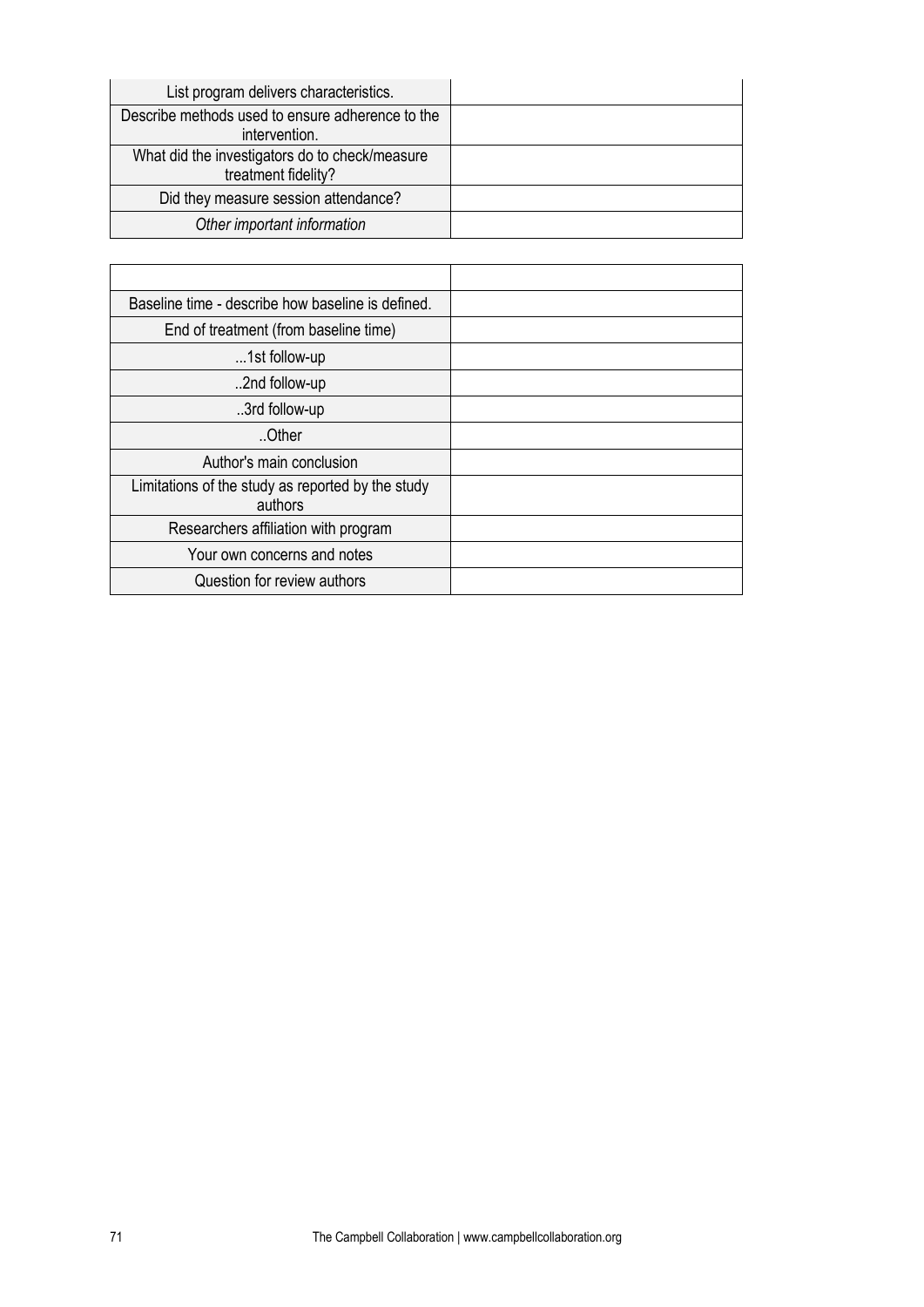#### **10.3 RISK OF BIAS TOOL**

#### **Risk of bias table**

| <b>Item</b>                                   | Judgement <sup>a</sup> Description (quote from<br>paper, or describe key<br>information) |
|-----------------------------------------------|------------------------------------------------------------------------------------------|
| 1. Sequence generation                        |                                                                                          |
| 2. Allocation concealment                     |                                                                                          |
| 3. Confounding <sup>b,</sup>                  |                                                                                          |
| 4. Blinding? $b$                              |                                                                                          |
| 5. Incomplete outcome data<br>addressed?b     |                                                                                          |
| 6. Free of selective reporting? $\frac{b}{b}$ |                                                                                          |
| 7. Free of other bias?                        |                                                                                          |
| 8. A priori protocol? <sup>d</sup>            |                                                                                          |
| 9. A priori analysis plan? <sup>e</sup>       |                                                                                          |

- <sup>a</sup> Some items on <u>low/high risk/unclear scale</u> (double-line border), some on 5 point scale/unclear (single line border), some on yes/no/unclear scale (dashed border). For all items, record "unclear" if inadequate reporting prevents a judgement being made.
- b For each outcome in the study.
- <sup>c</sup> This item is is based on list of confounders considered important at the outset and defined in the protocol for the review (*assessment against worksheet*).
- <sup>d</sup> Did the researchers write a protocol defining the study population, intervention and comparator, primary and other outcomes, data collection methods, etc. in advance of starting the study?
- <sup>e</sup> Did the researchers have an analysis plan defining the primary and other outcomes, statistical methods, subgroup analyses, etc. in advance of starting the study?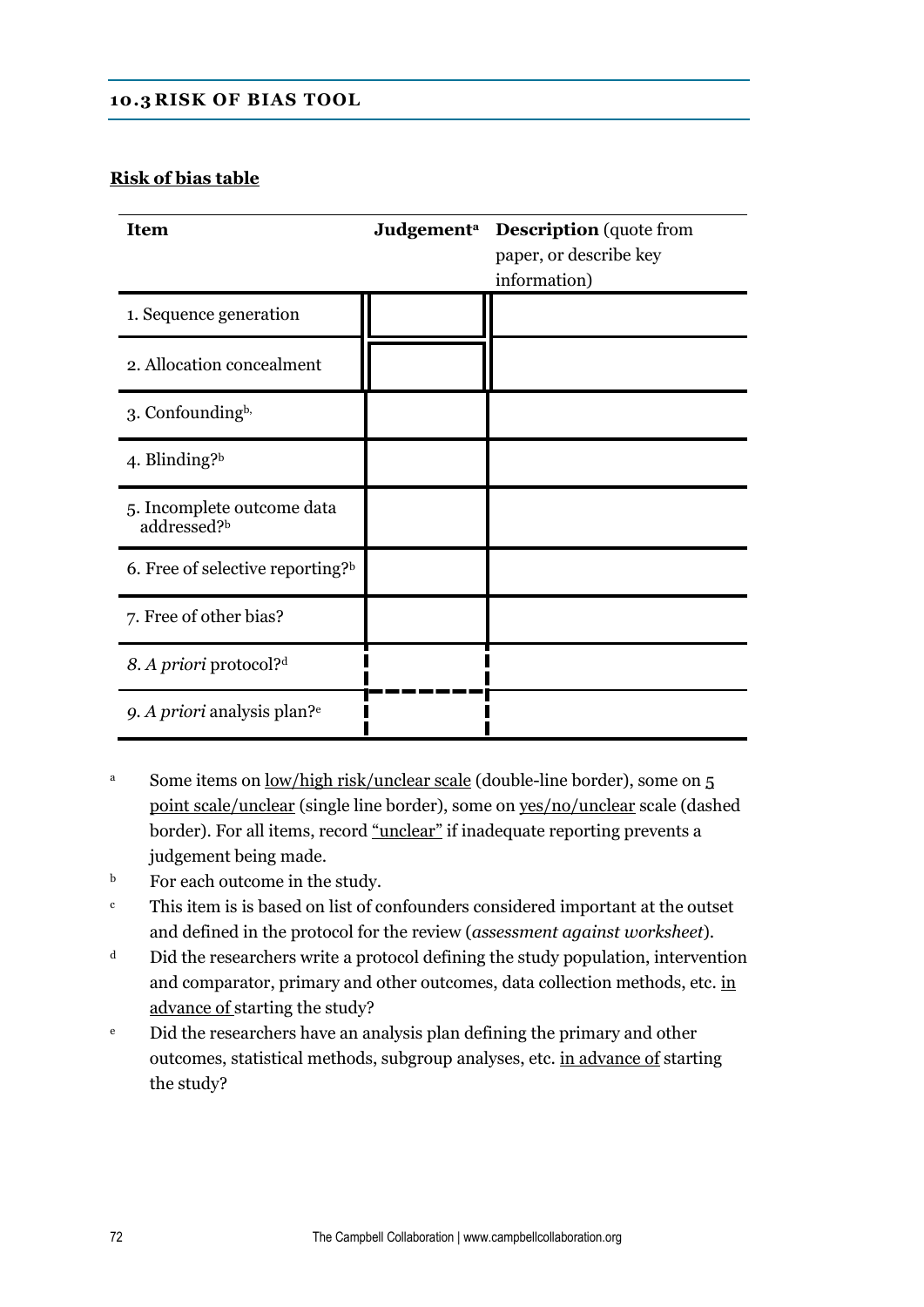## **Risk of bias tool**

## **Studies for which RoB tool is intended**

The risk of bias model is developed by Prof. Barnaby Reeves in association with the Cochrane Non-Randomised Studies Methods Group.<sup>10</sup> This model, an extension of the Cochrane Collaboration's risk of bias tool, covers both risk of bias in randomised controlled trials (RCTs and QRCTs), but also risk of bias in non-randomised studies (in this case non-randomised controlled trials NRCTs).

The point of departure for the risk of bias model is the Cochrane Handbook for Systematic Reviews of interventions (Higgins & Green, 2008). The existing Cochrane risk of bias tool needs elaboration when assessing non-randomised studies because, for non-randomised studies, particular attention should be paid to selection bias / risk of confounding.

### **Assessment of risk of bias**

Issues when using modified RoB tool to assess included non-randomised studies:

- Use existing principle: score judgment and provide information (preferably direct quote) to support judgment
- Additional item on confounding used for RCTs and NRCTs.
- 5-point scale for some items (distinguish "unclear" from intermediate risk of bias).
- Exercise Keep in mind the general philosophy assessment is <u>not</u> about whether researchers could have done better but about risk of bias; the assessment tool must be used in a standard way whatever the difficulty / circumstances of investigating the research question of interest and whatever the study design used.
- Anchors: "1/No/low risk" of bias should correspond to a high quality RCT. "5/high risk" of bias should correspond to a risk of bias that means the findings should not be considered (too risky, too much bias, more likely to mislead than inform)

1. Sequence generation

- Low/high/unclear RoB item
- Always high RoB (not random) for a non-randomised study
- $\bullet$  Might argue that this item redundant for NRS since always high but important to include in RoB table ('level playing field' argument)
- 2. Allocation concealment
	- Low/high/unclear RoB item
	- Potentially low RoB for a non-randomised study, e.g. quasi-randomised (so high RoB to sequence generation) but concealed (reviewer judges that the people making decisions about including participants didn't know how allocation was being done, e.g. odd/even date of birth/hospital number)
- 3. RoB from confounding ( assess for each outcome)
	- Assumes a pre-specified list of potential confounders defined in the protocol
	- Low(1) /  $2/3/4$  / high(5) / unclear RoB item
	- Judgment needs to factor in:
		- o proportion of confounders (from pre-specified list) that were considered

**<sup>.</sup>** <sup>10</sup> This risk of bias model was introduced by Prof. Reeves at a workshop on risk of bias in non-randomised studies at SFI Campbell, February 2011. The model is a further development of work carried out in the Cochrane Non-Randomised Studies Method Group (NRSMG).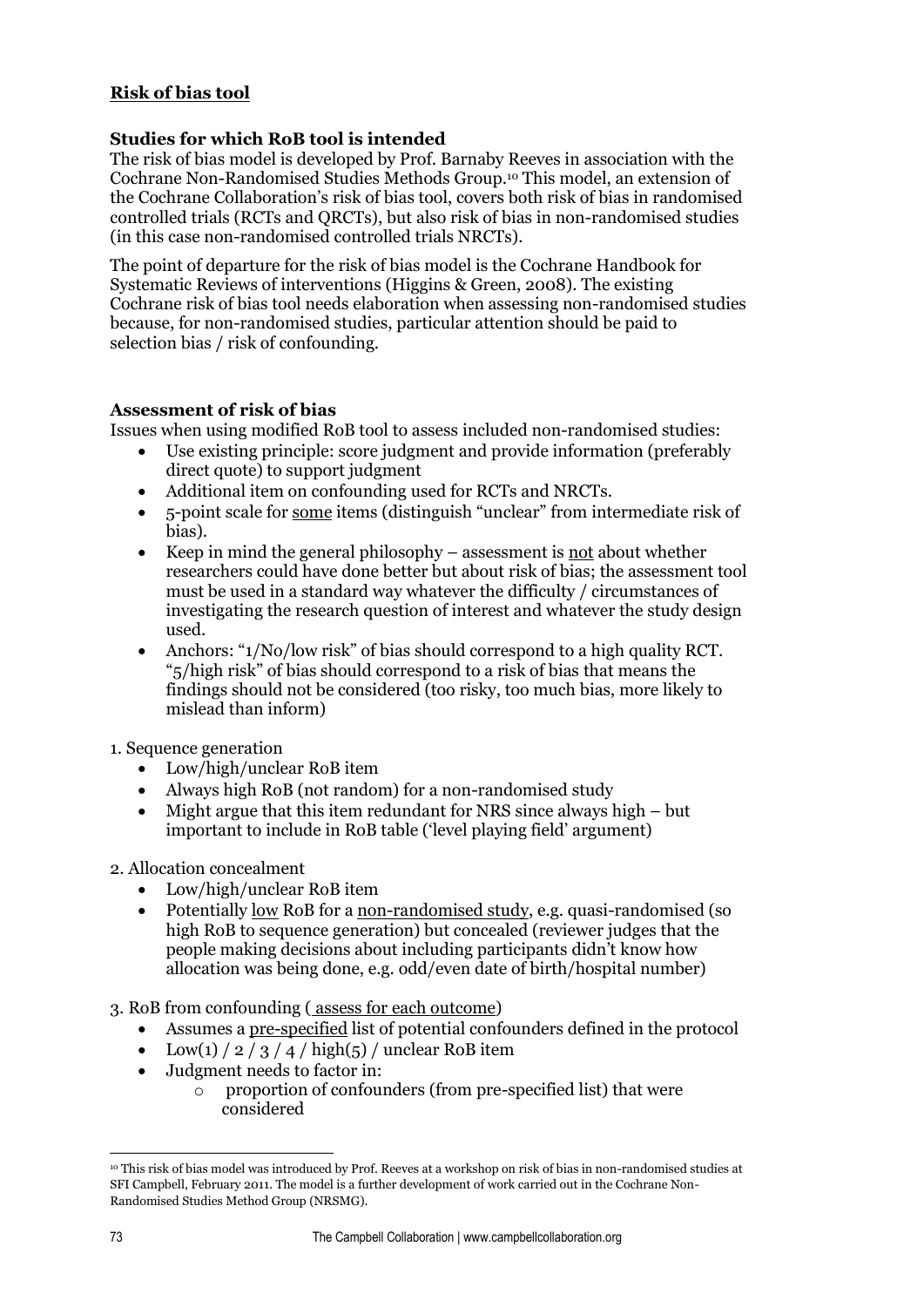- o whether most important confounders (from pre-specified list) were considered
- o resolution/precision with which confounders were measured
- o extent of imbalance between groups at baseline
- o care with which adjustment was done (typically a judgment about the statistical modeling carried out by authors)
- Low RoB requires that all important confounders are balanced at baseline (not primarily/not only a statistical judgment OR measured 'well' and 'carefully' controlled for in the analysis.

Assess against pre-specified worksheet. Reviewers will make a RoB judgment about each factor first and then 'eyeball' these for the judgment RoB table.

4. RoB from lack of blinding (assess for each outcome, as per existing RoB tool)

- $\bullet$  Low(1) / 2 / 3 / 4 / high(5) / unclear RoB item
- Judgment needs to factor in:
	- $\overline{\circ}$  nature of outcome (subjective / objective; source of information)
	- o who was / was not blinded and the risk that those who were not blinded could introduce performance or detection bias
	- o see Ch.8

5. RoB from incomplete outcome data (assess for each outcome, as per existing RoB tool)

- Low(1) / 2 / 3 / 4 / high(5) / unclear RoB item
- Judgment needs to factor in:
	- o reasons for missing data
		- o whether amount of missing data balanced across groups, with similar reasons
		- o see Ch.8

6. RoB from selective reporting (assess for each outcome, NB different to existing Ch.8 recommendation)

- Low(1)  $/$  2  $/$  3  $/$  4  $/$  high(5) /unclear RoB item
- Judgment needs to factor in:
	- o existing RoB guidance on selective outcome reporting
	- o see Ch.8
	- o also, extent to which analyses (and potentially other choices) could have been manipulated to bias the findings reported, e.g. choice of method of model fitting, potential confounders considered / included
	- o look for evidence that there was a protocol in advance of doing any analysis / obtaining the data (difficult unless explicitly reported); NRS very different from RCTs. RCTs must have a protocol in advance of starting to recruit (for REC/IRB/other regulatory approval); NRS need not (especially older studies)
	- Hence, separate yes/no items asking reviewers whether they think the researchers had a pre-specified protocol and analysis plan.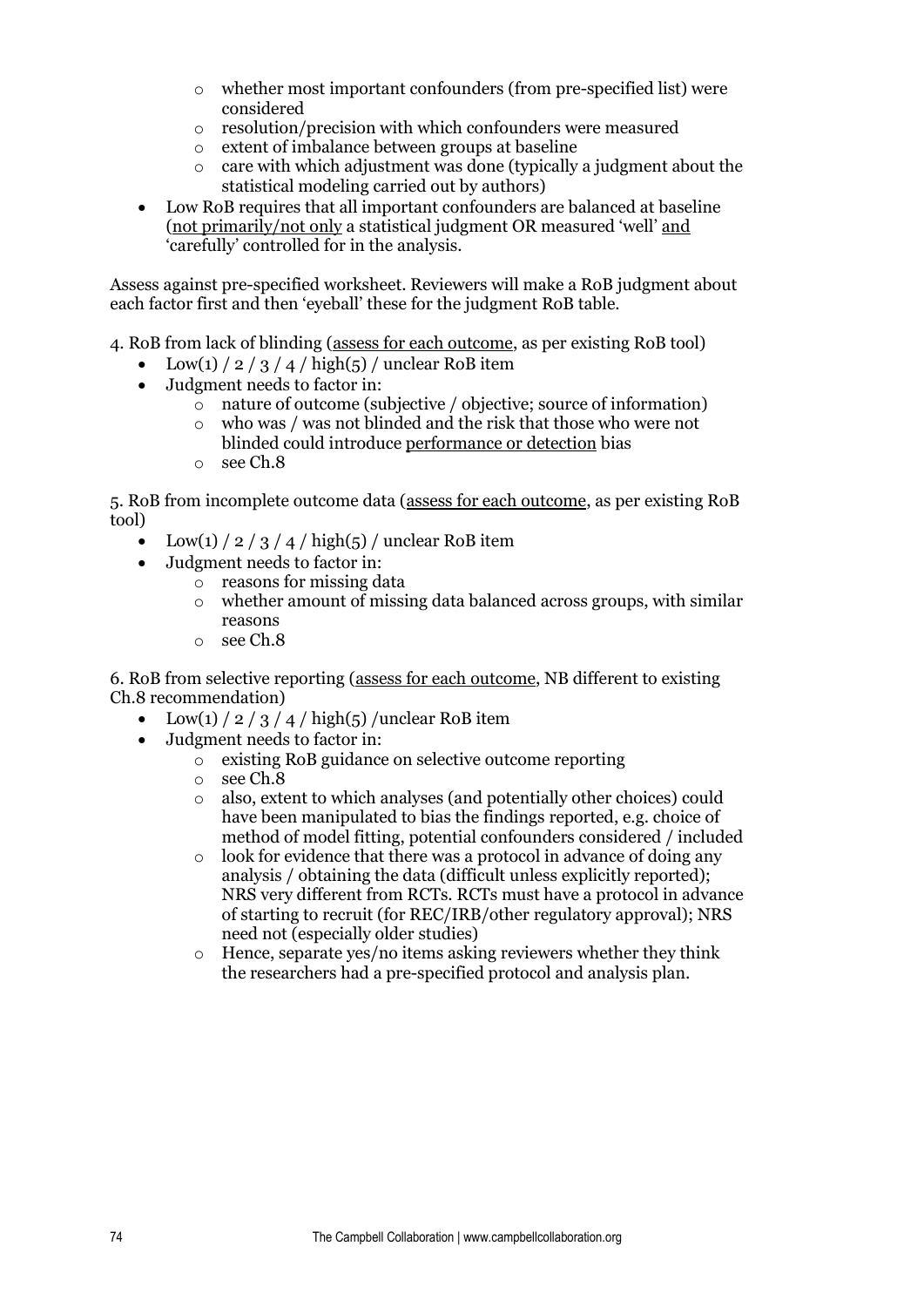## **Confounding Worksheet**

| Assessment of how researchers dealt with confounding                                       |     |  |  |  |
|--------------------------------------------------------------------------------------------|-----|--|--|--|
| Method for <i>identifying</i> relevant confounders described by researchers:<br>yes        |     |  |  |  |
|                                                                                            | no  |  |  |  |
| If yes, describe the method used:                                                          |     |  |  |  |
|                                                                                            |     |  |  |  |
| Relevant confounders described:                                                            | yes |  |  |  |
|                                                                                            | no  |  |  |  |
| List confounders described on next page                                                    |     |  |  |  |
| Method used for controlling for confounding                                                |     |  |  |  |
| At design stage (e.g. matching, regression discontinuity, instrument variable):            |     |  |  |  |
|                                                                                            |     |  |  |  |
|                                                                                            |     |  |  |  |
|                                                                                            |     |  |  |  |
|                                                                                            |     |  |  |  |
| At analysis stage (e.g. stratification, multivariate regression, difference-indifference): |     |  |  |  |
|                                                                                            |     |  |  |  |
|                                                                                            |     |  |  |  |
|                                                                                            |     |  |  |  |
|                                                                                            |     |  |  |  |
|                                                                                            |     |  |  |  |
| Describe confounders controlled for below                                                  |     |  |  |  |

#### **Confounders described by researchers**

Tick (yes[0]/no[1] judgment) if confounder considered by the researchers [Cons'd?]

Score (1[good precision] to 5[poor precision]) precision with which confounder measured

Score (1[balanced] to 5[major imbalance]) imbalance between groups

Score (1[very careful] to 5[not at all careful]) care with which adjustment for confounder was carried out

| Confounder          | Considered | Precision | Imbalance | Adjustment |
|---------------------|------------|-----------|-----------|------------|
| Gender              |            |           |           |            |
| Age                 |            |           |           |            |
| History of drug use |            |           |           |            |
| Other               |            |           |           |            |
| Other:              |            |           |           |            |
| Other:              |            |           |           |            |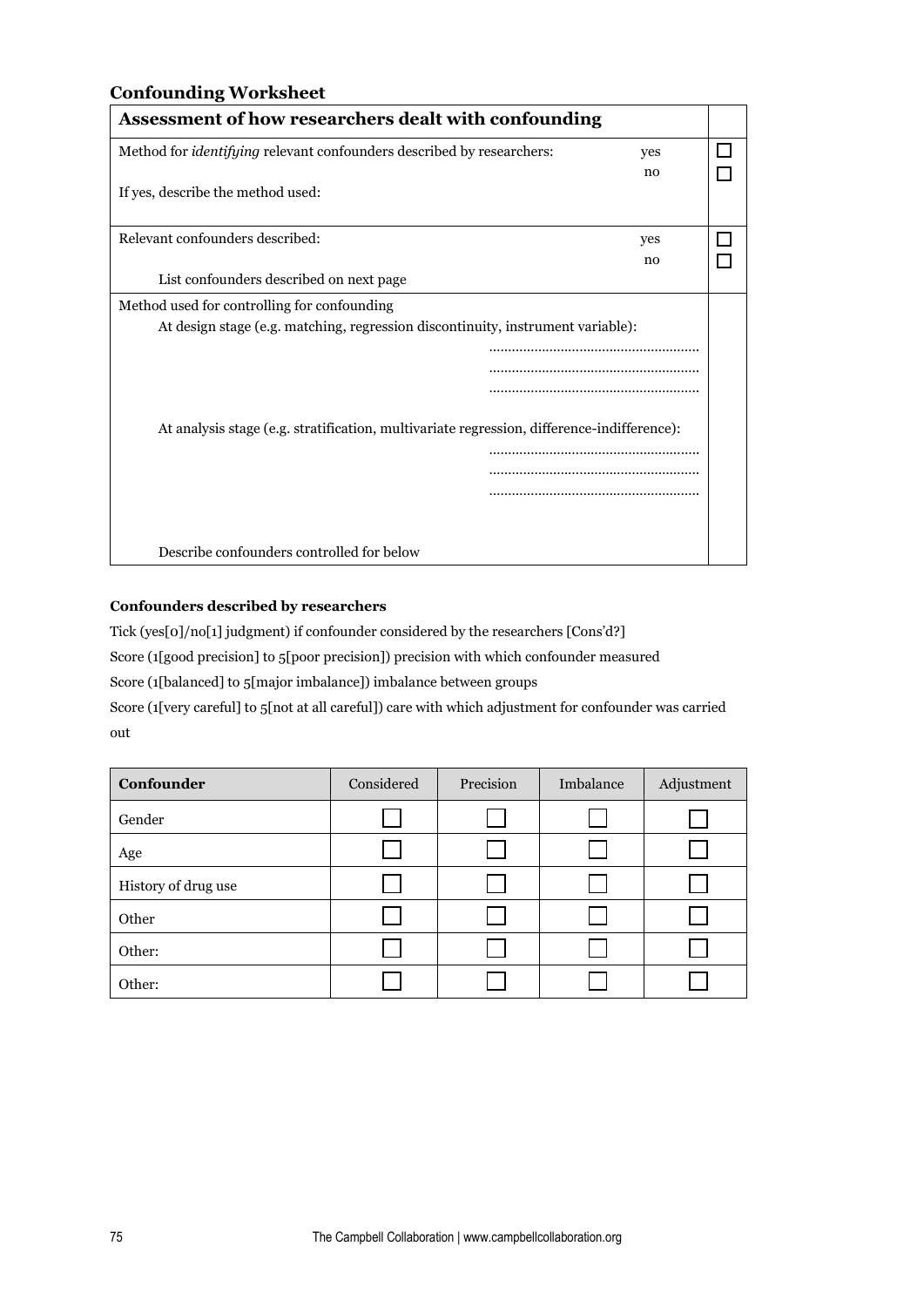# **11 Figures**

#### **11.1 FLOWCHART FBT**